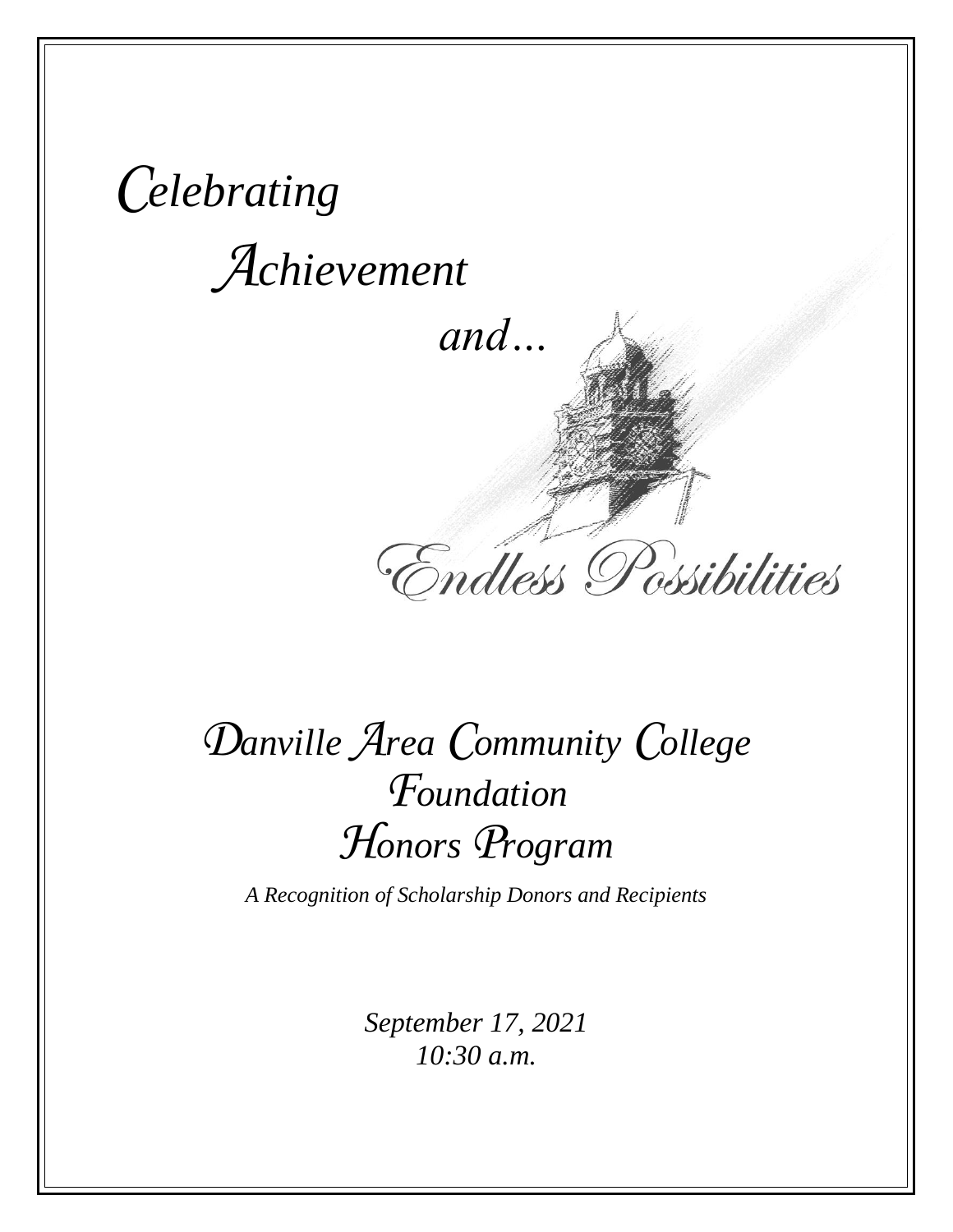## *Order of Program*

*Welcome Lesley Shore President, DACC Foundation* 

*Introductions Dr. Stephen Nacco President, DACC* 

*Program Remarks Tonya Hill Executive Director, DACC Foundation* 

*Donor Testimonial Chris L. Hanson Executive Vice President, IEA* 

*Student Testimonial Cade Cummins 2 nd Year Presidential Scholar – Accounting* 

> *Mikayla Williams Psychology*

*Closing Remarks Tonya Hill*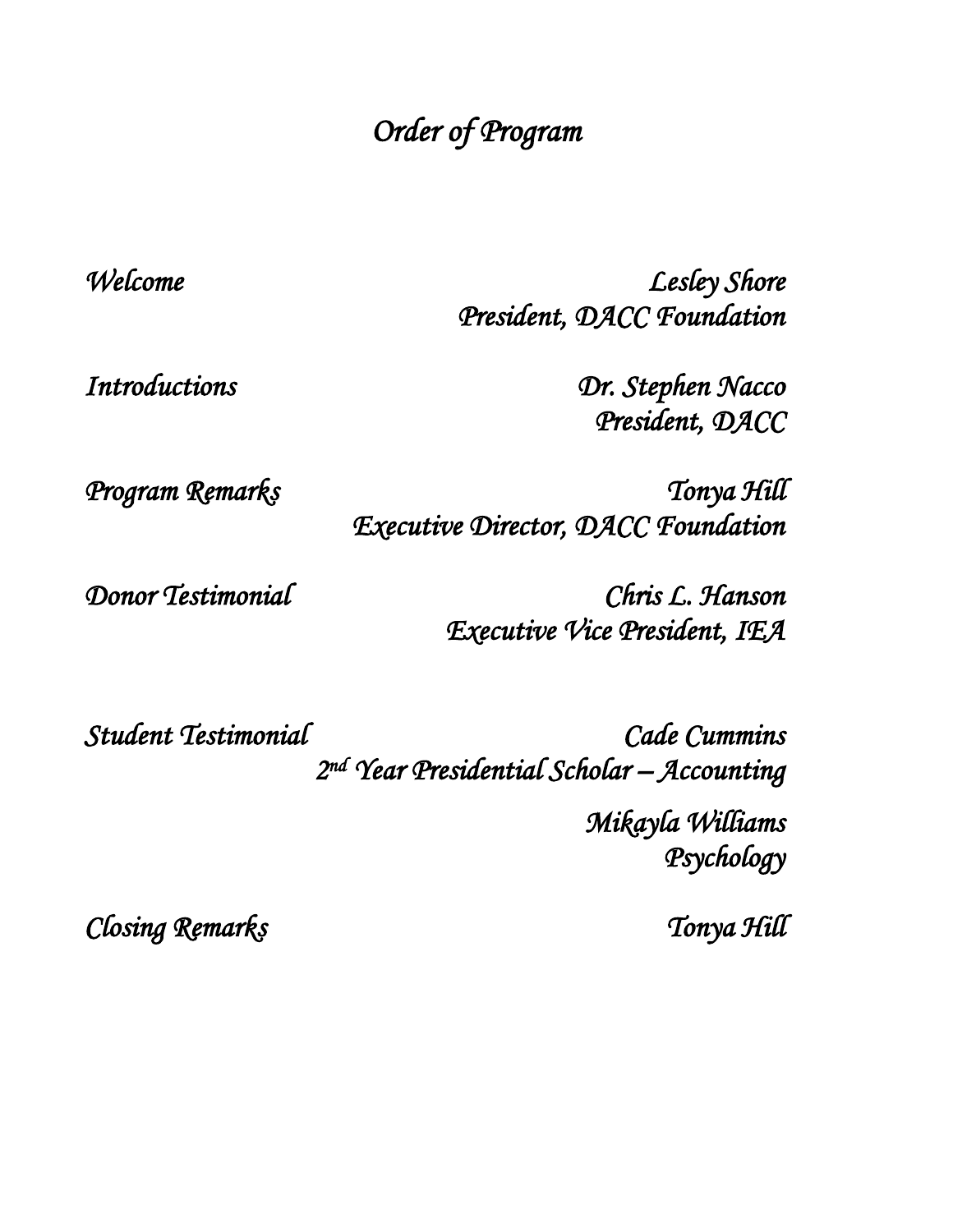## DACC Presidential Scholars

#### **Presidential Scholarships – Tuition for two years**

DACC PRESIDENTIAL SCHOLARSHIPS are awarded to students in the top 15% of their high school graduating class that have completed a DACC Foundation Scholarship application. Each scholarship provides full tuition at DACC for two years. It is generously funded by the Estate of Frank Brittingham, Danville Area Community College Foundation and local donors who contribute to the Presidential Scholarship Fund. This scholarship is the highest academic scholarship honor given.

*First Year Recipients: Allison Bartzis ~ Xitlally Bonilla ~ Jack Duensing ~ Olivia Edgington ~ Chloe Grites ~ Autumn Lange ~ Olivia Logue ~ Hannah Lunger ~ Mason McMasters ~ Morgan Miller ~ Emma Myers ~ Grace Omundson ~ Karlie Rudd ~ Aidin Stuhr ~ Maddison Talbert ~ Jacklynn Taylor ~ Craig VanHoveln ~ Zoe Washkowiak ~ Brevin Wells*

*Second Year Recipients: Erin Anderson ~ William Anderson ~ Kieler Bennett ~ Mackenzie Cavanaugh ~ Savanna Cronkhite ~ Cade Cummins ~ David Enjambre ~Emily Fier ~ Lexi Hudson ~ Klaytin Hunsinger ~ Hunter Lange ~ Chayton Lawrence ~ Jacob McGee ~ Isabelle Snapp ~ Sydnie Spires ~ Lorenz Tiu ~ Riley Walker ~ Aubrey Wells ~ Madeline Woods*

## Presidential Scholarship Supporters

Mr. and Mrs. Jerry Askren Mrs. Antonette T. Ave Mr. and Mrs. Robert Boesdorfer Mr. Frank Brittingham\* Ms. Marilyn F. Campbell\* Catlin Bank Committee to Support Adoption of City Manager Gov't Mr. and Mrs. Thomas and Jeanne Conron\* Ms. Jill Cranmore Danville Area Community College Foundation\* The Very Reverend Canon John J. Flattery\*

Mr. and Mrs. Jeff Ford Mrs. Kathleen Leary Dr. John C. Mason, Jr.\* Mervis Family Foundation Mrs. Sybil Mervis Mr. and Mrs. Thomas Meyer Mr. and Mrs. Gary Resh Mr. and Mrs. George Richards\* Vermilion County Title, Inc. Village of Fithian Mr. and Mrs. Frank Young\*

\*Lead Supporters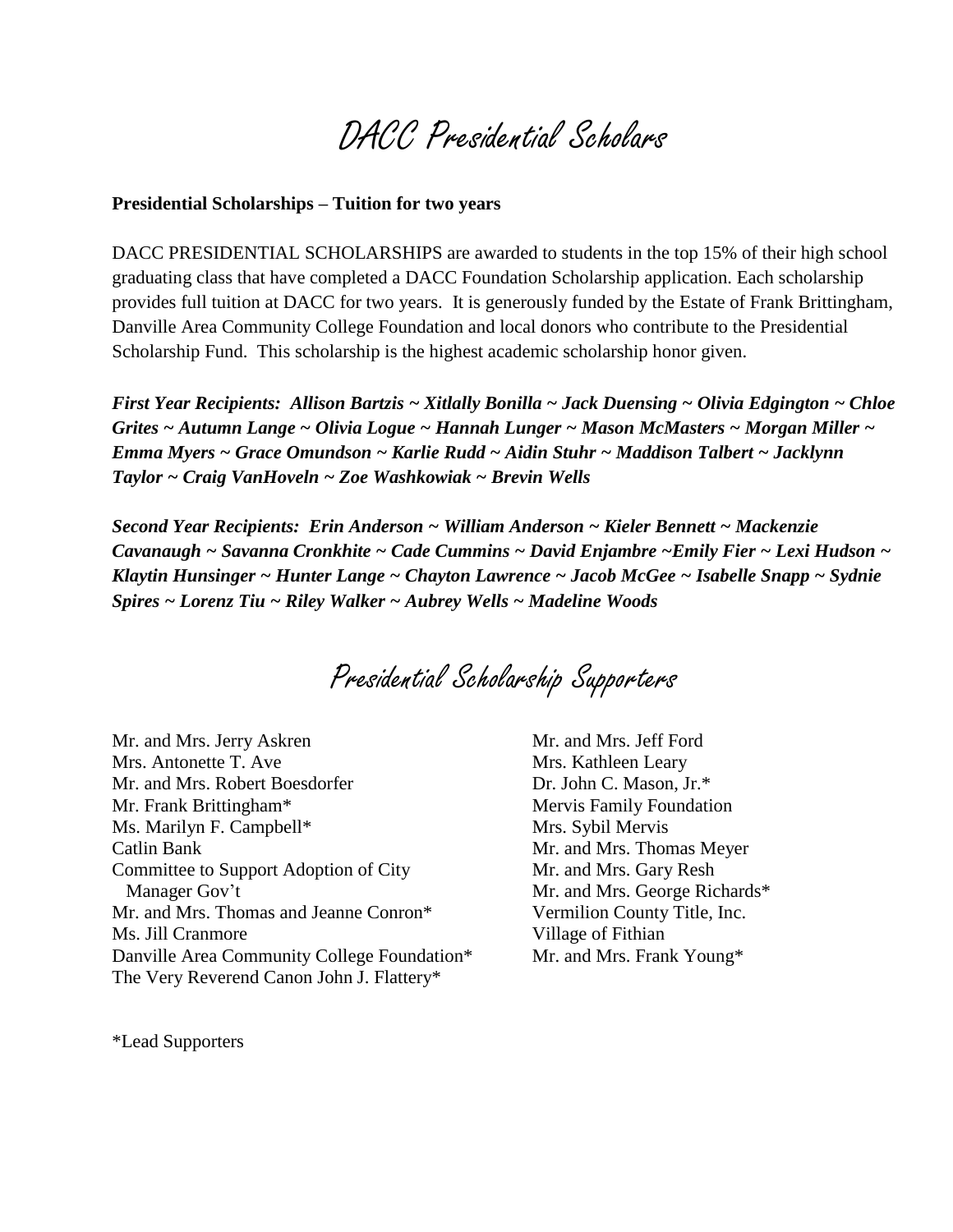Scholarships

#### **40/8 Voiture 405 Nursing Scholarship - \$500 per semester** *Sponsored by: 40/8 Voiture 405 Nurses Fund Recipient: Lexie Hudson ~ Jody Lambert ~ Nathaniel Moreman*

The 40/8 is an honor organization of U. S. veterans committed to charitable and patriotic activities. Their purpose is to uphold and defend the United States Constitution, to promote the well-being of veterans and their widows, widowers and orphans, and to actively participate in selected charitable endeavors, which include programs that promote child welfare and nurse's training. This scholarship provides funding to students accepted into the nursing program at DACC.

#### **Betsy Adams Memorial Scholarship - \$350** *Sponsored by: Betsy Adams Memorial Fund Recipient: Antonio Carrion*

This scholarship was established in Betsy Adam's memory by family and friends. This award is given to a student who has graduated from Salt Fork, Oakwood or Westville High Schools.

**Adult Career Pathways Scholarship - \$500** *Sponsored by: Friends of DACC Recipients: Amanda Buyno ~ Guido Esteves*

This award was established to provide support to adult students enrolled at DACC who were launching a new career or enhancing their current career path. The program specifically targets individuals with GEDs, high school graduates who did not go on to college, students who were unable to complete their college degree, or returning veterans.

#### **Advancement in Education Scholarship - \$2,500/Semester** *Sponsored by: Friends of Education Recipient: Cloe Amos*

This award was established to recognize a student's hard work and drive to succeed. The donors wanted to provide a substantial award so the recipient could focus his/her energy on educational achievement without worrying about the financial burden of paying for school.

#### **Allied Builders Scholarship - \$750** *Sponsored by: Allied Builders Association Recipients: Parker Brown ~ Matthew Coleman*

This award is given to a DACC student who is studying engineering or any other course of study related to the construction industry.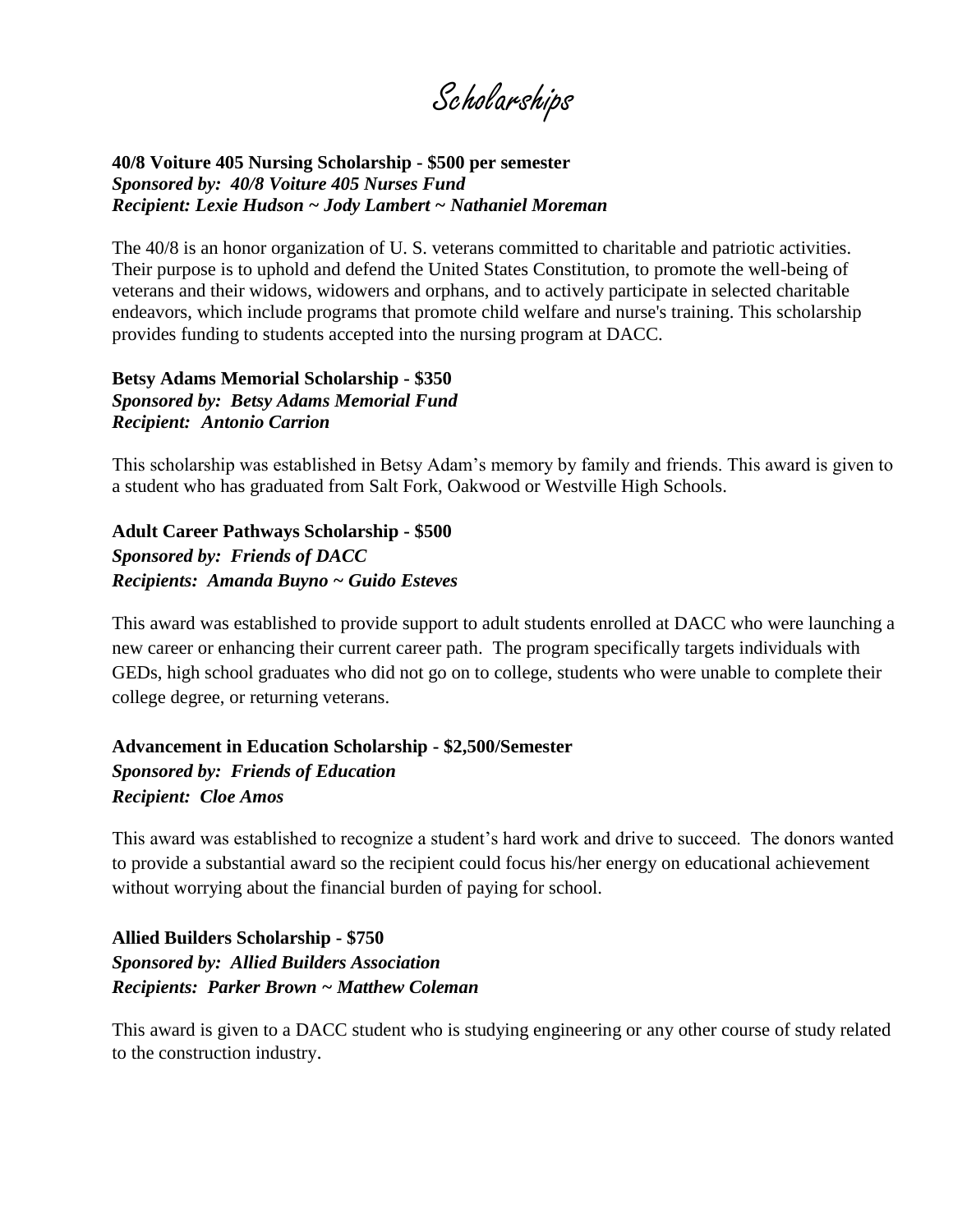#### **American Legion Riders Post 210 Scholarship - \$1,250** *Sponsored by: American Legion Riders Post 210 Recipients: Lukas Ball ~ Kayli Koch ~ Madison Smith ~ Tracy White*

The American Legion Riders are a diverse group of motorcycle enthusiasts sharing common goals. All are members of The American Legion, American Legion Auxiliary or Sons of The American Legion-- and all are united by patriotism. They answer the call to ride in service to America's military and veterans. They established this scholarship as a way to help veterans and their dependents as they continue their education at DACC. These scholarships are giving in memory of American Legion Riders Mike Gose, Ray Wright, Greg Sherer, Andy "Chris" Williams and Mike Clay.

#### **Dr. Angelo and Alberta Anaclerio Scholarship - \$1,000** *Sponsored by: Dr. and Mrs. Angelo Anaclerio Recipients: Adam Cipra ~ Chas Clark ~ Grace Dickison ~ Selena Gannon ~ Mac Hill ~ Lillian Mae Jackson ~ Elizabeth List ~ Isaiah Loyd ~ Gerri Ray ~ Gabriel Woods*

This award was established by Dr. Angelo and Mrs. Alberta Anaclerio who are generous supporters of higher education. Dr. Angelo Anaclerio was an ophthalmologist in the Danville area for more than 35 years and the founder of the Danville Eye Clinic and Cataract Center. This successful practice, through the support of his staff and patients, has allowed the Anaclerios the opportunity to provide these generous scholarships and give back to their community. With these scholarships, their vision is to help support working students now and into the future.

**Aqua Illinois Scholarship - \$1,000** *Sponsored by: Aqua Illinois Recipient: Parker Brown*

The Aqua Illinois Scholarship was established for students pursuing a degree in engineering or manufacturing engineering technology. Aqua Illinois is committed to providing quality water to the communities that it serves and to be civic leaders and community partners. This scholarship exemplifies their commitment to the Vermilion County area and to student achievement.

#### **Harold "Boo" and Ginny Auter Scholarship - \$2,000**

#### *Sponsored by: Harold "Boo" and Ginny Auter Estate Recipients: Levi Heaton ~ Mekenzie High ~ Cade Howie ~ Aryanna Huckstadt ~ Brett Kaufman ~ Olivia McArty ~ Beth Price ~ Lucky Pursley ~ Sydnie Spires ~ Aubrey Wells*

Harold "Boo" and Ginny Auter were devoted to each other and to their families. Boo was an Army veteran, attended Danville Schools, Danville Junior College and the U of I where he earned a degree in engineering. He worked at the Chuckles Candy Factory, Peterson Puritan, and Esco Corporation. Ginny worked at GE. They passed away within 2 weeks of each other in the spring of 2014. Thanks to a generous bequest from their estate, the Harold "Boo" and Ginny Auter Scholarship was established.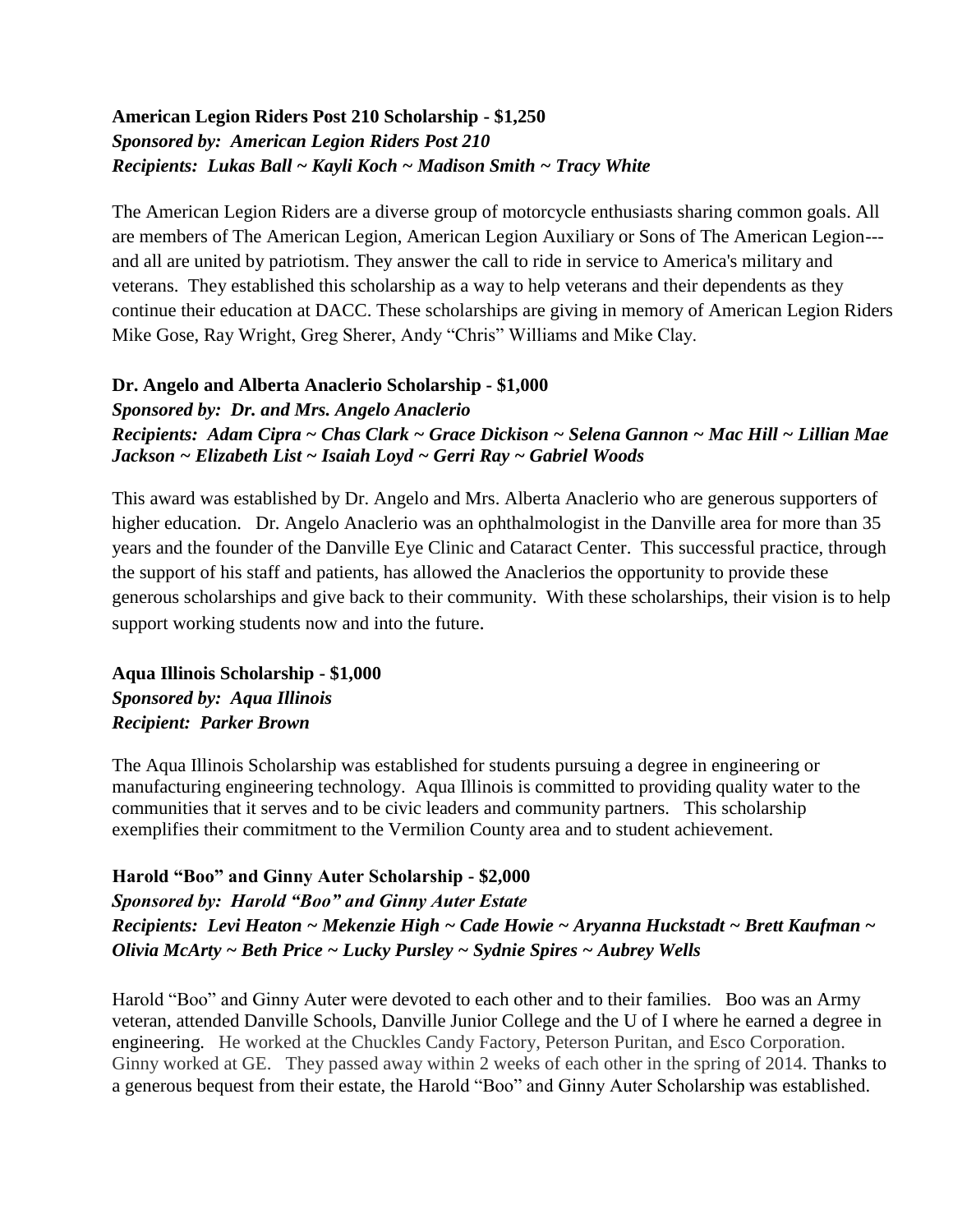#### **Balloon Classic Scholarship - \$500** *Sponsored by: Balloon Classic Illinois Endowment Fund Recipients: Rachel Miller ~ Jacob Spear*

In 2003, the Board of Directors of Balloon Classic Illinois was seeking a way to disburse the funds of the event after its final season. The Balloon Classic Advised Fund was established to provide scholarships for students attending Danville Area Community College and also make resources available to new events in the Vermilion County area. The scholarships supported by this fund are awarded to students who show exemplary effort in volunteering for community causes. In this way, Balloon Classic continues to honor the spirit of volunteerism that made the event so successful for so many years.

#### **Bateman Family Scholarship - \$1,000** *Sponsored by: Ms. Mary Michael Bateman Recipients: Gerri Ray ~ Suzet Sermersheim*

DACC has played an integral role in the Bateman family's education. Mike Bateman's children and grandchildren have all taken courses at DACC. Many of them have received scholarships. Mike wanted to pay back the kindness and generosity her family has experienced by providing scholarship support to other DACC students.

#### **Nancy T. Bates Scholarship - \$500** *Sponsored by: Friends of Nancy T. Bates Recipients: Braidee-Anne Urich ~ Coleen Wakeland*

Nancy Bates was passionate about education. As an elementary school educator for many years, she valued education and its power to change lives. Nancy's enthusiasm for education carried over to Danville Area Community College as well. Nancy served on the DACC Board of Trustees for 19 years, served as the Board Chair for 2 years and served as a member of the DACC Foundation Board for 9 years. In 2014, she was named the first DACC Foundation Board Director Emerita. Unfortunately, Nancy lost her battle with cancer in the spring of 2015. Nancy's commitment to DACC and its students will live on through the Nancy T. Bates Scholarship.

#### **Barbara Bennett Family Scholarship - \$600** *Sponsored by: Family of Barbara Bennett Recipient: Ashley Darnell*

The Barbara Bennett Family Scholarship is established for an incoming or returning DACC student who has enrolled in classes after at least five (5) years in the workforce or home while not taking any classes at any higher education institution. The recipient must have financial need. The scholarship may be used for tuition, books and fees.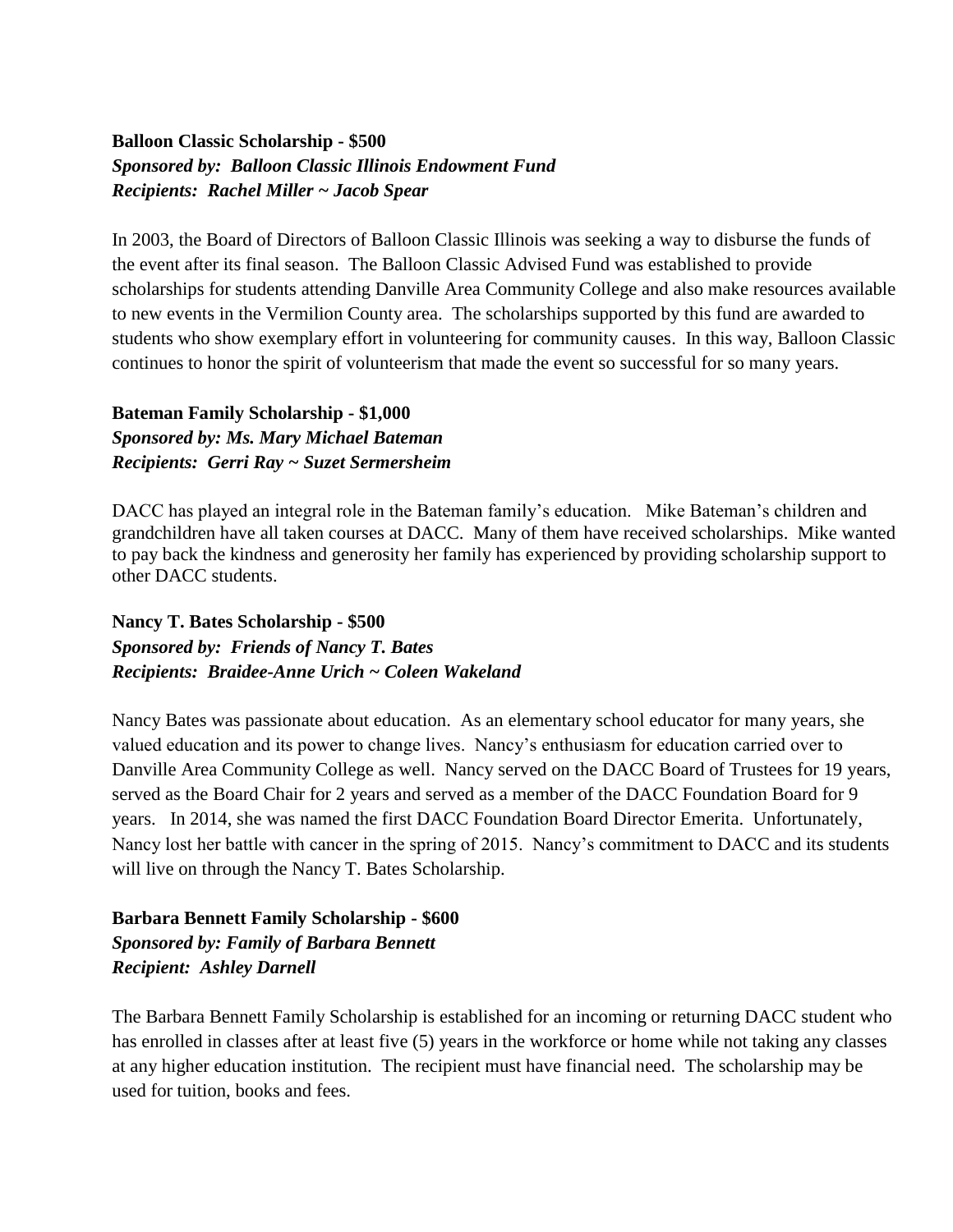#### **Dr. Wesley Bieritz Scholarship - \$1,250** *Sponsored by: Dr. Wesley Bieritz Recipient: Elizabeth List ~ Sheyenne Peterson*

The Dr. Wesley Bieritz Scholarship is established for a resident of DACC District 507 or the Indiana seven county area (Warren, Fountain, Vermillion, Benton, Montgomery, Parke and Tippecanoe). The scholarship may be used for tuition, books and fees.

#### **Representative Bill Black Scholarship - \$1,000** *Sponsored by: Friends of Representative Bill Black Recipients: Lindsey Franz ~ Jenesis Maynard ~ Drew Reifsteck*

A strong supporter of education and of DACC, the Representative Bill Black Scholarship was established by his family, friends and colleagues in honor of his retirement from the Illinois House of Representatives after 24 years of service. Bill's commitment to DACC continues as he serves as a DACC Trustee. Representative Black's legacy of supporting education and the DACC district will live on through the students who receive this scholarship.

#### **Jerome D. "Jerry" Brown Memorial Scholarship - \$500** *Sponsored by: Mrs. Patricia A. Brown and Sons – Scott, Eric, and Doug Recipient: Jenesis Maynard*

Jerry Brown served 23 years with the Danville Police department, retiring as a Sargent. Jerry helped build Friendly Town, the child safety education center in Lincoln Park and was the first official Officer Friendly. He recognized the importance of education and continued learning as a way to enhance the performance of police work. Jerry's wife, Mrs. Patricia Brown, and their sons established the Jerome D. "Jerry" Brown Scholarship as a way to remember Jerry and emphasize the importance he placed on a well-educated police force

**Patricia A. Brown Nursing Scholarship - \$500** *Sponsored by: Mrs. Patricia A. Brown Recipient: Jayden King*

The Patricia A. Brown Nursing Scholarship was established to honor her childhood dream of becoming a nurse. She had spent 61 years in the nursing profession. She retired after serving 28 ½ years as a fulltime DACC Nursing professor and then continued to work two days a week in the Nursing Skills Laboratory another 11 years. She received the faculty of the year award in 1998. She hopes this scholarship will help an individual fulfill their dream to become a nurse.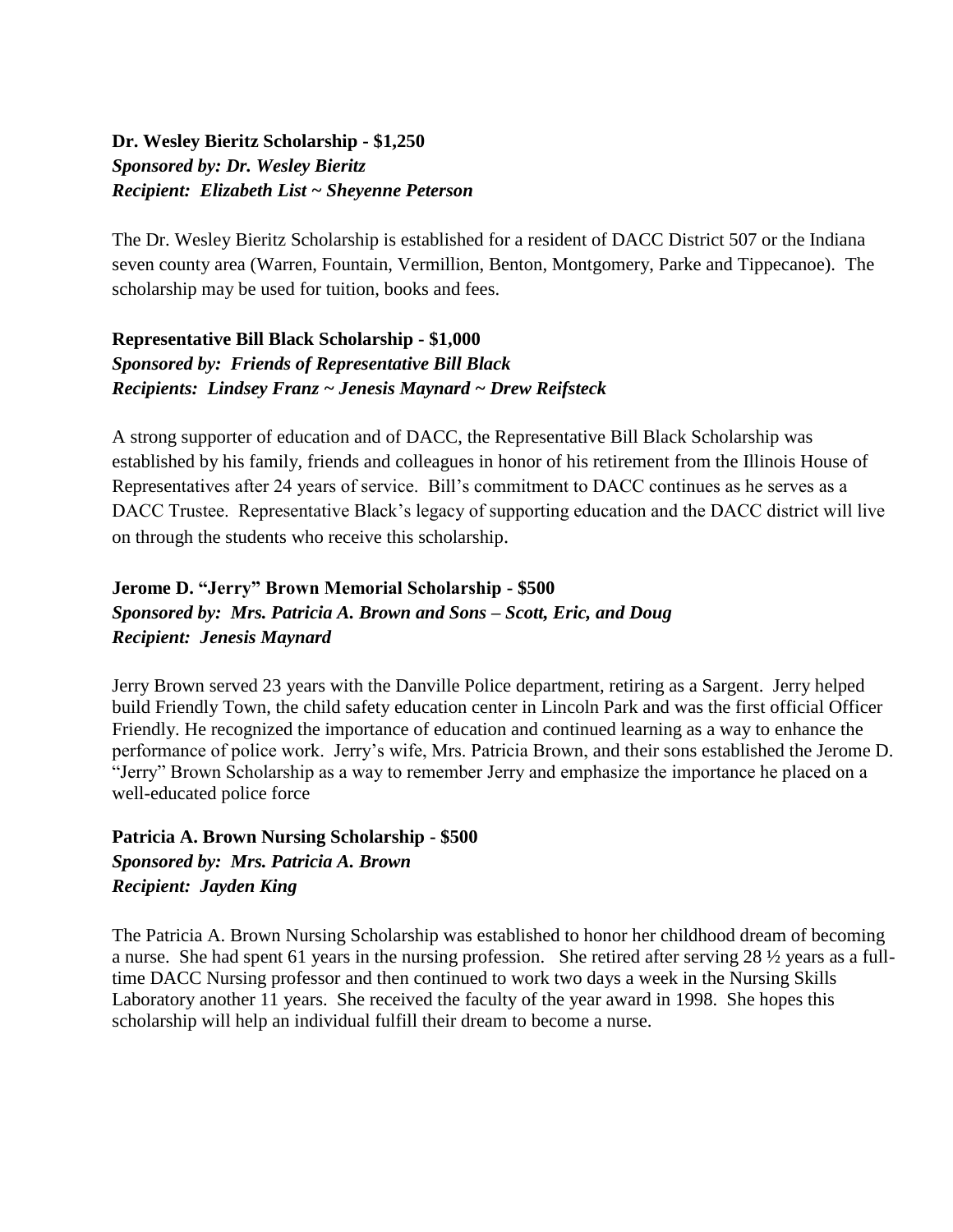#### **Andrews/Brumett Memorial Scholarship - \$500** *Sponsored by: Brian and Norma Andrews/Vermilion County Farm Bureau Foundation Recipient: Erin Anderson ~ Haley Hill*

The Andrews/Brumett Memorial Scholarship is given annually by Brian and Norma Andrews of Rossville and the Vermilion County Farm Bureau Foundation. Recipients must live in Vermilion County and demonstrate scholastic achievement and community service. Priority is given to Farm Bureau members and their dependents.

**Frank and Lynn Brunacci Scholarship - \$400** *Sponsored by: Frank and Lynn Brunacci Recipient: Madison Farrell*

The Frank and Lynn Brunacci Scholarship is established for students as follows: First preference will be given to a student who currently has or has overcome a diagnosed physical/mental disability and whose income or total combined income of their caregiver(s) is below \$70,000 yearly. Second preference will be given to students who currently work with persons with disabilities in either a Day/Vocational Program or in a residential Group Home setting and whose total combined living income is below \$55,000 yearly. The applicant must have a Direct Service Provider (DSP) certificate. This scholarship is established for a resident of Vermilion County, Illinois. The recipient must maintain a minimum of a C average. The scholarship funds may be used for tuition, books and fees.

**Bryant Industries Scholarship - \$500** *Sponsored by: Bryant Industries Recipient: Makayla Learned*

Bryant Industries is a family-owned company focused on outstanding service and strong integrity. They take a proactive stance in establishing themselves as a community partner in the cities and towns where they work and live. The Bryant Industries Scholarship demonstrates their commitment to this community.

**George and Esther Burow Scholarship - \$500** *Sponsored by: Richard Burow, Georgienne Cleveland and Dr. Joseph Cleveland Recipient: Todd Nardoni*

The George and Esther Burow Scholarship was established by their children, Richard Burow and Georgienne Cleveland. It is awarded to a graduate of a Vermilion County High School attending DACC.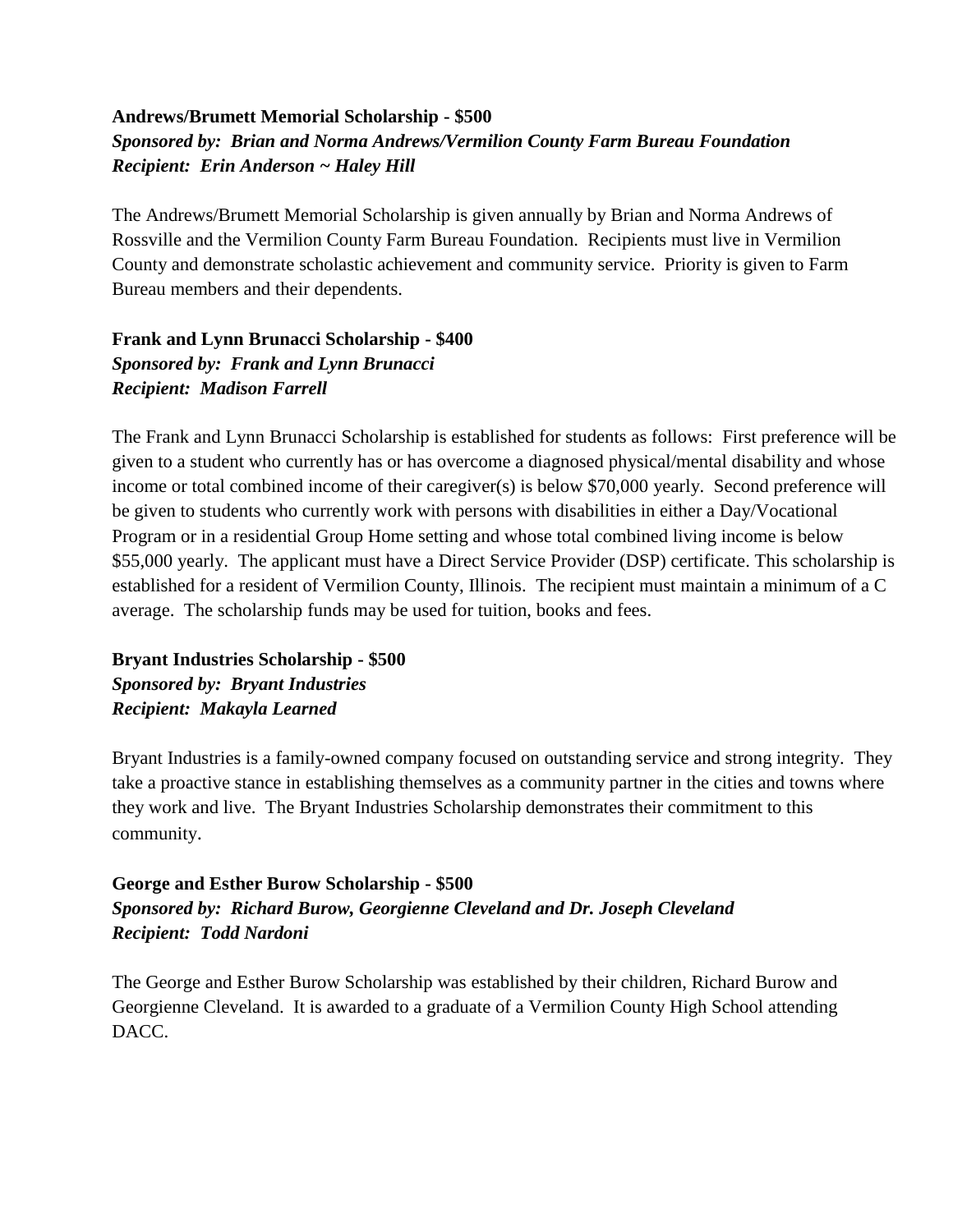#### **John P. Cadle Foundation Scholarship - \$610** *Sponsored by: John P. Cadle Foundation Recipients: Noah Gomez ~ Hunter Howie ~ Cadence Keleminic ~ Evan Maxwell ~ Jacob Maxwell ~ Ryleigh Wardall*

Given through a generous contribution by the John P. Cadle Foundation, these John P. Cadle Foundation Scholarships provide resources for students from the Rossville, Hoopeston and Bismarck area who attend Danville Area Community College.

#### **Austin Gill Camareno Athletic Memorial Scholarship - \$1,000** *Sponsored by: Juan Camareno and Jennifer Gill Recipient: Suzet Sermersheim*

The Austin Gill Camareno Athletic Memorial Scholarship was established in memory of Austin Camareno by his parents Juan Camareno and Jennifer Gill. Austin was involved in all sports with his main passion being baseball. Austin was a 4 year varsity baseball player for Schalarman Academy and graduated in 2018. He would be proud to know that he is helping other athletes fulfill their education and succeed in life. This award is given to a full-time or part-time student. The recipient must have been involved in athletics during their high school years.

#### **Camilla Study Group of Danville Garden Club Scholarship - \$150** *Sponsored by: Camilla Study Group of Danville Garden Club Recipients: Grace Ward*

The Camilla Study Group of Danville Garden Club Scholarship is given annually to a student attending DACC and studying in the field of Ornamental Horticulture.

**Chuck and Judy Carl Scholarship - \$1,000** *Sponsored by: Chuck and Judy Carl Recipient: Reed Sperry*

Chuck and Judy Carl were not able to go to college, but they know the importance of a college education. Chuck and Judy worked so their daughters, Tracy Wahlfeldt and Sherri Hampel, would have the opportunity that they didn't have. They feel their daughters' college education were the best investment they ever made. They now want to help other students get a start on their education**.**

#### **Carle Future Healthcare Workforce Scholarship - \$1,000** *Sponsored by: Carle Clinic Association and Carle Foundation Hospital Recipient: Kristin Anderson ~ Griffin Winkler*

The Carle Future Healthcare Workforce Scholarship is supported by Carle Clinic and Carle Foundation Hospital to provide resources to students enrolled at DACC in a health or medical related field of study. By continuing to develop a quality workforce, Carle recognizes its ability to positively impact the future of healthcare services for everyone in this area.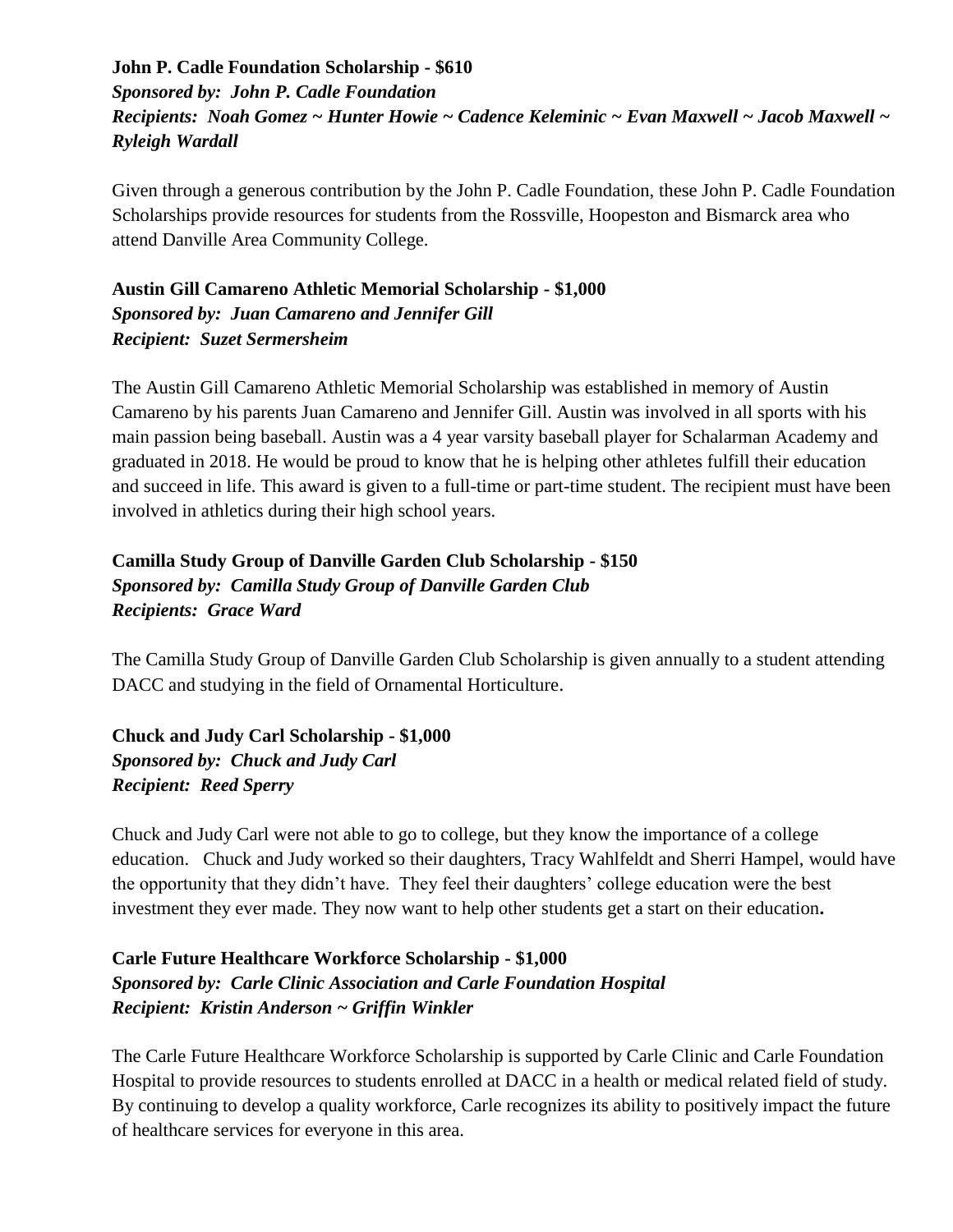#### **Paul Carlson Scholarship - \$500 Sponsored by: Paul Carlson Recipients:** *Jose Don Juan ~ Ta'Niya Driver*

Paul Carlson taught Spanish at Danville High School for 33 years. He also worked part-time at DACC for 35 years in Adult Education – GED and ESL. Paul recognizes how important it is for students to get a college education and that many do not have the resources to do so. This scholarship is provided for a Hispanic student with the hope that it will help provide the necessary resources to attend DACC and that it will help recruit Hispanic students to DACC.

#### **Catlin High School Community Scholarship - \$500** *Sponsored by: Friends of Catlin High School Recipient: Jacob Pickett*

The Catlin High School Community Scholarship was established and supported by community members in the Catlin school district who want to help one of their own obtain a college degree – community members helping community members.

**Nicena Kay Chalkus Scholarship - \$500** *Sponsored by: Jim and Jan Chalkus Recipient: Alexis Biage*

The Nicena Kay Chalkus Scholarship is for a Radiology student with highest GPA at graduation. Nicena graduated from Danville High School then went on to Lakeview Medical Center School of Radiologic Technologist with a 4.0 average the 2 years there she worked in the Radiology Department for 31 years. Going from X-Ray to being certified in MRI. Nicena loved working with the patients, her co-workers, and the MRI Department. She was very loving, caring, and outgoing person. The scholarship is in honor and remember her work and love for Radiology.

**Tom and Beth Chamberlain Scholarship - \$500** *Sponsored by: Tom and Beth Chamberlain Recipient: Hannah Hall ~ Dezeray Schultz*

Beth and Tom Chamberlain are passionate about supporting the community where they live and work. Beth is a retired Danville High School science instructor. Tom is Executive Vice-President and Chief Lending Officer at Iroquois Federal. This scholarship reflects their desire to support women who are pursuing their education in the sciences.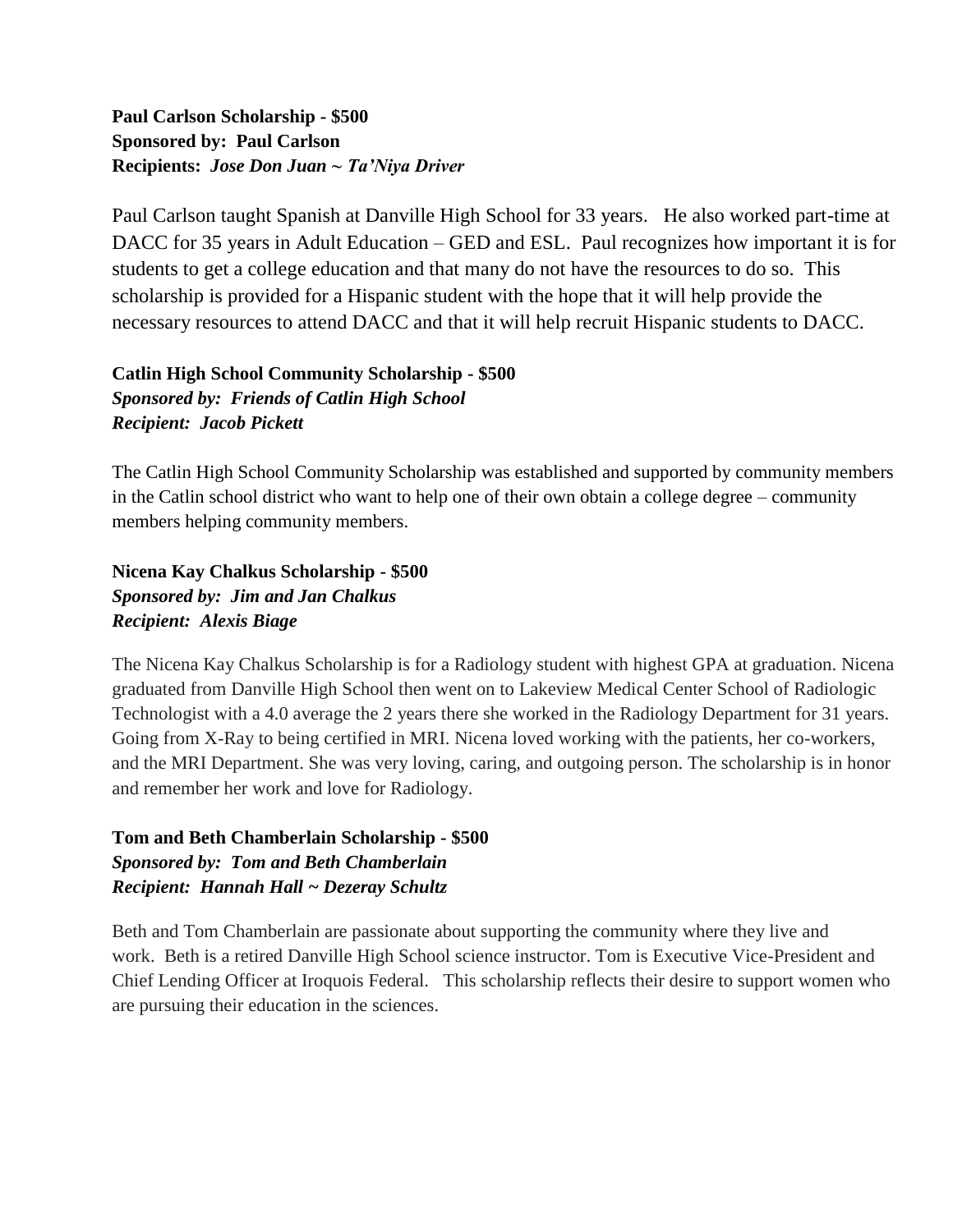#### **Dick Cheney Scholarship - \$250** *Sponsored by: Family and Friends of Dick Cheney and Dick and Patricia Cheney Recipient: Shania Forman-Bolden*

Mr. Richard "Dick" Cheney was a Danville Area Community College student from 1949 to 1950. He was hired as a full-time faculty member in 1966. While serving as a faculty member, he was also the Audio Visual Director. Dick was served as the DACC cross country coach. Dick was elected to the DACC Board of Trustees in 1993 and served until 2017. He then joined the DACC Foundation Board in July 2017. Dick was recognized in 2016 as one of the DACC founders. This scholarship was started by Dick's friends and family to honor his dedication and service to DACC.

#### **Jean Knight Christison Memorial Scholarship- \$500** *Sponsored by: Roy and Jean Christison Recipient: Todd Nardoni*

The Jean Knight Christison Memorial Scholarship was established in loving memory of Jean, by her husband, Roy. After starting her family and working in the family business, Danville Wholesale Paper, Jean had a strong desire to complete a college education. She earned a Bachelor's degree from the University of Illinois and a Master's degree from Eastern Illinois University. Jean often did her homework alongside her children. This scholarship, presented to a non-traditional student, demonstrates Jean's philosophy that it's never too late to attain your dream of a college education.

#### **Pete and Doris Clapp Scholarship - \$1,000** *Sponsored by: Pete and Doris Clapp Recipients: Levi Heaton ~ Makynzie Miller ~ Abigail Peace ~ Montana Reitsma*

This scholarship is given through the generosity of Pete and Doris Clapp. In addition to providing substantial scholarship resources each year, the fund established by the Clapps also provides money for technology and professional development.

**CliftonLarsonAllen Scholarship - \$300** *Sponsored by: CliftonLarsonAllen Recipient: Ethan Edwards*

The CliftonLarsonAllen Scholarship was established to provide financial assistance to students pursuing a degree in accounting. CliftonLarsonAllen, a nationally ranked accounting firm, believes in supporting the communities they serve.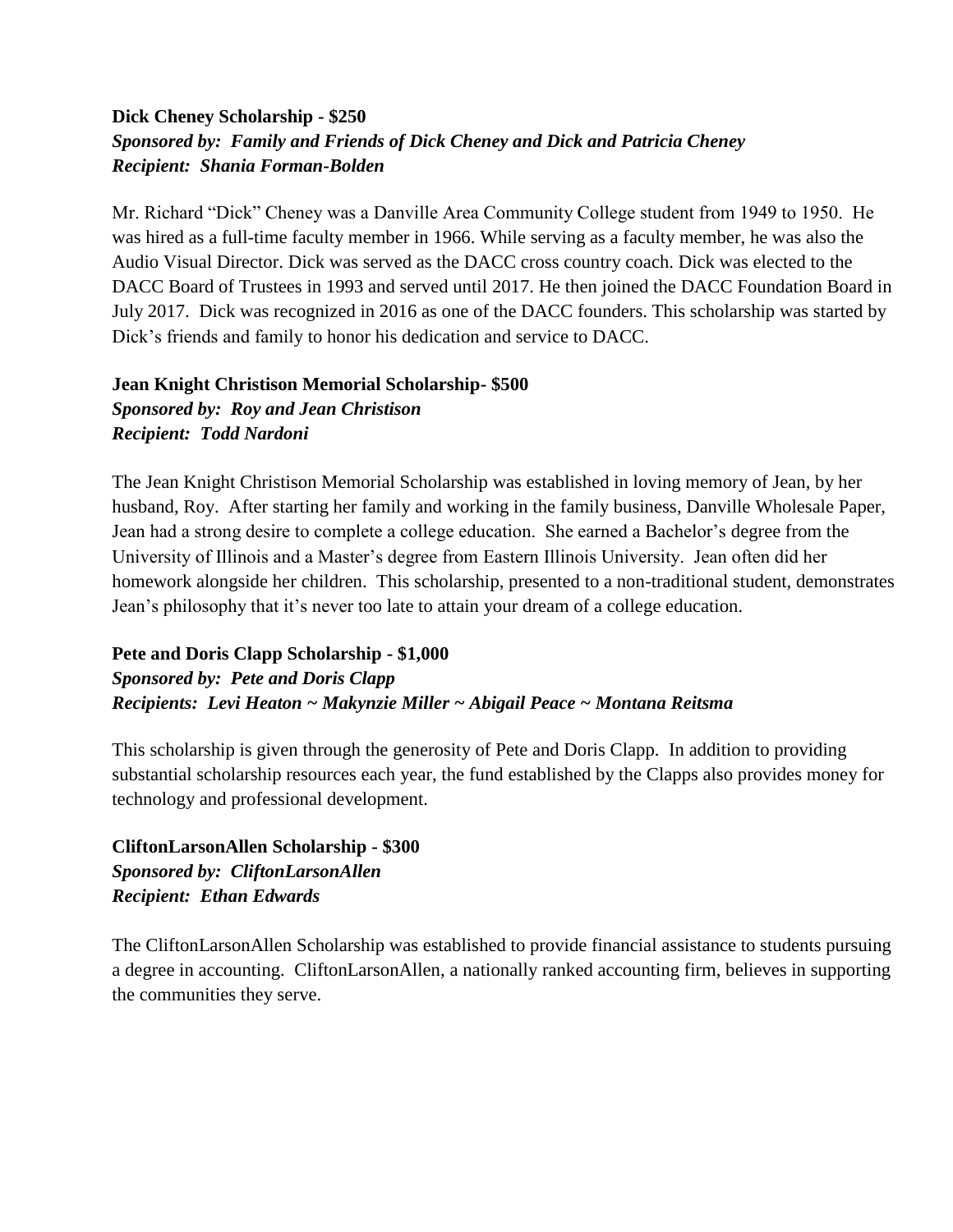#### **Coan Teacher Scholarship - \$1,000** *Sponsored by: Henry and Nancy Coan Recipient: Jadeyn Waterman*

Henry and Nancy Coan are retired teachers who spent a combined seventy years dedicated to working with Danville young people. They awarded this scholarship to encourage an area DACC student now transferring to a four-year program culminating in a teaching certificate. Believing that educating our youth is the key to building strong individuals who will in turn produce positive community growth, they hope that the benefits of education will spread outward through the teaching profession.

#### **Dr. Gerald W. Cockrell Scholarship - \$500** *Sponsored by: Dr. Gerald W. Cockrell Recipient: Raven Morrison ~ Alexandria Yanders*

The Dr. Gerald W. Cockrell Scholarship is established for a student that has overcome life obstacles and is looking to make a difference in their life and community. The scholarship may be used for tuition, books and fees.

#### **The Mary Coffman Memorial Scholarship for Literature and Humanities - \$500** *Sponsored by: Friends and Colleagues of Mary Coffman Recipients: Kerri Hayward*

This scholarship for a student in the humanities, is dedicated to Mary Coffman, retired English Professor and Coordinator of Writing. She passed away in 2008. Mary is fondly remembered for being a gentle mentor, for her years of excellence in the teaching of humanities and in sharing her love of literature. Mary was also a prime mover in the development of international studies at Danville Area Community College and was the fearless leader of many adventurous trips abroad for the College and the Danville community.

#### **Dr. Albert J. Cohen & Mrs. Patricia Wonderlin Cohen Memorial Scholarship - \$500** *Sponsored by: Recipient: MaKenzee Legg*

The Dr. Albert J. Cohen & Mrs. Patricia Wonderlin Cohen Memorial Scholarship Fund has been established through a direct gift from the Ehrlich family to Danville Area Community College (DACC) Foundation in honor and memory of Dr. Albert J. Cohen & Mrs. Patricia Wonderlin Cohen. Dr. Cohen practiced dentistry in Vermilion County for over 30 years. He was active in the Danville Dental Society, as well as the State of Illinois Dental Society. Patricia worked at G.E. and was a trader at Stotler Grain Company in Danville, IL.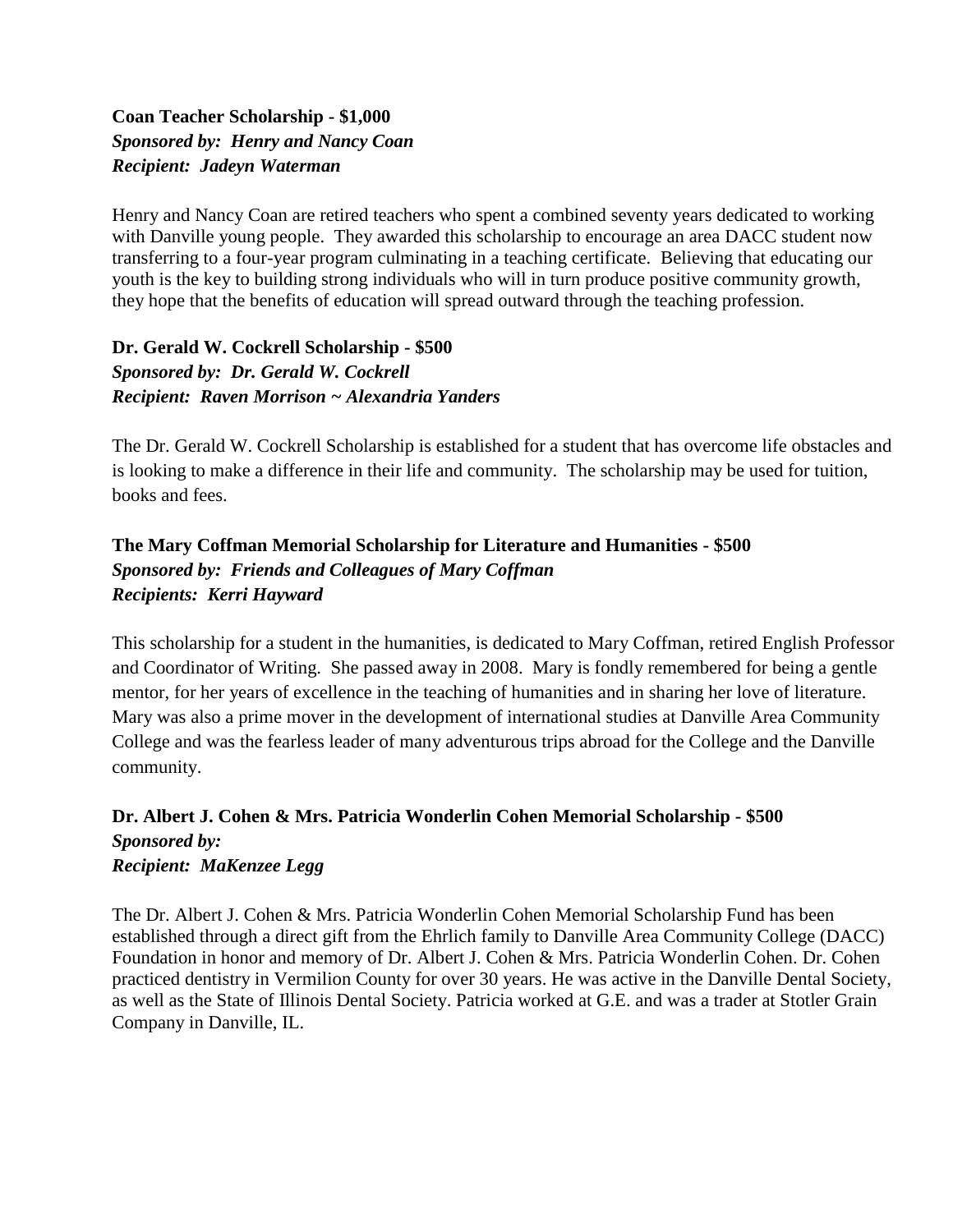#### **ConAgra Store Brands Scholarship - \$500** *Sponsored by: ConAgra Store Brands Recipients: Elena Harris ~ Dakotah McCoy ~ Marissa Rush*

The ConAgra Store Brands Scholarship was originally established by the employees of Creative Products in Rossville, IL. Through their fundraising efforts, the fund grew and today offers scholarships to students who are graduates of Rossville-Alvin, Hoopeston Area, Bismarck-Henning, or Armstrong Township High Schools.

**Dr. Janet Cornelius Scholarship - \$250** *Sponsored by: Professor Rich Pate Recipient: Abigail Brandenburg*

Dr. Janet Cornelius was a faculty member in Liberal Arts at DACC for 29 years. Janet's love of history inspired many students to increase their historical knowledge and become educators as well. Her connection to her students played an important role in their success. The Dr. Janet Cornelius Scholarship continues her commitment to student achievement.

**Harry Cox Memorial Scholarship - \$500** *Sponsored by: Darla Ewing Recipient: Lindsey Franz*

The Harry Cox Memorial Scholarship was established for a student attending Danville Area Community College studying Art or Graphic Art.

**Lowell and Florence Crawford Scholarship -Tuition, fees and books** *Sponsored by: Lowell and Florence Crawford Trust Recipients: Aaron Dean ~ Dalton Hagley ~ Alexis Haun ~ Haley Hill ~ Alexis Lewsader ~ Allie Plotner ~ Leanne Rogers ~ Allissa Witvoet* 

The Lowell and Florence Crawford Scholarship was established for students attending DACC in Business or Nursing. Mr. Crawford was the President of Palmer Bank, which is now known as Old National Bank. He worked for the bank for over 30 years. Mrs. Crawford served in the U.S. Army Nurse Corps during WWII and after the war she worked at Lakeview Hospital. She also helped organize the home healthcare nursing program. Mr. and Mrs. Crawford believed in Danville Area Community College and the power of education. With a generous bequest from Mrs. Crawford's estate, this scholarship fund provides full tuition, fees and books for one full year. It is the largest financial scholarship awarded.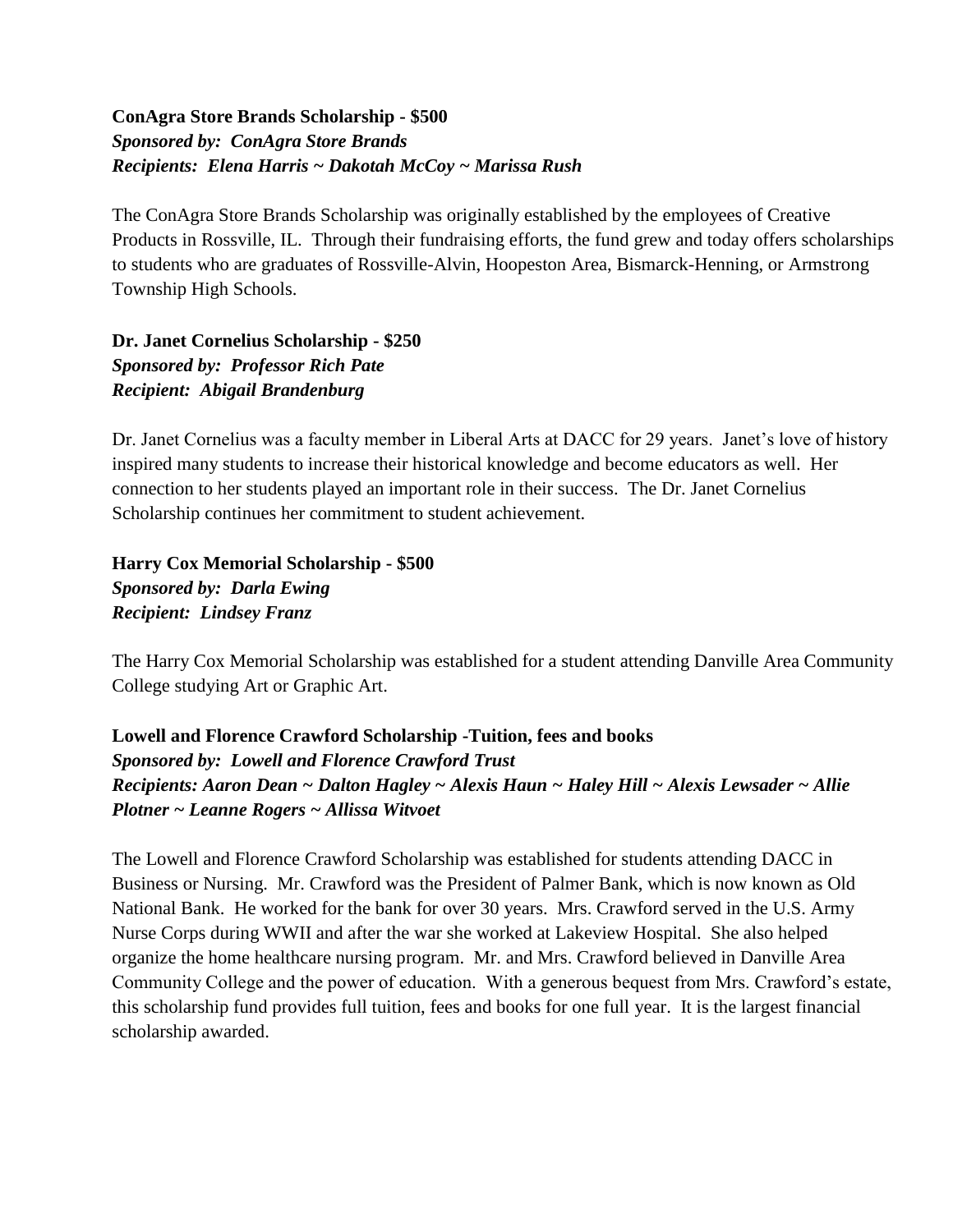#### **Thomas and Barbara Crays Scholarship - \$1,000** *Sponsored by: Thomas and Barbara Crays Recipients: Gina Davis ~ Tina Divan ~ Evan Maxwell ~ Hoang Nguyen ~ Jessica Park*

The Thomas and Barbara Crays Scholarship was established in honor of Tom Crays, a former President of Old National Bank, and his wife Barbara. Since it was first established, the Crays have also contributed to this scholarship to increase the number of awards available. These awards are given to students attending DACC and working toward a baccalaureate degree in Commerce or Business.

**Don and Jane Creason Scholarship - \$500** *Sponsored by: Don and Jane Creason Recipients: Zachary Miller ~ Katelynn Perry*

The Don and Jane Creason Scholarship is given to a student who has successfully completed DEVE 098 and is enrolled in DEVE 099 or ENGL 121. Jane, a long-time instructor in the DACC Development Education Department, knows how hard students work to achieve success and wanted to recognize their accomplishments with this scholarship.

**Culinary Arts Scholarship - Varies** *Sponsored by: Culinary Arts Department Recipients: Linda Trammell*

The Culinary Arts Scholarship was established to help assist students with the cost of classes in order to fulfill their dreams of becoming a chief.

**DACC Annuitants Association Scholarship - \$550** *Sponsored by: DACC Annuitants Association Recipients: Erin Anderson ~ Ella Wolfe*

The DACC Annuitants Association is comprised of retired and current DACC Faculty and Staff. Through their years of working with students, they recognize the needs of students and the impact financial support can have on a student's success. They established this scholarship for a returning DACC student who has completed at least 12 hours and has earned at least a B average.

**DACC Foundation Board Scholarship - \$500** *Sponsored by: DACC Foundation Board Recipients: Madison Farrell ~ Ashley Faulkner ~ Meghan Gross ~ Makynzie Miller*

The DACC Foundation Board recognizes the importance of education and the impact that scholarships have on a student's ability and their dreams. Their belief in education and DACC's mission, led them to establish the DACC Foundation Board Scholarship.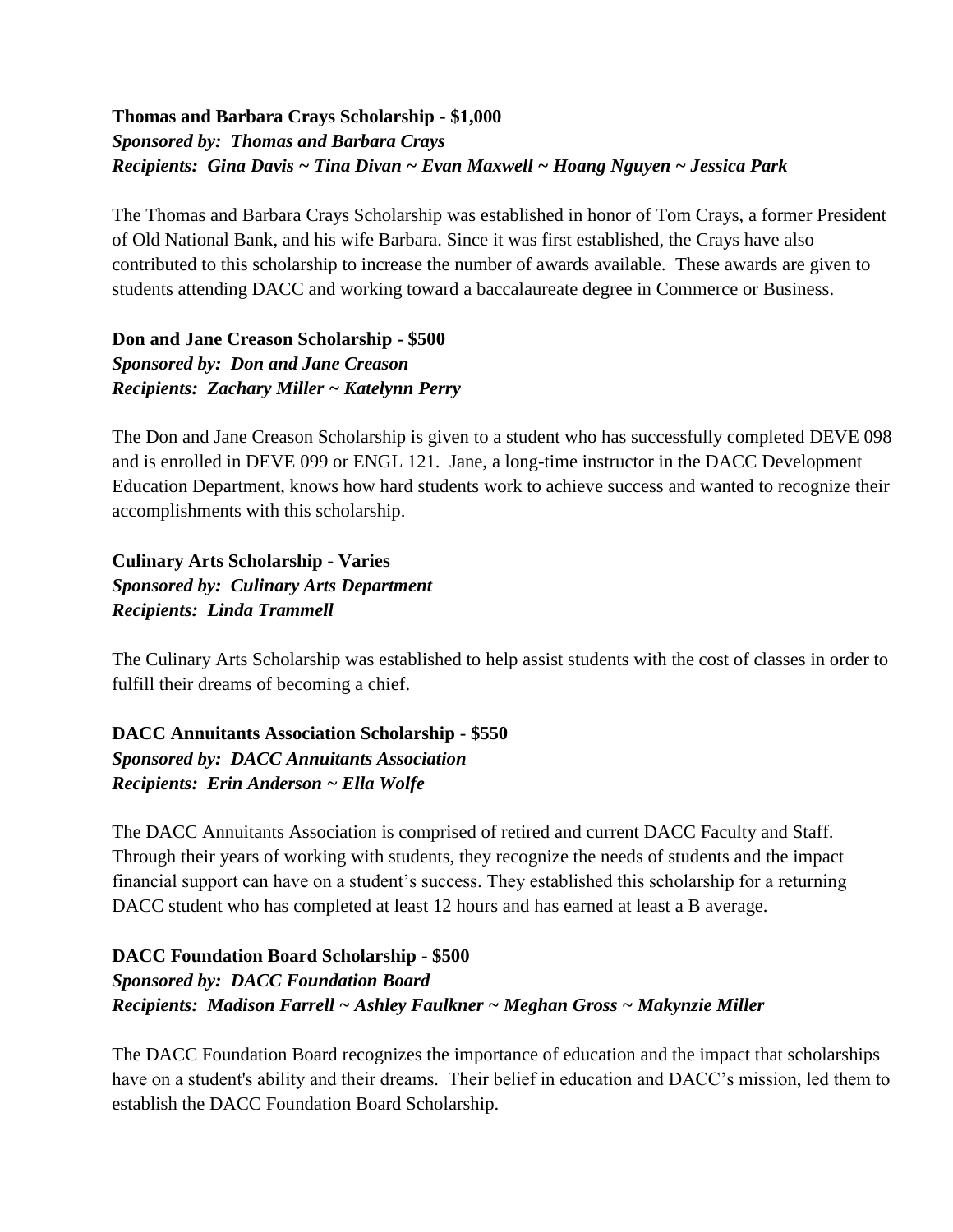#### **DACC TRiO Student Support Services Scholarship - \$250**

*Sponsored by: DACC TRiO Program Recipients: Bobby Anderson ~ Adrianna Beasley ~ Selena Caballero ~ Debra Cummings ~ Ashley Darnell ~ Amanda Fletcher ~ Jalon Glover ~ J'Nyia Griggs ~ Wale Leye ~ Madisyn Lile ~ Isaiah Loyd ~ Alexander Lyon ~ Marlo Maher ~ Rachel Miller ~ Hoang Nguyen ~ Gerri Ray ~ Sarah Tincher ~ Amanda Welker* 

The Danville Area Community College TRiO Program provides on-campus support and guidance for students during their first years of college. Their goal is to help these students achieve academic success. The DACC TRiO Student Support Services Scholarship was established for a second year student who is actively involved in the TRiO Program.

#### **Keith and Nancy Dalenberg Scholarship - \$500** *Sponsored by: Keith and Nancy Dalenberg Recipients: Brecken Craig ~ Raven Morrison*

The Keith and Nancy Dalenberg Scholarships were established because they wanted to encourage students to pursue an education in Agriculture and Education at DACC. Even though neither one of them is originally from this area, they have both spent their entire adult careers here, Keith in farming and Nancy as an elementary educator.

#### **Danville American Association of University Women - \$500** *Sponsored by: Danville American Association of University Women Recipients: Madison Bilstad ~ Kia Burke*

The Danville American Association of University Women decided to disband their organization but they wanted to utilize their funds to make a lasting impact. The group decided to establish the Danville American Association of University Women Scholarship. In addition to these funds, several members made personal contributions to endow this fund and ensure that this scholarship continues. This scholarship is awarded to a female student who has graduated from DACC and is continuing her education at a four year institution.

#### **Danville Elks 332 Blood Bank Scholarship - \$1,000** *Sponsored by: Danville Elks 332 Blood Bank Recipients: Jayden King ~ Hunter Lange ~ Marissa Rush*

The Danville Elks 332 Blood Bank Scholarship was established for a student who has been accepted into the DACC nursing program and who is also actively involved in the community or volunteers in the community.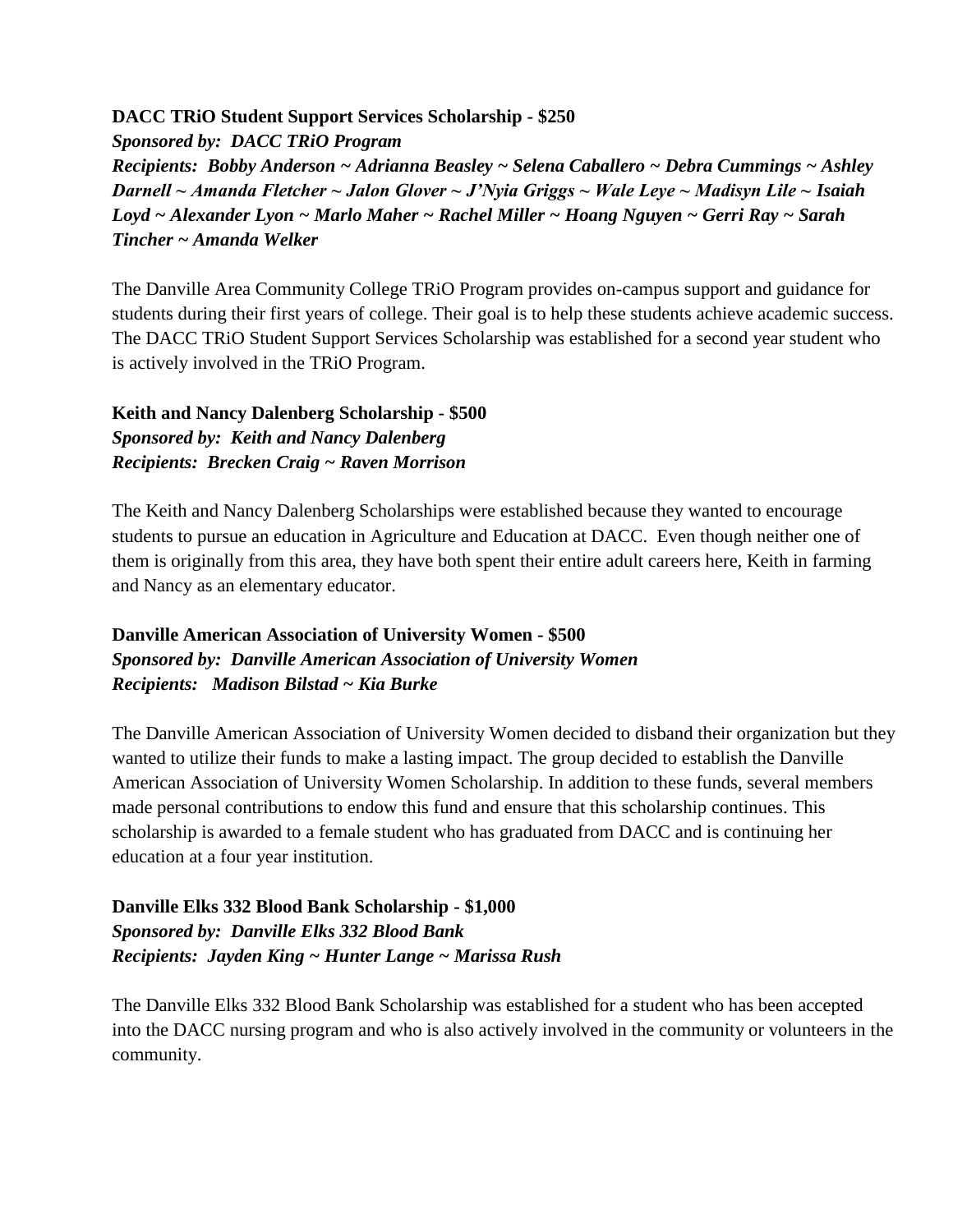**Danville Engineers Club Scholarship - \$500** *Sponsored by: Danville Engineers Club Recipient: Parker Brown*

The Danville Engineers Club Scholarship is awarded to a DACC student who is enrolled in a transfer Engineering program or a two-year manufacturing or industrial engineering technical program.

**Danville Garden Club Scholarship - \$400** *Sponsored by: Danville Garden Club Recipients: Lukas Ball ~ Grace Ward*

The Danville Garden Club scholarship is presented to a student majoring in Ornamental Horticulture, Landscape Design/Construction, or Golf Course Management.

**Danville Lions Club Scholarship - \$500** *Sponsored by: Danville Lions Club Recipients: Shania Forman-Bolden ~ Meghan Gross*

The Danville Lions Club Scholarship is supported through the fundraising efforts of the Lions Club and its members. They believe in supporting student success through scholarship assistance.

**Danville Metal Stamping – J.S. and R.A. Beck Scholarship - \$1,000** *Sponsored by: Danville Metal Stamping Recipients: Caden Brant ~ Isaiah Debban ~ Ashlee LaGrand*

Jacob Stahl and Ruth Agnes Beck co-founded Danville Metal Stamping in 1946. Danville Metal Stamping started as a 3 person operation and has grown to employ over 400 people. They believed in serving people, not organizations. They also believed that with great success comes great responsibility. The Danville Metal Stamping – J.S. and R.A. Beck Scholarship continues their mission of service by furthering a DACC student's education.

**Austin Evans Nursing Scholarship – Danville Sunrise Rotary Club - \$850** *Sponsored by: Danville Sunrise Rotary Club Recipient: Sydney Scholz*

Austin Evans was a member, pianist and song leader for the Sunrise Rotary Club. Each week he played as we sang along. To this day the current song book used, are in his honor. Austin was a retired hospital administrator and beloved CEO of, what was once, Lakeview Hospital. He was a very humble and kind gentleman and his vocation was health care so we wanted to honor his passion by establishing this scholarship for nursing students.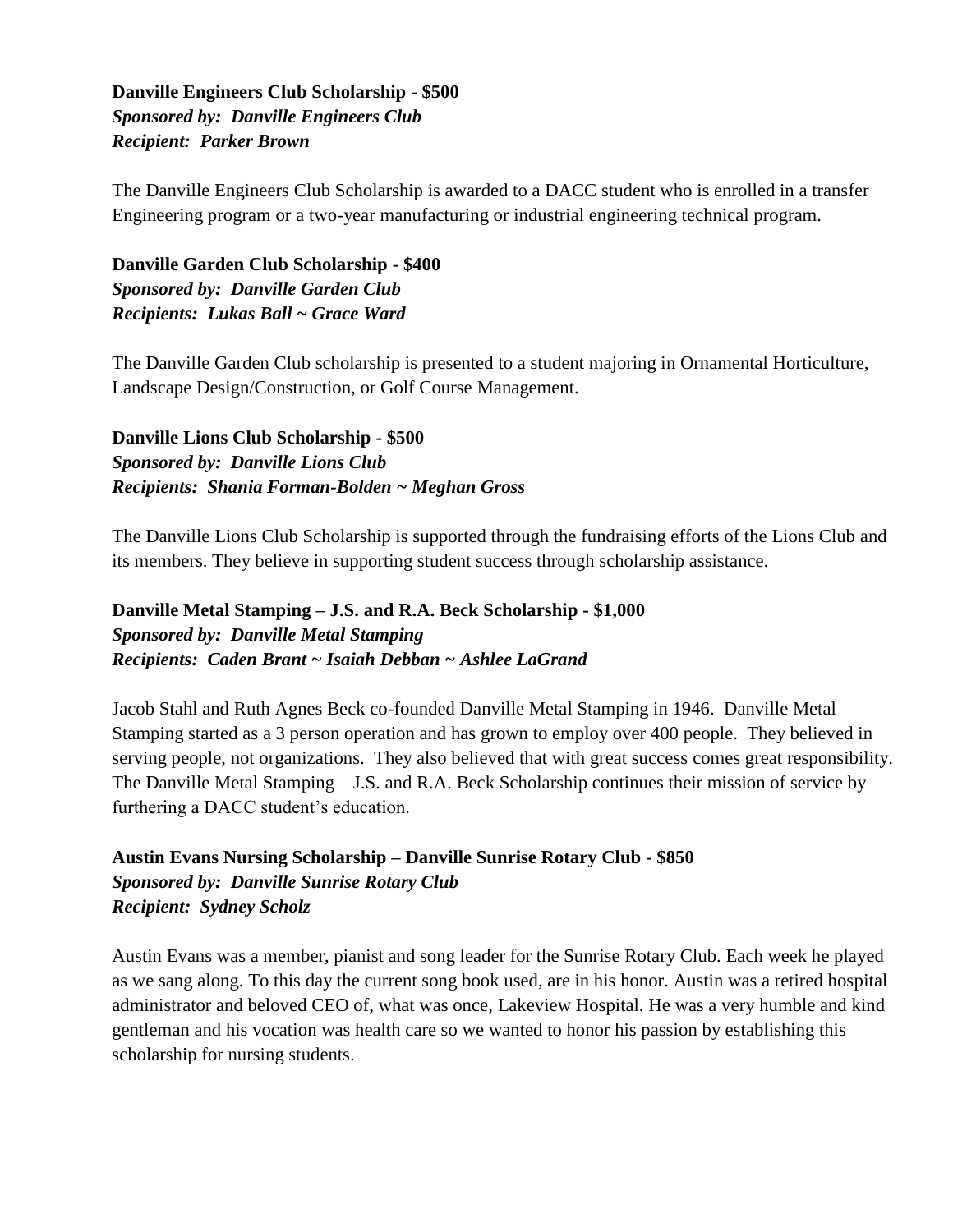#### **Darby Family Scholarship - \$500**

#### *Sponsored by: Darby Family, Trigard Bronze, Greenwood Plastics and Sunset Funeral Homes Recipients: Ryan Bostwick ~ Shania Forman-Bolden*

The Darby Family has a long tradition and history of serving the Danville area. They strongly believe in education and giving back to the community. Their family motto, "Whatever It Takes" was put into action as they established the Darby Family Scholarship.

#### **Gladys C. Davis Scholarship - \$500** *Sponsored by: Danville Area Community College Early Childhood Program Recipient: Debra Cummings*

The Gladys C. Davis Scholarship was established to honor Gladys Davis' commitment to early childhood education. Gladys retired from teaching full-time after 24 years of service at DACC and still teaches at DACC part-time. This scholarship funded by the DACC Early Childhood Program is awarded to a student enrolled in the Early Childhood Services Program. The student must be entering their second year of the program and demonstrate a willingness to pursue a college education despite obstacles placed in his/her way.

#### **Davis Busby Post #776 Scholarship - \$500**

#### *Sponsored by: Catlin American Legion, Sons of the American Legion and Women's Auxiliary Recipients: Cassie Ferber ~ Preston Webb*

The Davis Busby Post 776 Scholarship is given by the Catlin American Legion, Sons of the American Legion, and the Women's Auxiliary to benefit graduating high school seniors from Salt Fork High School.

**Sgt. Myron Deckard Scholarship - \$500** *Sponsored by: Jean Deckard, Tony Forshee, Melissa Johnson and Billy Johnson Danville Rifle and Pistol Club Recipients: Abigail Belko ~ Kieler Bennett ~ Geneva Betancourt ~ Ryan Bostwick ~ Cade Howie ~ Sydney Long ~ Christopher Mann ~ Ashlynn McPeak ~ Jackson Powell*

Sgt. Myron Deckard embodied the qualities that many of us admire. As a Vermilion County Sheriff's Deputy, he was a stellar law enforcement officer, a good friend, and a proud family man. After his death while serving his community, friends and family of Sgt. Deckard gathered to celebrate his life and raise money in his honor. The proceeds of that event established The Sgt. Myron Deckard Scholarship. Through the efforts of the Danville Rifle and Pistol Club and their annual Sgt. Myron Deckard Fundraiser Shoot, this fund has continued to grow so that the number of scholarships and award amount could increase. This scholarship benefits students who are the dependent of a law enforcement officer or a member or dependent of a member of the Danville Rifle and Pistol Club.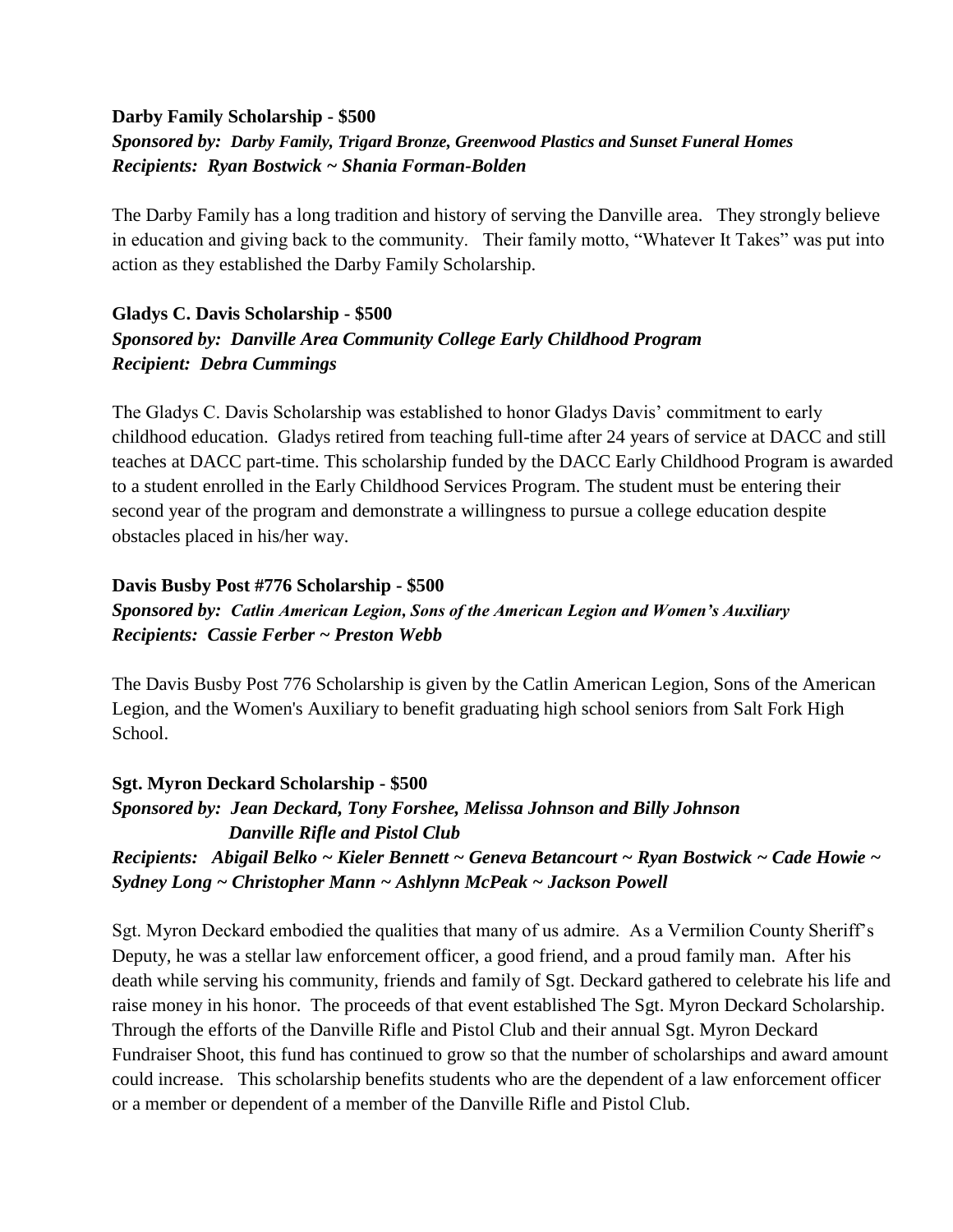#### **Depke Welding/Towne Machine Scholarship - \$750** *Sponsored by: Depke Welding/Towne Machine Recipient: Walter Jackson*

Depke Welding and Towne Machine are both locally-owned and operated companies in the Danville area. They have a strong commitment to this area and to providing resources to strengthen the skills of the area workforce. They established the Depke Welding/Towne Machine Scholarship to provide educational assistance in developing skills needed in their businesses. This scholarship is awarded to a student in the Industrial Maintenance, Manufacturing Engineering Technology or Welding field.

**Diagnostic Medical Sonography Scholarship- \$500** *Sponsored by: Kasey Moore Recipients: Danyale Auterman*

The Diagnostic Medical Sonography Scholarship was established for a full-time student excepted into the Sonography Program carrying a Minimum B average. Funds may be used towards tuition, fees and books.

**Wilbur J. Dickson Scholarship - \$1,000** *Sponsored by: Wilbur J. Dickson Endowment Fund Recipients: Whisper Brown ~ Katherine Thompson*

The Wilbur J. Dickson Scholarship was established by co-workers honoring the 31 years that Wilbur served Danville Area Community College. Wilbur was instrumental in the establishment of DACC and its commitment to meeting the changing needs of our community through the years. Wilbur strongly believed in education and the impact it can have on improving lives. Wilbur passed away in December 2008 but his legacy as an educator will live on through this scholarship and the students who benefit from this award. It is awarded to a second-year student studying in the field of Education who has attained a grade point average of B or higher.

**Dillman/Vergin Family Scholarship - \$1,000** *Sponsored by: Dr. David Dillman and Cheryl Vergin Recipients: April Davis ~ Alexandria Yanders*

The Dillman/Vergin Family Scholarship was established by Dr. David M. Dillman and his wife Cheryl Vergin. Their goal has been to help dedicated students who have a high likelihood to succeed in achieving their goals. They also look for students with life-changing circumstances that have driven them back to college.

**Nathan Donaldson Scholarship - \$250** *Sponsored by: Rich Pate Recipients: Katherine Thompson*

The Nathan Donaldson Scholarship is awarded in memory of Nathan Donaldson and is given to a student who is studying English or Education.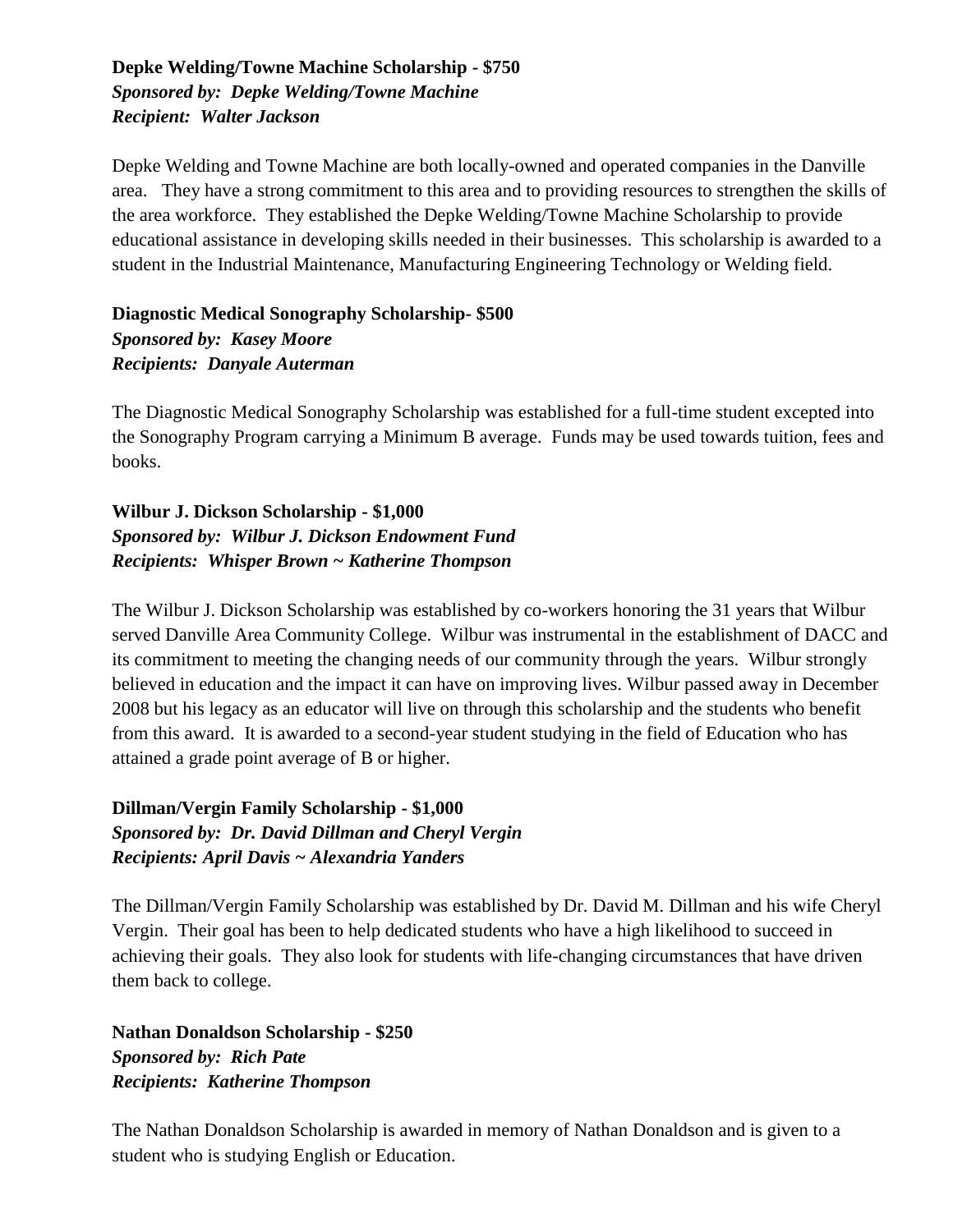#### **Allen L. and Phyllis K. Dougherty Scholarship - \$500** *Sponsored by: Allen L. and Phyllis K. Dougherty Recipients: Megan Brown ~ Caleb Lavender ~ Hayden Smith*

The Allen L. and Phyllis K. Dougherty Scholarship is awarded in memory of Allen L. Dougherty and is given to a student who plans to continue his/her education at a four year institution.

**Richard J. Doyle Charitable Trust Scholarship - \$500** *Sponsored by: Richard J. Doyle Charitable Trust Recipient: Vanessa Blackburn*

The Richard J. Doyle Charitable Trust Scholarship was established by former DACC Trustee and former DACC Foundation Board member, Richard J. Doyle. This scholarship continues Richard Doyle's commitment to DACC and the community.

**Dreher Family Scholarship - \$200** *Sponsored by: Kent and Sandy Dreher Recipient: Abbigail Allen*

The Dreher Family Scholarship was established by Kent and Sandy Dreher for a resident of Indiana because they recognize the importance of education.

**Mary and Carroll Dukes Scholarship - \$500** *Sponsored by: Mary and Carroll Dukes Recipient: Randy Davis*

Mary and Carroll Dukes established their scholarship as way to give back to the community where they have lived and worked. This scholarship helps to break down the financial barriers that many students face when attending college**.**

**Aneya Dye Memorial Scholarship for DACC Cheerleaders - \$200** *Sponsored by: Dr. Nicole Carter, DACC Cheerleaders Recipients: Mackenzie Cavanaugh*

The Aneya Dye Memorial Scholarship for DACC Cheerleaders was initially established by the DACC Cheerleaders in Aneya's memory and has been continued by her mother, Dr. Nicole Carter, a DACC Nursing instructor. Aneya had attended a DACC cheerleading camp and wanted to be a DACC cheerleader when she grew up. Unfortunately, Aneya passed away in 2008 but her spirit lives on through the DACC cheerleaders receiving this scholarship.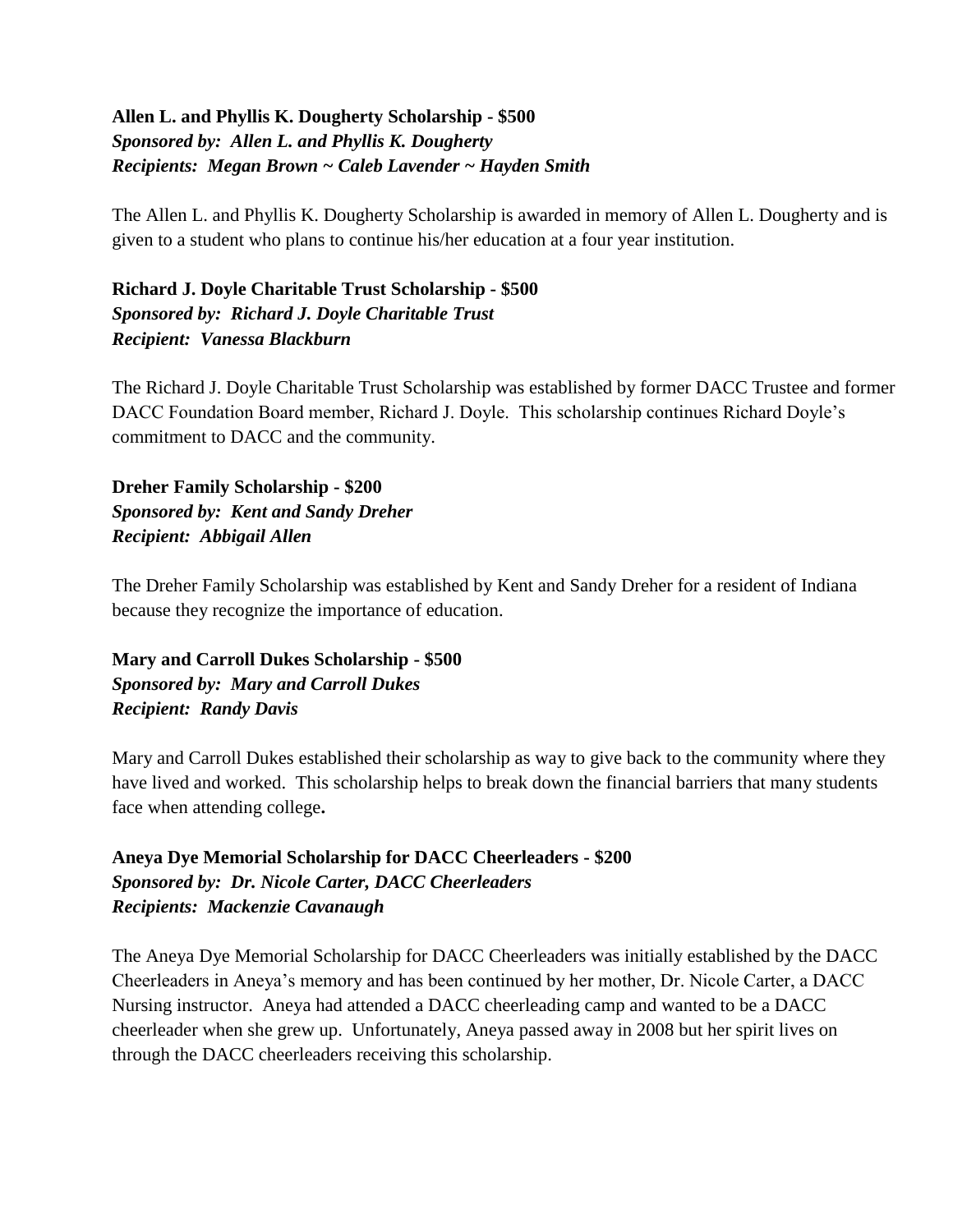#### **Aneya Dye Educational Memorial Scholarship for Nursing - \$350** *Sponsored by: Aneya Dye Educational Memorial Fund, Dr. Nicole Carter Recipients: Tara Kaeb ~ Penni Saul*

The Aneya Dye Educational Memorial Scholarship for Nursing was established by the DACC Nursing students in memory of Aneya Dye. Aneya was the daughter of Anthony Dye and Dr. Nicole Carter, a Nursing instructor at DACC. There are two awards: one is presented to a student entering the Nursing program and one is presented to a student who has successfully completed the Level I program.

#### **EALgreen Cash Scholarship - \$1,000**

*Sponsored by: Educational Assistance Ltd Recipients: Ysenia Alvarez ~ Randy Davis ~ Jalon Glover ~ Linda Johnson ~ Troy Kester ~ Adam Khan ~ Amessia Lesure ~ Stormie Nibbe ~ Norma Rangel ~ Kyleigh Weller*

Educational Assistance Ltd. (EAL) accepts donations of new and used items, including corporate overstock. These items are then available to colleges and universities. EAL donates a portion of the proceeds back to colleges and universities for scholarships to financially-disadvantaged students.

**Echocardiography Scholarship - \$500** *Sponsored by: Jamie Moreland Recipient: Emily Gibson ~ Carley Taylor*

The Echocardiography Scholarship was established to provide financial assistance for tuition, fees and books tto a student during the spring semester of the Echocardiography Program.

#### **Mr. Marvin "Bud" Ehrlich & Mrs. Marcia Ehrlich Memorial Scholarship - \$500** *Sponsored by: Ehrlich Family Recipients: Montana Reitsma*

The Mr. Marvin "Bud" Ehrlich & Mrs. Marcia Ehrlich Memorial Scholarship Fund has been established through a direct gift from the Ehrlich family to Danville Area Community College (DACC) Foundation in honor and memory of Mr. Marvin "Bud" Ehrlich & Mrs. Marcia Ehrlich. Bud and Marcia were well respected business leaders in Vermilion County for over 40 years. They and other investors were instrumental in establishing the first cable television franchise in Danville, IL.

**EnvirOx, LLC Scholarship - \$500** *Sponsored by: EnvirOx, LLC Recipients: Bobby Anderson*

EnvirOx, LLC's vision is to create a positive impact on the environment and to give people the opportunity to achieve their greatest potential for success. The EnvirOx, LLC Scholarship continues this vision by providing scholarship support to students who have been active members of the Boys and Girls Club of Danville.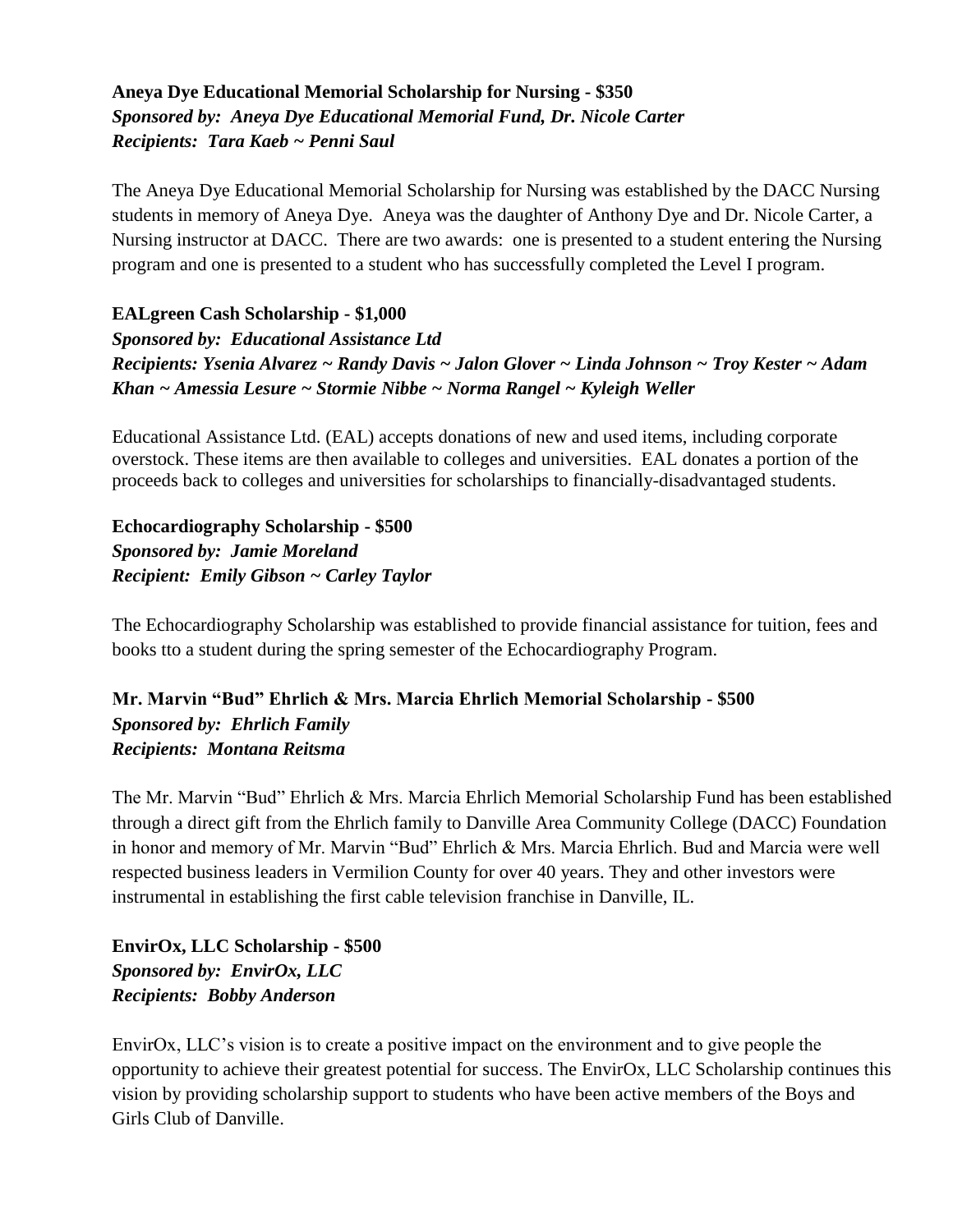#### **EPIC Insurance Midwest Scholarship - \$1,000** *Sponsored by: Epic Insurance Midwest Recipient: Krista Mathias*

The EPIC Insurance Midwest Scholarship is given to a Vermilion County resident attending Danville Area Community College. EPIC Insurance Midwest hopes that recipients will someday return to live and work in this community and become involved in community activities.

#### **Gary Estes Memorial Scholarship - \$500** *Sponsored by: Family and Friend of Gary Estes Recipients: Corinne Moore ~ Logan Richardson*

The Gary Estes Memorial Scholarship was established in memory of Gary Estes who was a student and member of the DACC Golf Team during the 1976 and 1978 seasons. The scholarship is awarded to a member of the DACC Golf Team based upon the results of a pre-season tournament.

**Dr. Robert and Sue Ewbank Scholarship - \$1,000** *Sponsored by: Dr. Robert and Sue Ewbank Recipients: Casey Marion ~ Rhiannon Shaw*

The Dr. Robert and Sue Ewbank Scholarship was established through the generosity of Dr. and Mrs. Ewbank. The award is given to a full-time student enrolled in a medical-related curriculum. Now retired, Dr. Ewbank had a long and successful career in Danville as an oral surgeon. He and Mrs. Ewbank are dedicated to opening doors to similar opportunities for students at DACC.

#### **Express Employment Professionals Angel Paiz Scholarship - \$500** *Sponsored by: Express Employment Professionals Recipient: Selena Caballero*

The Express Employment Professionals Angel Paiz Scholarship was established in memory of Angel "Leo" Paiz who passed away last year (2017) He was a caring and kind young man who always had a smile on his face. He was also a bright, driven individual who succeeded in everything he did for us. Unfortunately he passed away but his memory remains with our company and we wanted to make sure he could continue to touch young people's lives by helping with their expenses in education.

#### **David Farnsworth Memorial Scholarship - \$500** *Sponsored by: David Farnsworth Memorial Fund Recipient: Jasmine Makowski*

The David Farnsworth Memorial Scholarship is given by friends and family of David Farnsworth, a Danville Police officer who was killed in the line of duty. The money is awarded to a student in the Criminal Justice program at Danville Area Community College.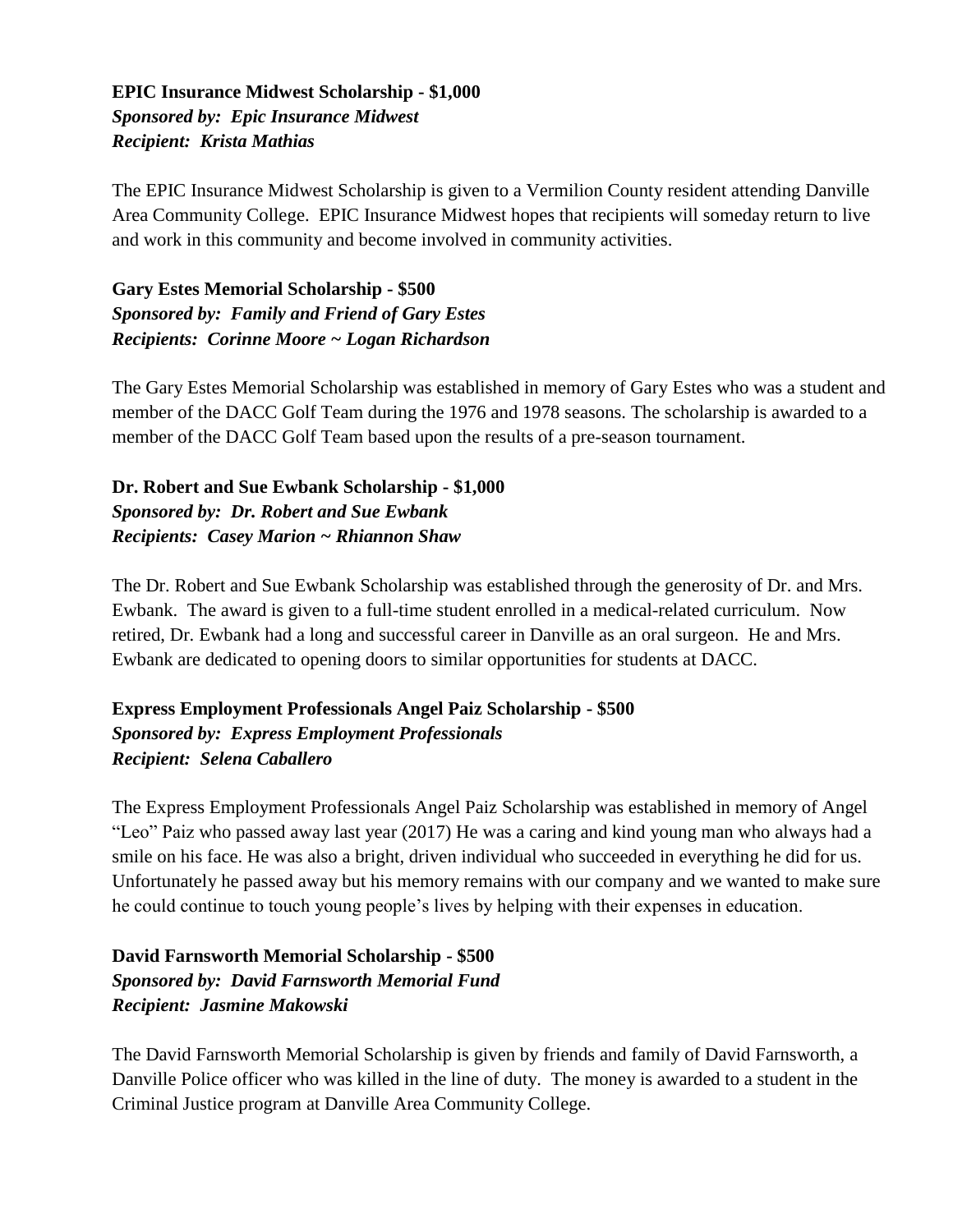#### **Joan Farwell-Sargent Scholarship - \$500** *Sponsored by: Ms. Joan Sargent Recipient: Amber Atkinson*

Joan Farwell-Sargent worked at DACC in the library before continuing her education and career. She recognized the value of a community college education and the needs of students. This scholarship, for students in the Nursing program demonstrates her commitment to giving back to a community that supported her.

**Fred Faulstich Scholarship - \$1,000** *Sponsored by: Mr. Fred Faulstich Recipient: Jayden King*

This award is given through the generosity of Fred Faulstich, local businessman, community volunteer and former member of the DACC Foundation Board of Directors. The award is given to a student who is a graduate of Schlarman High School.

**LaVada Fields-Thornton Scholarship - \$200** *Sponsored by: Dr. David Fields Recipient: Kylie Sherer*

The Lavada Fields-Thornton Scholarship has been established by Dr. David Fields, former superintendent of District 118, and former member of the DACC Foundation Board of Directors. It is awarded to a full-time student pursuing a degree in Elementary Education.

**Finkle Family Scholarship - \$1,000** *Sponsored by: H. Michael Finkle and Judi Finkle Recipients: Michele Budnovich ~ Jennifer Wright*

This scholarship was established by H. Michael Finkle, a former DACC Trustee, and Judi Finkle, a former member of the DACC Foundation Board of Directors. Both Judi and Mike's history of philanthropy indicates their strong commitment to this community. This award seeks to recognize those students who have native intelligence coupled with communication skills, who tend to think entrepreneurially, and have personal energy to achieve far above average results in their lives.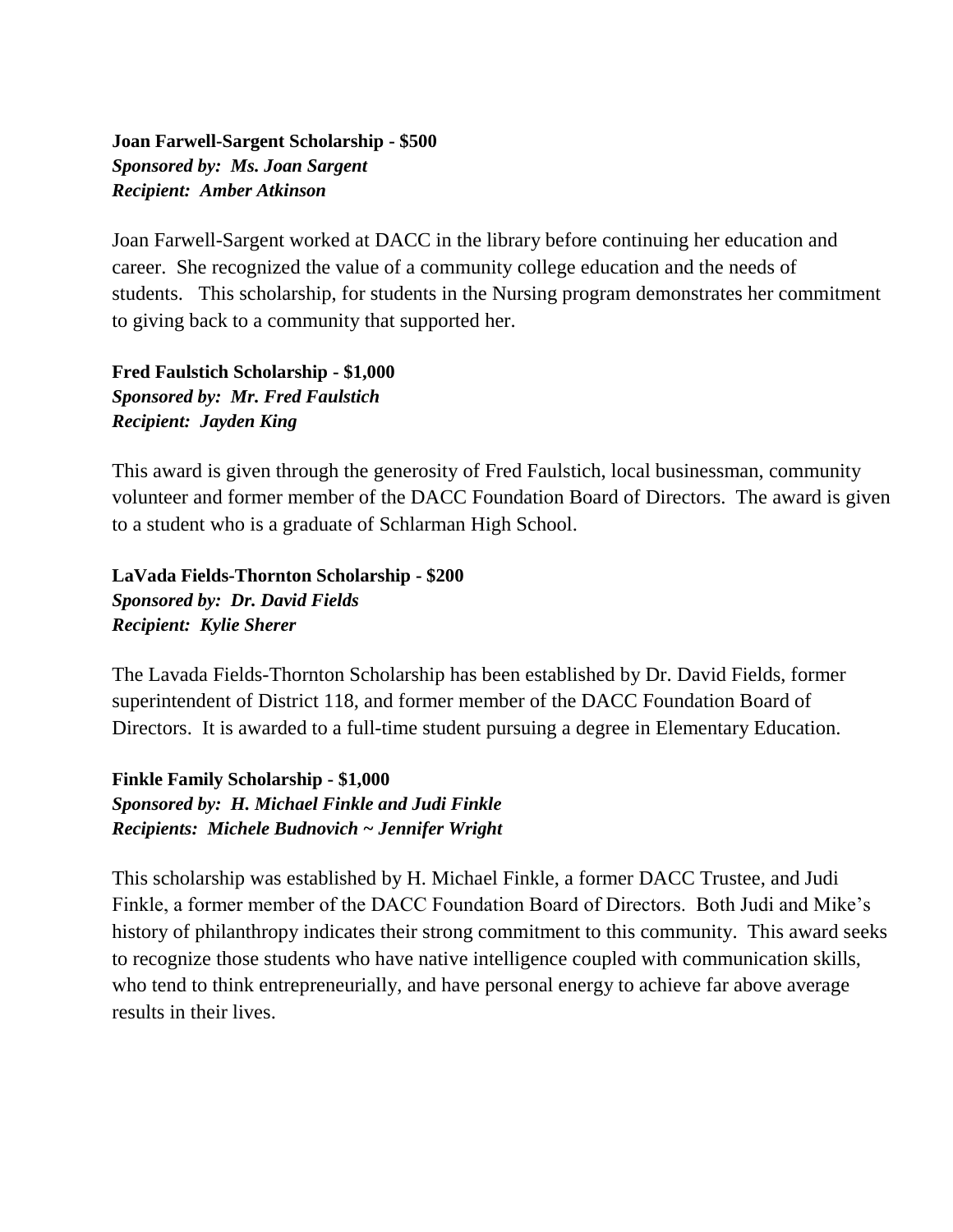**First Midwest Bank Community Scholarship - \$500** *Sponsored by: First Midwest Bank Recipients: Jayda Brooks ~ Gage Hopkins ~ Alexander Lyon ~ Marlo Maher ~ Kalia Mason ~ Jaylen Merrill ~ Ryleigh Wardall*

First Midwest Bank is focused on creating economic success for their clients. They established the First Midwest Bank Scholarship to continue their mission by helping ensure the educational success of students at Danville Area Community College.

**Forrest and Doris Fisher Memorial Scholarship - \$1,000** *Sponsored by: Forrest and Doris Fisher Recipients: Brittany Austin ~ Christian Johnson ~ Jenna Kingrey*

The Forrest and Doris Fisher Memorial Scholarship was established by the Doris H. Fisher Trust. The Fishers were long-time residents of the Danville area and had a passion for higher education.

**Forss-Herr Scholarship – Tuition & fees** *Sponsored by: Mr. and Mrs. Douglas Herr Recipients: Andrew Davis ~ Emma Jameson ~ Jillian Russell*

The Forss/Herr Scholarship is given through the generosity of Douglas and Grace Herr. After putting four children through college (three who were in college at the same time), the Herr's recognized that many families may have the resources to fund college for one child, but may find it difficult to give succeeding children the same opportunity. This scholarship fund provides full tuition and fees to a student who has other members of their family currently attending college as well.

#### **Harry Clarence and Flora Foster Fredrickson Memorial Scholarship - \$500** *Sponsored by: Dorothea Fredrickson Smith Recipients: Brecken Craig*

The Harry Clarence and Flora Foster Fredrickson Memorial Scholarship was established by their daughter, Dorothea Fredrickson Smith. Harry and Flora believed in the power of education in a time when most jobs/careers did not require a college degree, especially for women. Dorothea has continued the commitment to education through this scholarship. Which is given to a student in the vocational trades, computer science, networking or programming or agribusiness.

#### **Friends of Healthcare Scholarship - \$1,500** *Sponsored by: Friends of Education Recipients: Holly Jones ~ Jackson Powell*

The Friends of Healthcare was established to give back to the community they loved and healthcare. They believed in education and the opportunity of education to promote the good will of society. This scholarship was designated to be given to recipients in the healthcare related field.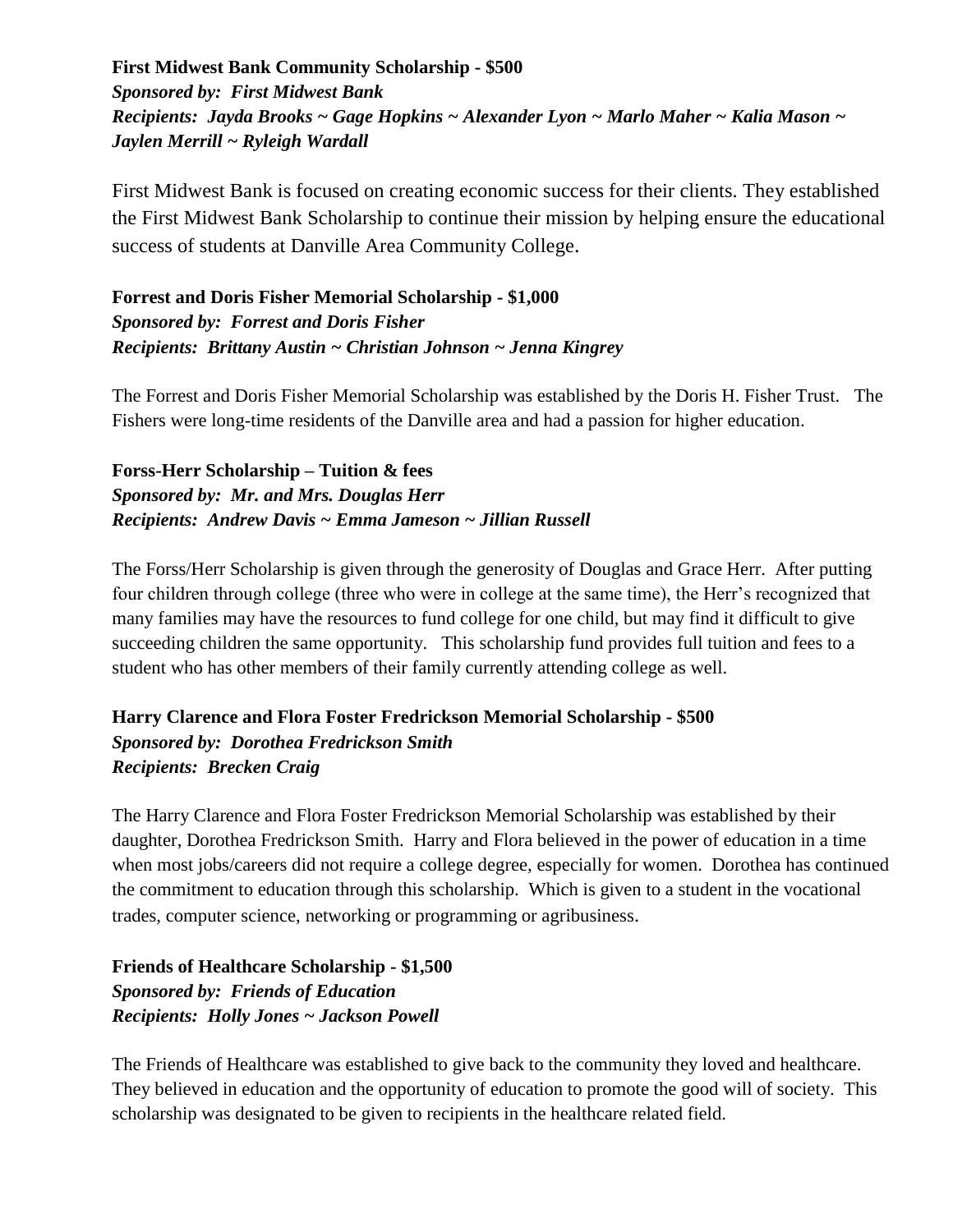#### **William and Susan Garrison Scholarship - \$1,000** *Sponsored by: William and Susan Garrison Recipients: Chelsea Chesser ~Savannah Davis ~ Tara Kaeb ~ Amanda Welker ~ Codey McMahon*

William and Susan Garrison established their scholarship for students pursuing an Applied Associates degree in the Business and Technology Division and Nursing. Bill and Susan recognize that there is a skills shortage in this area and want to encourage students to pursue an education in these fields. Their dedication to the growth and sustainability of this community is evident in this scholarship.

#### **Dr. Bazil and Louise Tripp Geckler Endowed Scholarship - \$1,000** *Sponsored by: Dr. Bazil Geckler Recipients: Savannah Davis ~ Isabelle Snapp*

Dr. Bazil Geckler, a Georgetown native and successful dentist and oral surgeon in the Vermilion County area established the Dr. Bazil and Louise Tripp Geckler Endowed Scholarship to provide financial assistance to a graduate of Georgetown-Ridge Farm High School. Dr. Geckler, a WWII veteran and survivor of D-day, and his wife, Louise, believed strongly in the power of education to change lives and in giving back to their communities. This scholarship continues their passion for philanthropy.

**General DACC Student Scholarship - \$500** *Sponsored by: Friends of Education Recipients: DiDamie Cramer ~ Emily Gibson ~ Carley Taylor* 

The General DACC Student Scholarship has been established by anonymous Friends of Education.

**General Scholarship for C Students - \$500** *Sponsored by: Friends of Education Recipients: Kayla Burks ~ Cyrena Rangel*

Adequate financial resources can impact students' grades and provide them with additional opportunity. The General Scholarship for C Students has been established by anonymous Friends of Education who recognized that grades were not the only determining factor of success. This award looks at student potential, drive and determination.

**Georgetown Lions Club Scholarship - \$500** *Sponsored by: Georgetown Lions Club Recipient: Jacklynn Taylor ~ Hunter Way*

The Georgetown Lions Club scholarship was established for graduating high school seniors from Georgetown-Ridge Farm High School. Preference is given to students who have completed volunteer /community service in the last year.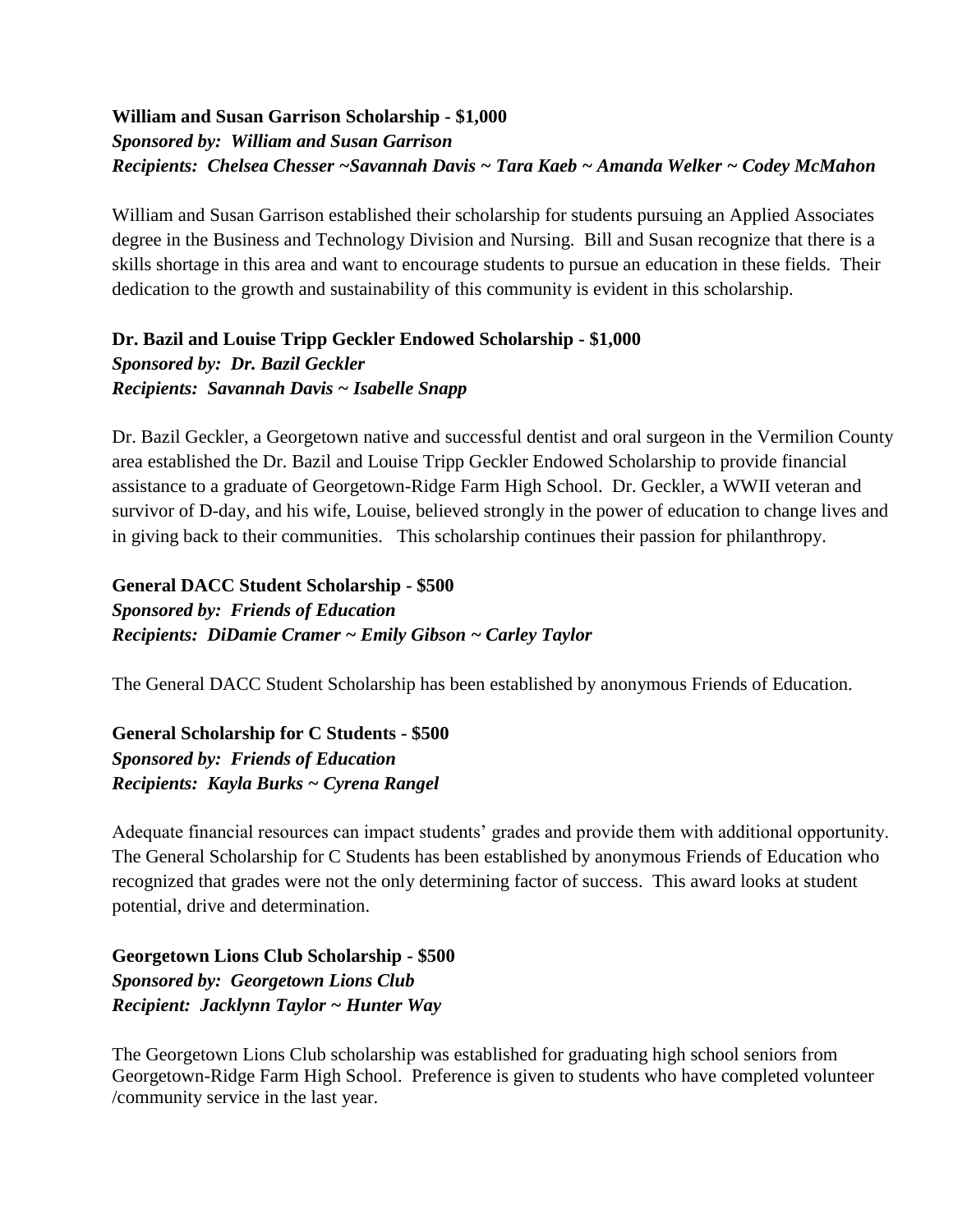#### **Jim and Linda Gieseke Scholarship - \$1,000** *Sponsored by: James and Linda Gieseke Recipients: Veljko Culibrk ~ Hope Fandohan ~ Wale Leye*

The Jim and Linda Gieseke Scholarship is awarded to students who have participated in the English as a Second Language program at DACC. Secondary preference is given to students for whom English is not their native language.

**Werner and Margery Gieseke Scholarship - \$1,000** *Sponsored by: Mrs. Margery Gieske Recipients: Codey McMahon*

The Werner and Margery Gieseke Scholarship is awarded to a student pursuing an education in the field of Electronics or Electrical Engineering.

**The Gifford State Bank Scholarship - \$500** *Sponsored by: The Gifford State Bank Recipient: Dakotah McCoy* 

The Gifford State Bank Scholarship was established for a student of Armstrong Township High School.

#### **John Girton Memorial Scholarship - \$500** *Sponsored by: Family and Friends of John Girton Recipient: Tania Grant ~ Mark Lukas ~ Jasmine Makowski*

The John Girton Memorial Scholarship was established by students, family, and friends of John Girton, a Lead Instructor in the DACC Police Science Program. The award is given to a student in the Criminal Justice program at DACC.

**Laura K. Girton "Believe It and Achieve It" Scholarship - \$1,000** *Sponsored by: Derek, Zachery and Kyle Girton Recipient: Aniston Myers ~ Reed Sperry*

The Laura K. Girton "Believe it and Achieve it" Scholarship was established by Derek, Zachery and Kyle Girton in memory of Laura, beloved wife and mother. Laura was a teacher for 16 years until her appointment as principal at Bismarck-Henning Elementary School, where she educated and inspired students and teachers for 12 years. She spent countless hours searching for new and innovative ways to make the school day more enjoyable and productive for the students and staff. This scholarship is to be awarded to a graduating senior from Bismarck-Henning Rossville-Alvin Cooperative High School and Oakwood High School.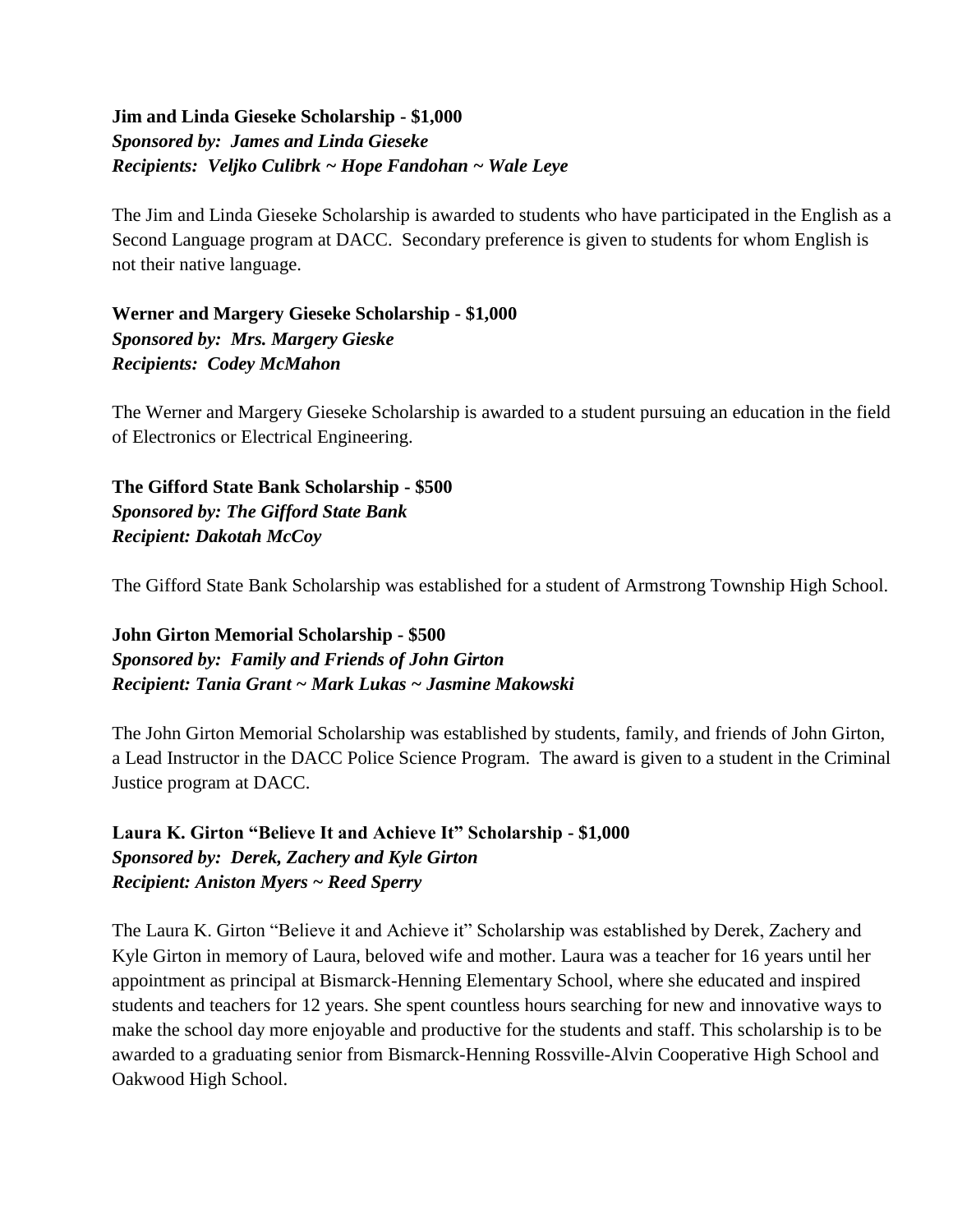#### **Golden K Kiwanis James D. Paden Memorial Scholarship - \$750** *Sponsored by: Golden K Kiwanis Recipient: Ginaveve Jessup*

The Golden K Kiwanis James D. Paden Memorial Scholarship is awarded to a first-year DACC student from Danville High School who intends to study elementary or secondary education.

**Golden K Kiwanis Edward Puhr Memorial Scholarship - \$750** *Sponsored by: Golden K Kiwanis Recipient: Conley Bateman*

The Golden K Kiwanis – Edward Puhr Memorial Scholarship is given to a graduate of Schlarman High School who will be attending Danville Area Community College full-time to study Education.

#### **Governor Bradford Chapter NSDAR Scholarship - \$500** *Sponsored by: Governor Bradford Chapter NSDAR Recipients: Samantha-Jo Kelsch ~ Jasmine Makowski ~ Nicholas VanVickle ~ Grace Ward*

The Governor Bradford Chapter NSDAR is committed to God, Home, and Country. They believe in preserving the past, enhancing the present, and investing in the future. The Governor Bradford Chapter NSDAR Scholarship demonstrates their commitment to education by investing in a student's academic achievement.

#### **Gregoire Memorial Scholarship - \$150** *Sponsored by: Gregoire Memorial Scholarship Fund Recipients: Alli Shillo*

The Gregoire Memorial Scholarship was established in memory of Marge Gregoire who was an instructor in the Practical Nursing Program at DACC for 13 years and in memory of her husband Ray, who was also an RN. The recipient of the award is selected by the nursing faculty for demonstrating nursing excellence in the clinical setting.

**Robert E. Griggs Memorial Scholarship - \$300** *Sponsored by: Mrs. Mary E. Griggs & Family Recipient: Codey McMahon*

The Robert E. Griggs Memorial Scholarship is given by Mary Griggs in memory of her husband, Robert Griggs, a former faculty member at DACC. Robert was the first Dean of Vocational Technical Education at DACC and was recognized for his contributions at Founders' Day in 2016. The award is given to a student in a technology curriculum.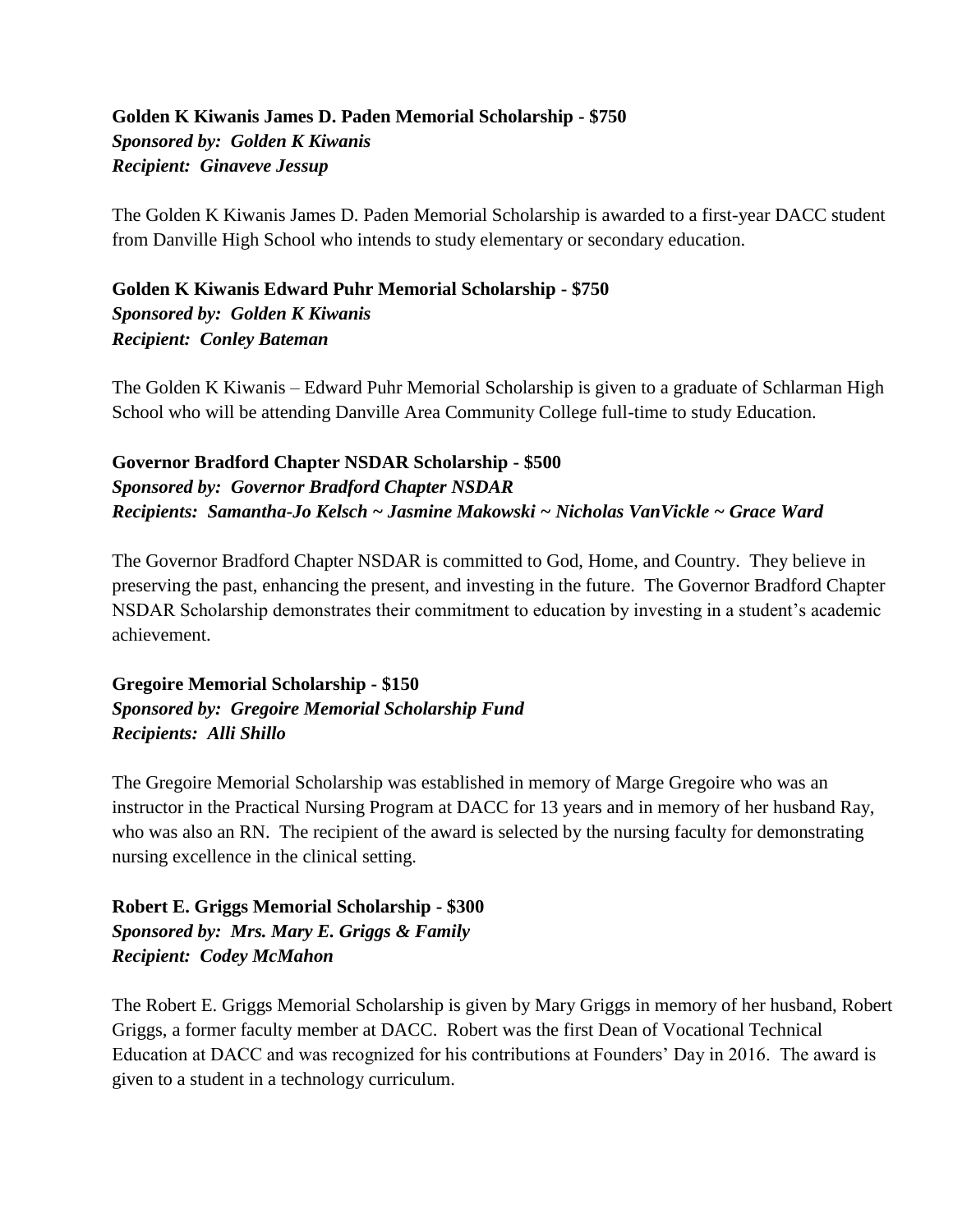#### **Grimes Family Scholarship - \$500** *Sponsored by: Dean and Dianne Grimes and Walt and Nancy Grimes Recipient: Christopher Mann*

The Grimes Family Scholarship was established by Walt and Nancy Grimes and Dean and the late Dianne Grimes. It is awarded to a graduate of Oakwood or Milford High Schools, where they are alums or to a student who attended a Rossville Unit 7 school. The Grimes Family has a strong sense of community and this scholarship is just one example of their commitment to giving back.

#### **Growing Through the Challenges Scholarship - \$500**

#### *Sponsored by: Kristen Herr*

*Recipients: Amber Atkinson ~ Chelsea Connor ~ Ta'Niya Driver ~ Amanda Fletcher ~ Marlo Maher ~ Cecilia Perez ~ Sydney Scholz ~ Coleen Wakeland ~ Kimberly Youhas*

The Growing Through the Challenges Scholarship was designed for a person who shows perseverance while working through the challenges of life. The recipient demonstrates compassion, good morals and a strong desire to succeed. Those characteristics deserve the vote of support that this scholarship represents.

#### **Gene Haas Foundation Scholarship - \$500 / \$1,900** *Sponsored by: Gene Haas Foundation Recipients: Caden Brant ~ Isaiah Debban ~ Wayne Dunavan ~ Ashlee LaGrand ~ Brandon Steinsdoerfer ~ Lorenz Tiu*

The Gene Haas Scholarship is funded by a grant from the Gene Haas Foundation. The scholarship is for students in machinist-based training or engineering programs.

**Richard G. and Margaret S. Haenel Scholarship - \$500** *Sponsored by: Family and Friends of Richard G. and Margaret S. Haenel Recipients: Brooklynn Elsas ~ Cassie Ferber*

The Richard G. and Margaret S. Haenel Scholarship was established by friends and family in their memory. Richard and Margaret were strong proponents of higher education and were actively involved in this community. This scholarship honors their memory by recognizing a student who has demonstrated academic excellence.

**Tom and Sherry Hainline Scholarship - \$500** *Sponsored by: Tom and Sherry Hainline Recipient: Brecken Craig*

Tom and Sherry Hainline were dedicated educators. Tom taught agriculture and information systems classes at DACC for 35 years. Sherry was an elementary education teacher and a substitute teacher and teacher's aide at Catlin Grade School for 35 years. This scholarship demonstrates their continuing commitment to education.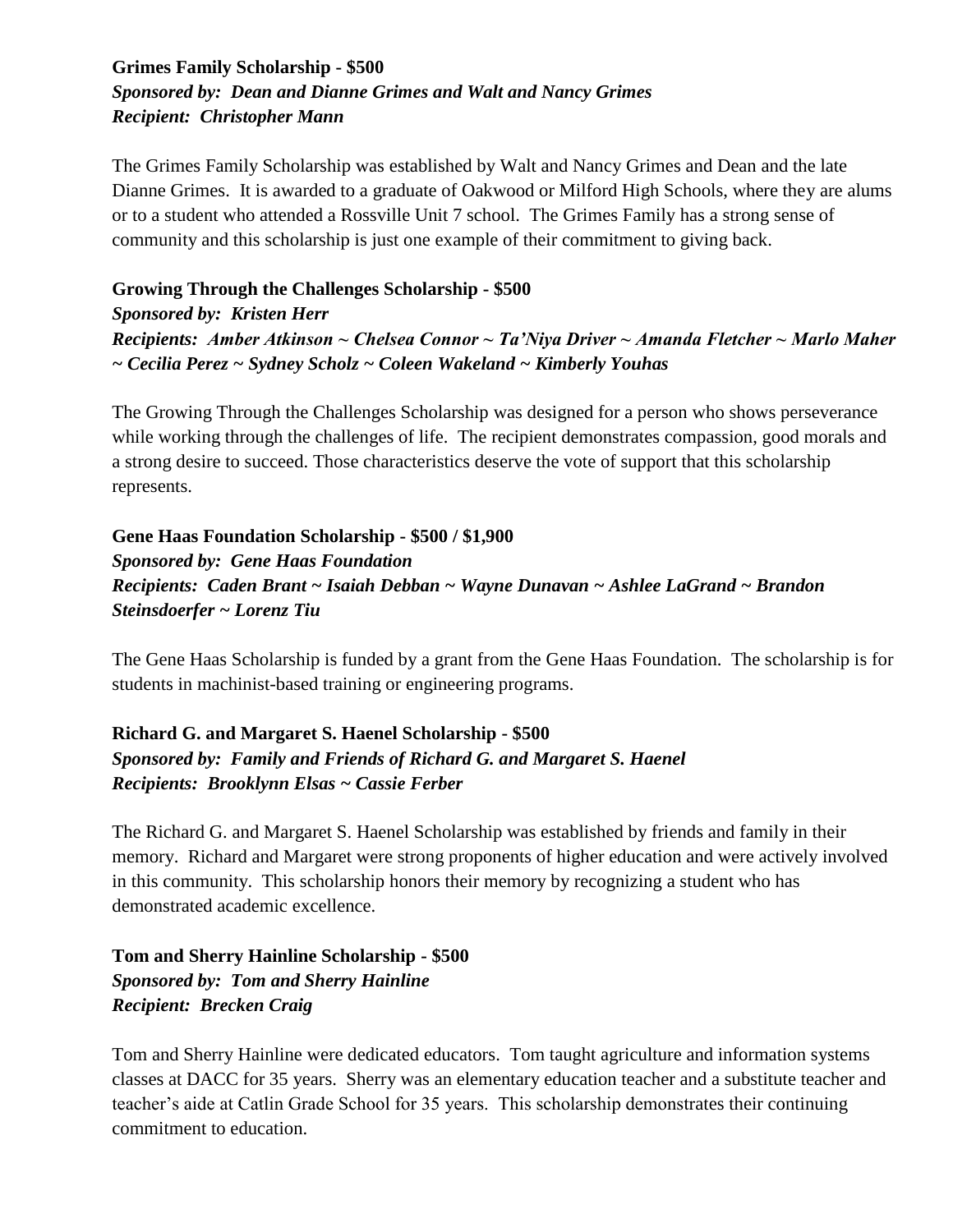#### **Dave Harby 2012 ICCTA Ray Hartstein Trustee Leadership Award Scholarship- \$242** *Sponsored by: Mr. Terry Elston Recipients: Donell Carter ~ Elijah Hicks*

The Dave Harby 2012 ICCTA Ray Hartstein Trustee Leadership Award Scholarship was established by Terry Elston in honor of Dave Harby receiving this award. Terry Elston is a DACC Alumnus and played basketball for the Jaguars. This scholarship is awarded to current members of the DACC Basketball team.

#### **Bob Hatfield Memorial Scholarship - \$500** *Sponsored by: Family of Bob Hatfield and John and Theta Lee Recipients: Jacob Maxwell*

The Bob Hatfield Memorial Scholarship was established for a student from the Hoopeston Area.

#### **Jean Haun Memorial Scholarship - \$500** *Sponsored by: Jeff and Rachel Haun Recipients: Abigail Brandenburg ~ Suzet Sermersheim*

The Jean Haun Memorial Scholarship was established in loving memory of her, by her family. Jean retired as a teacher's aide, from Danville District #118 schools. She loved the children, especially those with special needs. Attending DACC, she competed the teacher's aide certificate program. She was a very loving compassionate, giving woman, always ready to help someone in need. She would be very pleased to know she could be a part in helping someone start their career in either the Early Childhood or Education field.

#### **Health Information Technology Scholarship - \$500** *Sponsored by: Health Information Technology Recipients: Coleen Wakeland*

The field of Health Information Technology combines health care with information technology and is increasingly critical in the health care industry. The Health Information Technology Scholarship is presented to a student in their second year of the Health Information Technology program.

#### **Linda Heeren Memorial Scholarship - \$500** *Sponsored by: Family and Friends of Linda Heeren Recipient: Parker Stonecipher*

Linda Heeren was more than a Danville Area Community College employee. She was an advocate for students and was instrumental in helping students succeed. She was passionate about education and the opportunities it provides. Linda passed away in September 2010. The Linda Heeren Memorial Scholarhip was established by her family and friends to continue Linda's legacy of supporting students as they attend DACC.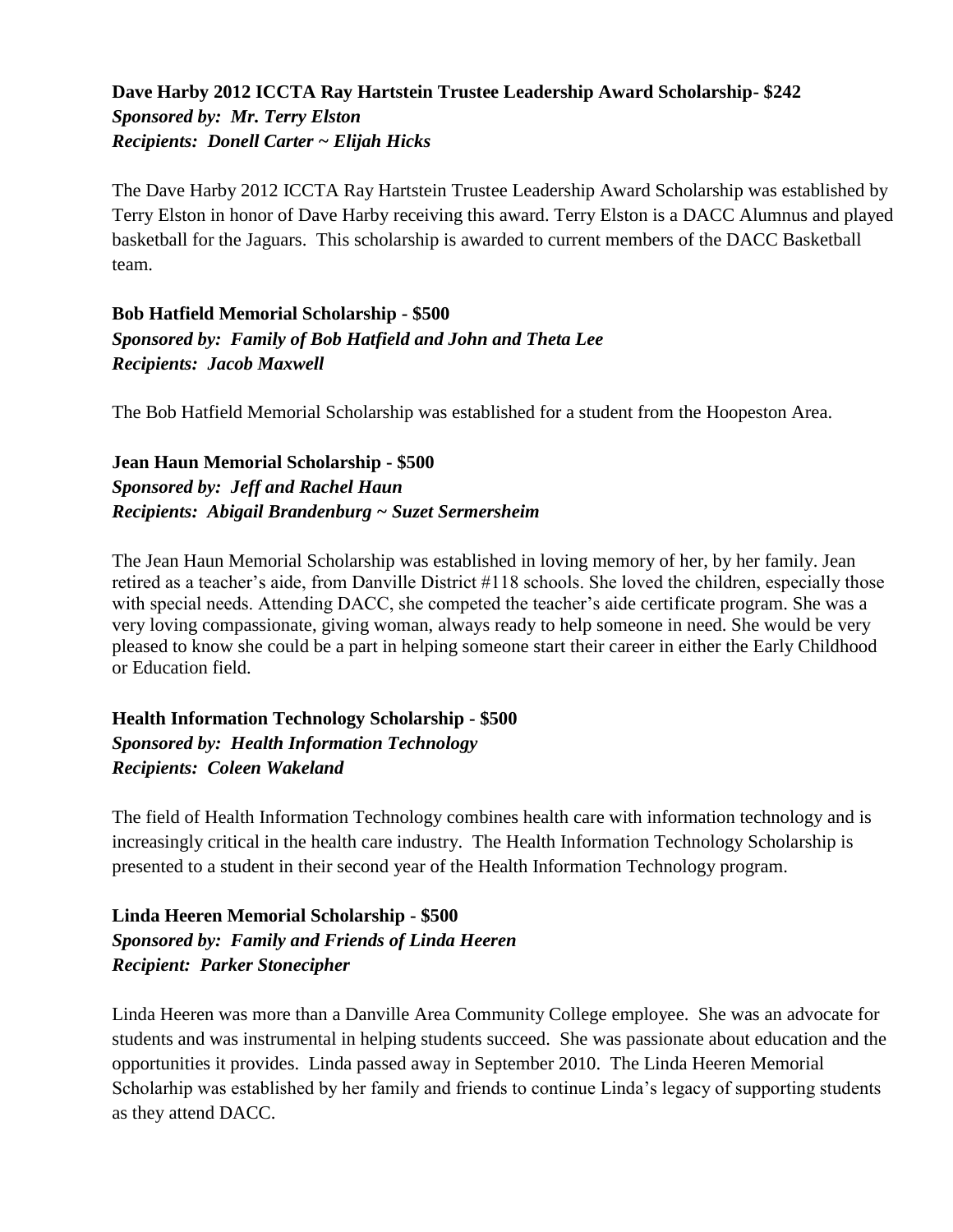#### **Nancy and Lon Henderson Education Scholarship - \$500** *Sponsored by: Lon and Nancy Henderson Recipient: Gerri Ray*

Nancy and Lon Henderson are life-long educators. They both worked and retired from teaching special education at District 118. Lon now serves on the District 118 School Board. They value education and the access it provides students for future success. They started the Nancy and Lon Henderson Education Scholarship to help a student who is pursuing a teaching degree in special education or early childhood education.

#### **Mr. John and Carla Anderson Heskett Scholarship - \$600** *Sponsored by: Carla Anderson Heskett Recipient: Rain Hillard*

The Mr. John and Carla Anderson Heskett Scholarship was established for a student pursuing a degree in the business or education field. John Heskett was a businessman in the Danville area for many years and taught business workshops at Danville Area Community College. Carla Heskett was an elementary art teacher. John and Carla strongly supported education and wanted to provide assistance to a student who has the drive and determination to complete their educational goals.

**Carl and Tonya Hill Scholarship - \$500** *Sponsored by: Carl and Tonya Hill Recipient: Rain Hillard*

The Carl and Tonya Hill Scholarship was established because of their belief in higher education. Carl and Tonya are both DACC graduates and will tell you it's the best education they received. They both went on to obtain Bachelor Degrees; Carl, Landscaping Architecture, University of Illinois and Tonya, Business Management from Eastern Illinois University. They believe that volunteering, giving back to the community, hard work and doing what you love is what truly makes for a fulfilling life.

**Robert C. Hofmann Scholarship - \$1,000** *Sponsored by: Mrs. Catherine Hofmann Recipients: Isiah Hoepner ~ Katherine Thompson*

The Robert C. Hofmann Scholarship is given by the friends and family of Robert Hofmann, a former member of the DACC Foundation Board of Directors. The award is given to a student who exhibits academic achievement and excellence and a commitment to community service. Preference is given to those studying the fields of English.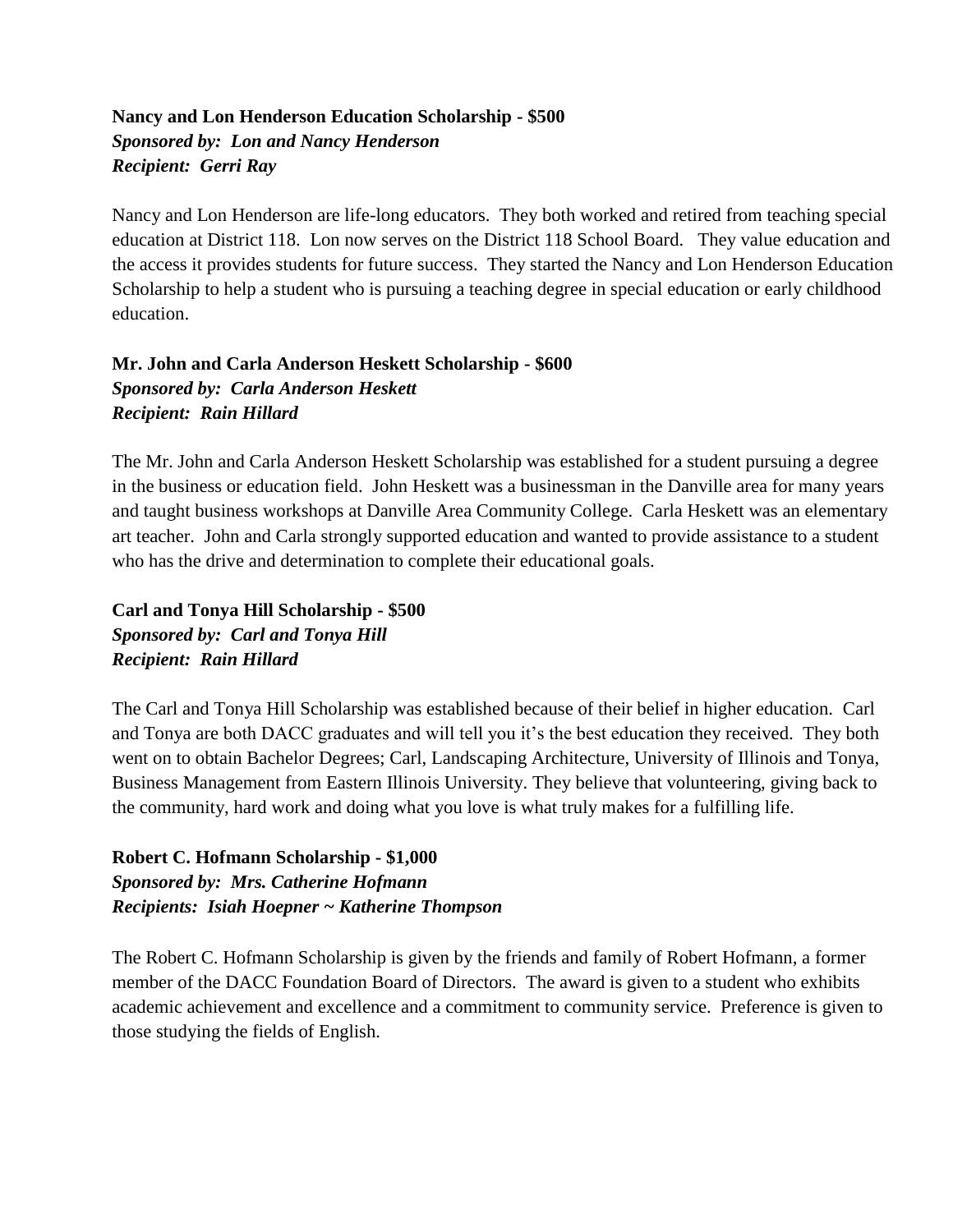#### **Steve and Carol Holliday - \$750** *Sponsored by: Steve and Carol Holliday Recipient: Sydney Lawson*

Steve and Carol Holliday established their scholarship as a way to give back to the community where they once lived while Steve was President of Old National Bank. Even though they no longer call Bismarck home, they still support graduates from Bismarck-Henning High School through this scholarship.

#### **Marjorie A. Holmes Scholarship - \$500** *Sponsored by: Peggy Chase and Friends of Marjorie A. Holmes Recipient: Whisper Brown*

Miss Marjorie (Marge) Holmes came to DJC in 1965, where she served as the first Dean of Women. She was a counselor and became Director of Counseling at Danville Area Community College until her retirement in 1981. When Marge passed away in August 2013, her friends established the Marjorie A. Holmes Scholarship to honor her love and commitment to Danville Area Community College. Her DACC spirit will live on through her scholarship recipients.

#### **Hoopeston Area Healthcare Foundation Scholarship - \$1,000**

*Sponsored by: Hoopeston Area Healthcare Foundation Recipients: Abigail Belko ~ Christian Johnson ~ Holly Jones ~ Tara Kaeb ~ Brett Kaufman ~ Sydney Long ~ Breanna Martin ~ Marissa Rush ~ Halie Selsor ~ Skylar Smith ~ Mercedes Stevens ~ Braidee-Anne Urich ~ Sarah Wisecup*

The Hoopeston Area Healthcare Foundation was created in 1997 to offer an additional funding source for the Hoopeston Regional Health Center. Through various fundraising efforts, the many volunteers and supporters of HAHF have helped raise the necessary dollars needed to provide healthcare services to the area. The Hoopeston Area Healthcare Foundation expanded their support by contributing \$50,000 to help establish a DACC extension site in Hoopeston and by contributing \$156,000 to establish and endow the Hoopeston Area Healthcare Foundation Scholarship. This scholarship is awarded to students residing in the Hoopeston Regional Health Center service area who are pursuing a degree in a healthcare-related field.

**Matt and Amy Hoose Scholarship - \$500** *Sponsored by: Matt and Amy Hoose Recipient: Brecken Craig*

The Matt and Amy Hoose Scholarship was established for a student pursuing a degree in agriculture. Matt grew up on a farm in the Rossville area and works in the Ag industry today. Both Amy and Matt are very appreciative of the help they received when they were going to college and want to repay that kindness by helping a student achieve his/her educational goals.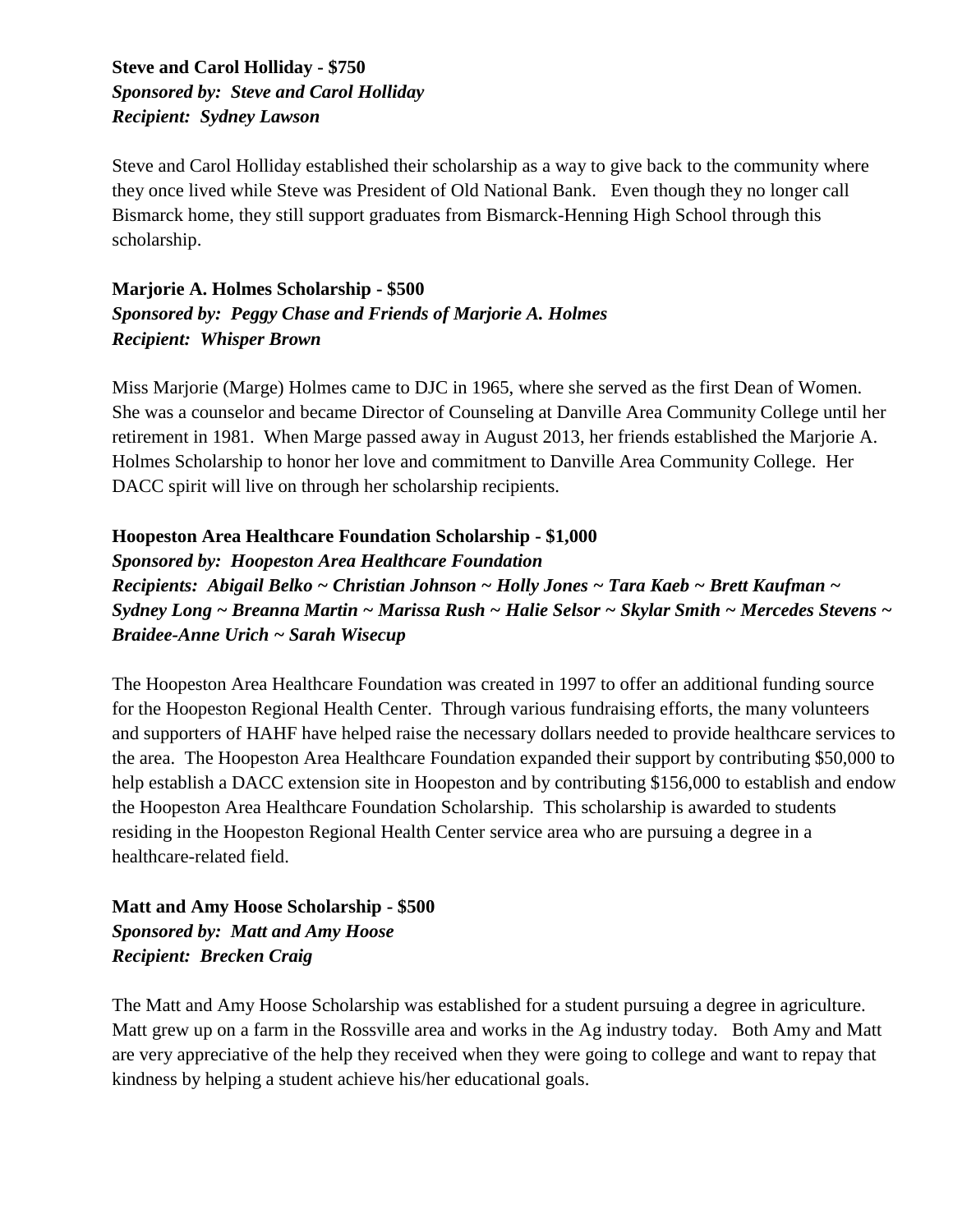#### **Dorothy J. Houmes Scholarship - \$1,000**  *Sponsored by: Karla Coon, Diana Decker, Eric Houmes and Lori Goodrum Recipients: Breanna Martin ~ Skylar Smith*

The Dorothy J. Houmes Scholarship was established by the family of Dorothy. Dorothy Houmes lived with Type 1 Diabetes for the last 37 years of her life. Throughout that time she came to greatly value the compassion and skills of the many nurses who helped her as she learned to cope with the many effects of diabetes. She was particularly proud of her daughter-in-law and granddaughters who chose to become nurses. This scholarship was established by Dorothy's children to honor her memory and to help a new generation of students receive the training and education to continue the tradition of care Dorothy so greatly appreciated.

**D. J. How AG Scholarship - \$2,000**  *Sponsored by: Friends of Agriculture Recipient: Rachel Cyphers*

The D.J. How AG Scholarship was established for students studying Agriculture.

#### **Curtis R. Huffman Memorial Scholarship - \$500**  *Sponsored by: Family and Friends of Curtis R. Huffman Recipient: Christina Hill*

Family and friends of Curtis R. Huffman established the Curtis R. Huffman Memorial Scholarship as a legacy to his commitment to DACC. Mr. Huffman was a DACC student, faculty member, administrator and Board member. This scholarship is awarded to a second-year student pursuing a degree in the field of Nursing.

#### **IACE District 4 Civil Engineering Scholarship - \$500**  *Sponsored by: Illinois Association of County Engineers Recipient: Matthew Coleman*

The IACE District 4 Civil Engineering Scholarship was established by the Illinois Association of County Engineers for a student that is studying Civil Engineering from DeWitt, Douglas, Champaign, Edgar, McLean, Piatt and Vermilion counties in Illinois.

#### **IEA Scholarship - Tuition, fees and books** *Sponsored by: Infrastructure & Energy Alternatives, Inc. Recipient: Evan Walworth*

The IEA Scholarship was established by Chris Hanson, Executive Vice President of Infrastructure & Energy Alternatives Inc., (IEA). IEA established a partnership with DACC for the Alternative Energy (Solar/Wind) Technology Program. The IEA Scholarship will be awarded to a recipient who has completed one semester and continues to study alternate energy at DACC.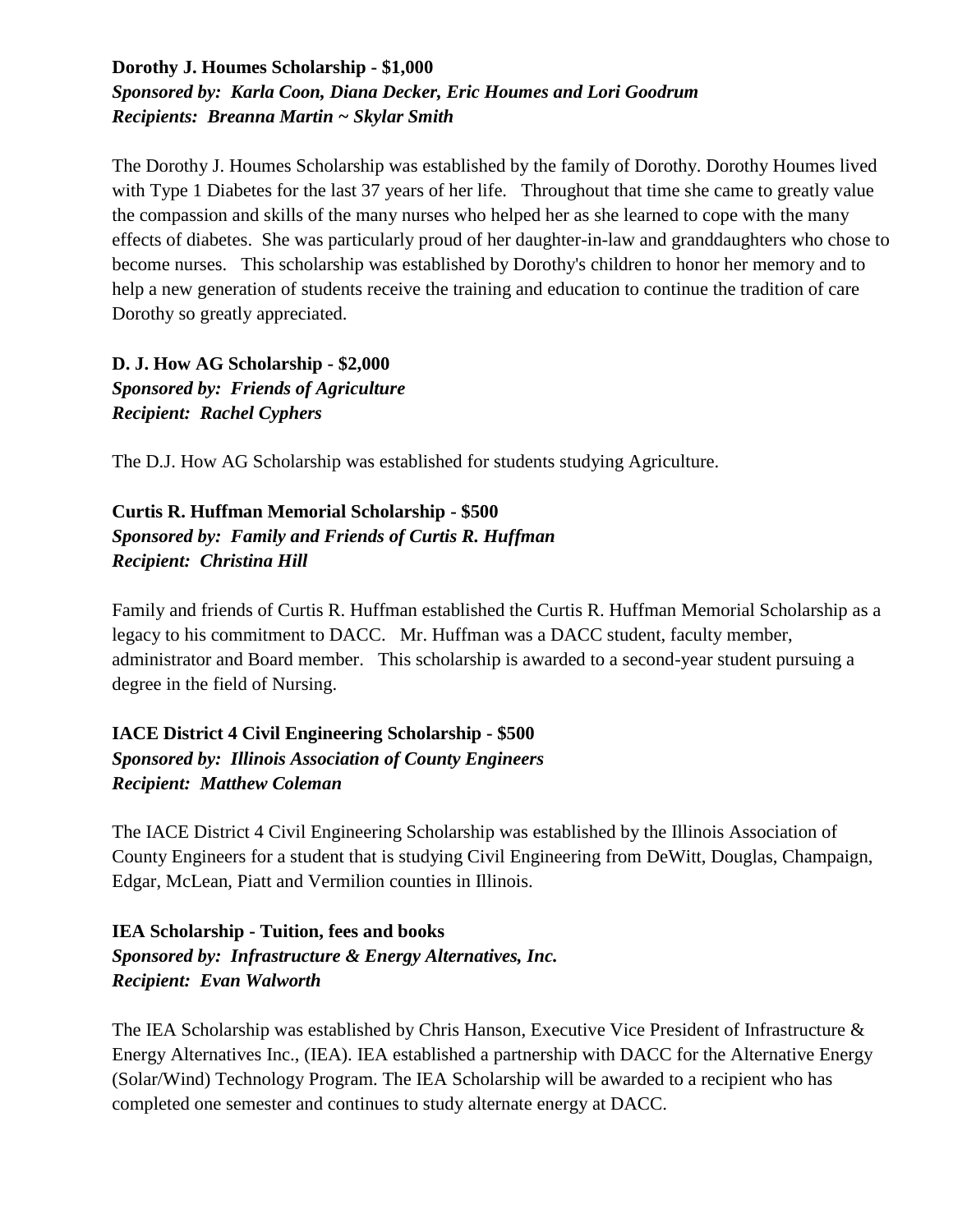**Icebox Club Scholarship - \$500** *Sponsored by: Icebox Club Recipient: Jenesis Maynard*

The Icebox Club Scholarship is awarded to a graduating senoir form any Vermilion County Illinois High School that maintains a minumim B average.

**Illiana Antique Automobile Club Scholarship - \$250** *Sponsored by: Illiana Antique Automobile Club Recipient: Jose Don Juan*

The Illiana Antique Automobile Club was started in 1962. The emphasis of the Club is on stock, antique and special interest automobiles. This scholarship hopes to inspire the next generation of automobile enthusiasts and is awarded to a student in the Automotive Sciences program.

#### **Illinois Community College System Foundation Healthcare Scholarship - \$800** *Sponsored by: Illinois Community College System Foundation Recipient: Ashley Faulkner*

The Illinois Community College System Foundation Healthcare Scholarship is awarded to a student enrolled in a health care program that provides direct medical care to individuals.

#### **Illinois Community College System Foundation Health Trust Scholarship - \$800 / Semester** *Sponsored by: Illinois Community College System Foundation Recipient: Nicholas VanVickle*

The Illinois Community College System Foundation Health Trust Scholarship provides assistance to students who are pursuing a degree in a health-related field.

#### **IMA Education Foundation Endowed Scholarship - \$500** *Sponsored by: IMA Education Foundation Recipient: Codey McMahon*

The Illinois Manufacturers Association Education Foundation provided DACC with grant funds to establish the IMA Education Foundation Endowed Scholarship. The purpose of the Foundation is to encourage the development of educational programs to attract and develop Illinois' future manufacturing workforce by providing financial support.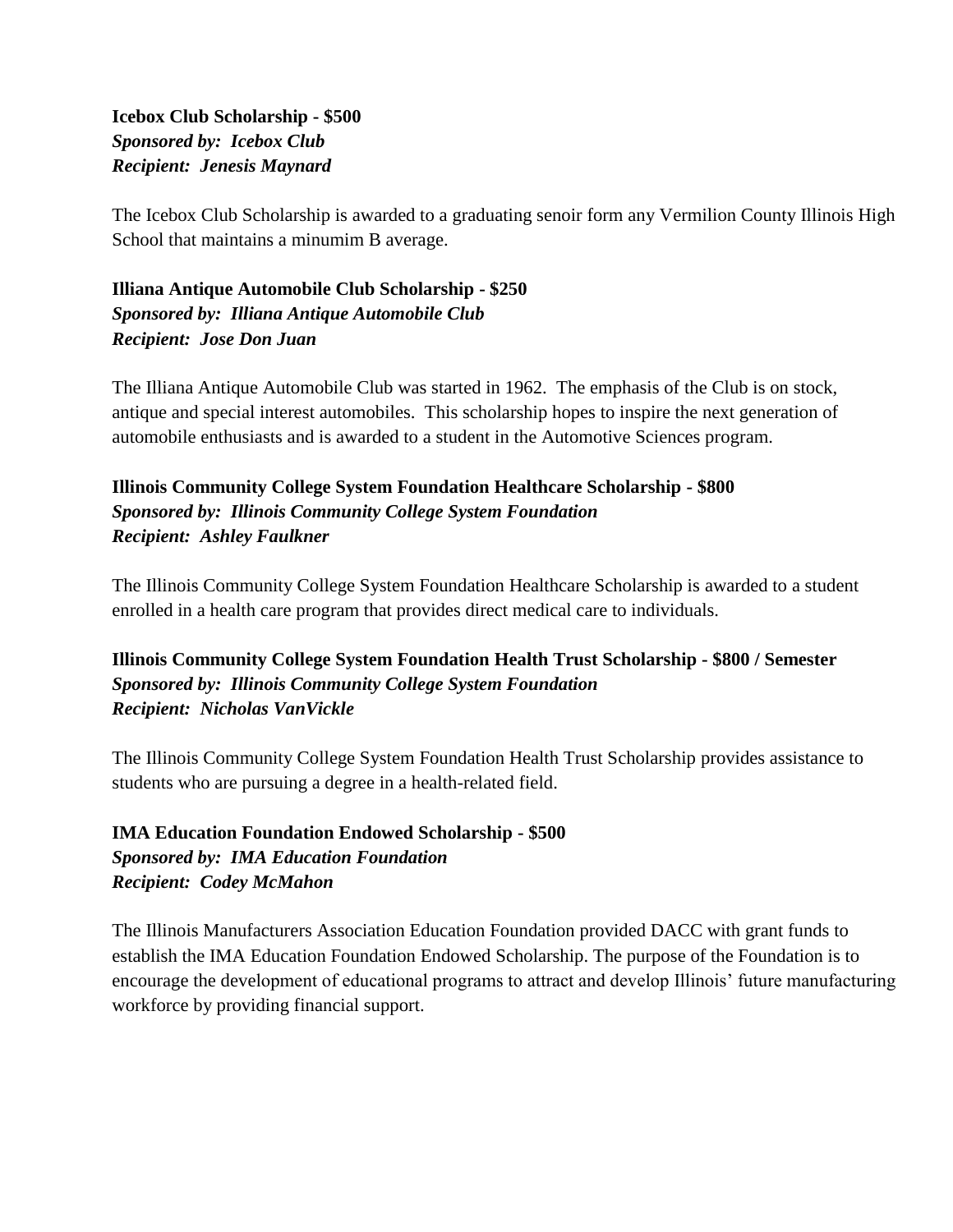#### **Vern and Kathryn Ingalsbe Scholarship - \$500** *Sponsored by: Vern and Kathryn Ingalsbe Recipients: Samantha-Jo Kelsch*

The Vern and Kathry Ingalsbe Scholarship is established for a graduating senior from Oakwood High School. First preference will be given to students pursing a degree in education or in a healthcare field. If a qualified candidate is not found, then any graduating senior from Oakwood High School will be considered. The recipient may be enrolled either full-time or part-time. The scholarship may be used for tuition, books and fees.

**Iroquois Federal Scholarship - \$500** *Sponsored by: Iroquois Federal Recipients: Hoang Nguyen ~ Riley Walker*

Iroquois Federal has a long-standing tradition of supporting education in the communities they serve. They established this scholarship for a DACC student who is pursuing a career in a bank-related field.

**Jackson-Seitzinger Scholarship – \$1,775** *Sponsored by: Dr. and Mrs. Grover Seitzinger Recipients: Skylar Smith*

The Jackson-Seitzinger Scholarship is given through the generosity of Dr. Grover and June Seitzinger. They desire to help full-time students working towards a baccalaureate degree in the fields of Allied Health, Biological Sciences, or Nursing.

**Dr. Alice Marie Jacobs Scholarship - \$1,000** *Sponsored by: Friends and Family of Dr. Alice Marie Jacobs Recipients: Christina Hill ~ Tondalia Williams*

The Dr. Alice Marie Jacobs Scholarship was established to honor Dr. Jacobs' retirement from Danville Area Community College after 17 years of service. She spent a total of 46 years working in higher education. Dr. Jacobs earned her Bachelor's, Master's and Doctoral degrees all while working and rearing a family. Dr. Jacobs understands the difficulties that many students face while trying to balance family, work and college. This scholarship was established for a DACC student with dependents to ease their financial burden.

**Jacobs-Daeke Family Scholarship - \$500 / \$1,000** *Sponsored by: Dr. Alice Marie and Mr. Darrel Jacobs Recipients: Amanda Buyno ~ Alexandria Yanders*

The Jacobs-Daeke Family Scholarship is given in memory of Emma and Leonard Jacobs, and Marie and Henry Daeke by their children, Darrel Jacobs and Alice Marie Daeke Jacobs. This scholarship is in honor of their parents who never had the advantages of a college education but understood its importance and wanted their children to benefit.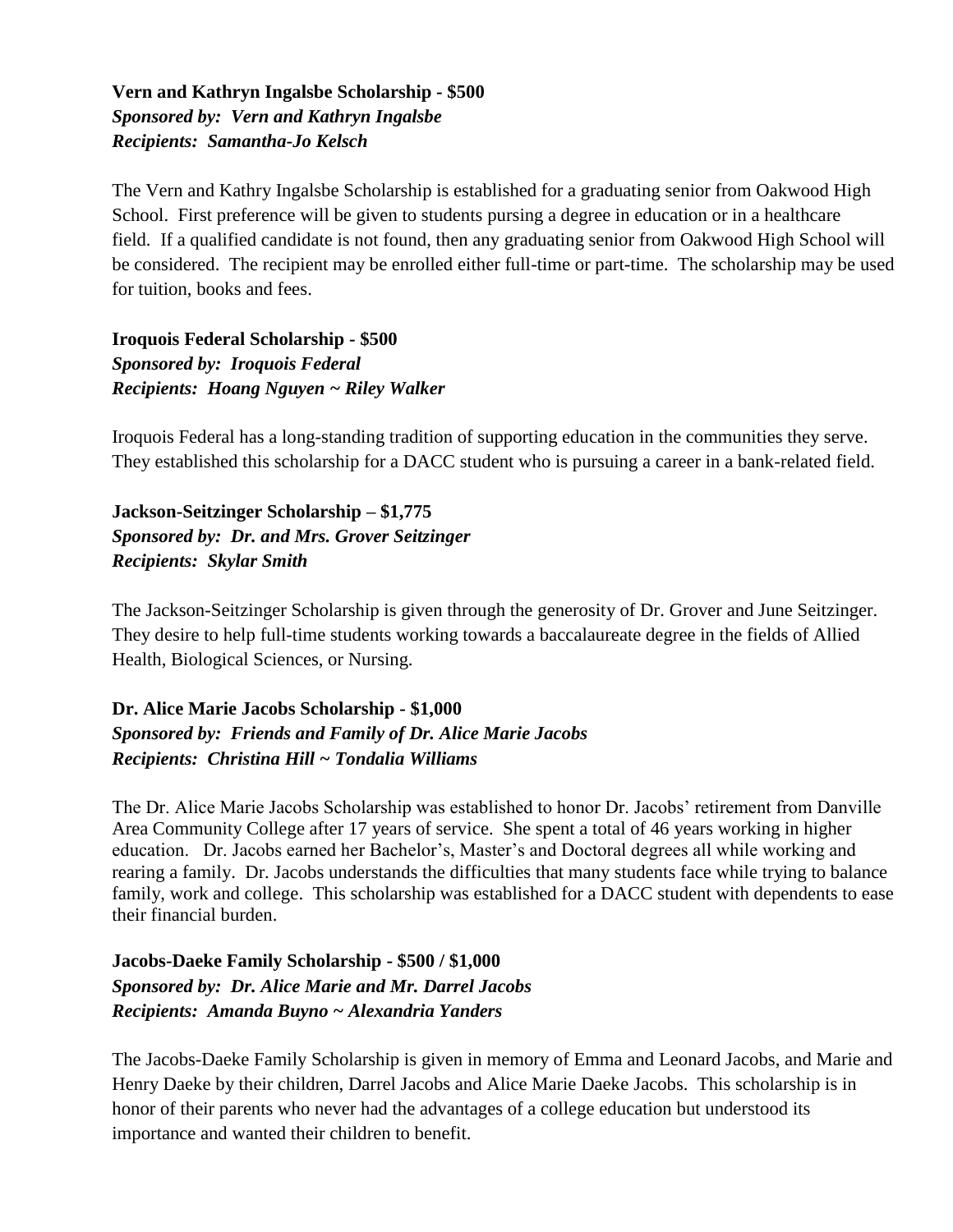#### **Jahn Family Education Scholarship - \$500 /Semester** *Sponsored by: Larry and Gloria Jahn Recipient: There were no applicants this year*

As life-long educators and residents of the Hoopeston area, Larry and Gloria Jahn recognize the value of education and the impact it can have on changing lives. They established the Jahn Family Education Scholarship for a Hoopeston Area High School graduate pursuing a degree in Education who intends on becoming a teacher.

**Jamaica High School Community Scholarship - \$500** *Sponsored by: Friends of Jamaica High School Recipient: Cassie Ferber*

The Jamaica High School Community Scholarship was established and supported by community members in the Jamaica school district who want to help one of their own obtain a college degree – community members helping community members.

**Jaynes Family Scholarship - \$225** *Sponsored by: Perry and Sherry Jaynes Recipients: Mackenzie Cavanaugh*

The Jaynes Family Scholarship was established by Perry and Sherry Jaynes. Perry is a financial services provider and Sherry is a nurse. They are both dedicated to providing educational opportunities for students in their community.

**Jewell-Mahle Scholarship - \$1,000** *Sponsored by: Mr. and Mrs. Ben Jewell Recipient: Kayla Barber*

The Jewell-Mahle Scholarship was established by Mr. Ben Jewell, a former chair of the DACC Board of Trustees, and his wife, Ellen. Mr. and Mrs. Jewell have both passed on but their legacy continues with this scholarship.

#### **Dr. Joseph Karinattu Memorial Scholarship - \$500** *Sponsored by: Family and Friends of Dr. Joseph Karinattu Recipient: Madigan McConnell ~ Caleb Snider*

The Dr. Joseph Karinattu Memorial Scholarship was established by Dr. Joseph Karinattu always stressed the importance of education. As they say knowledge is power. Nurses who worked with him have stated how much he taught them and that he always encouraged them to become an RN if that is what they were interested in. Current nurses have stated that Dr.Karinattu taught them things that they would not have learned from a text book. Dr. Karinattu always used to say "teaching was my mission". The Dr. Joseph Karinattu scholarship is a great legacy for a wonderful Doctor who was very passionate and taught from the heart.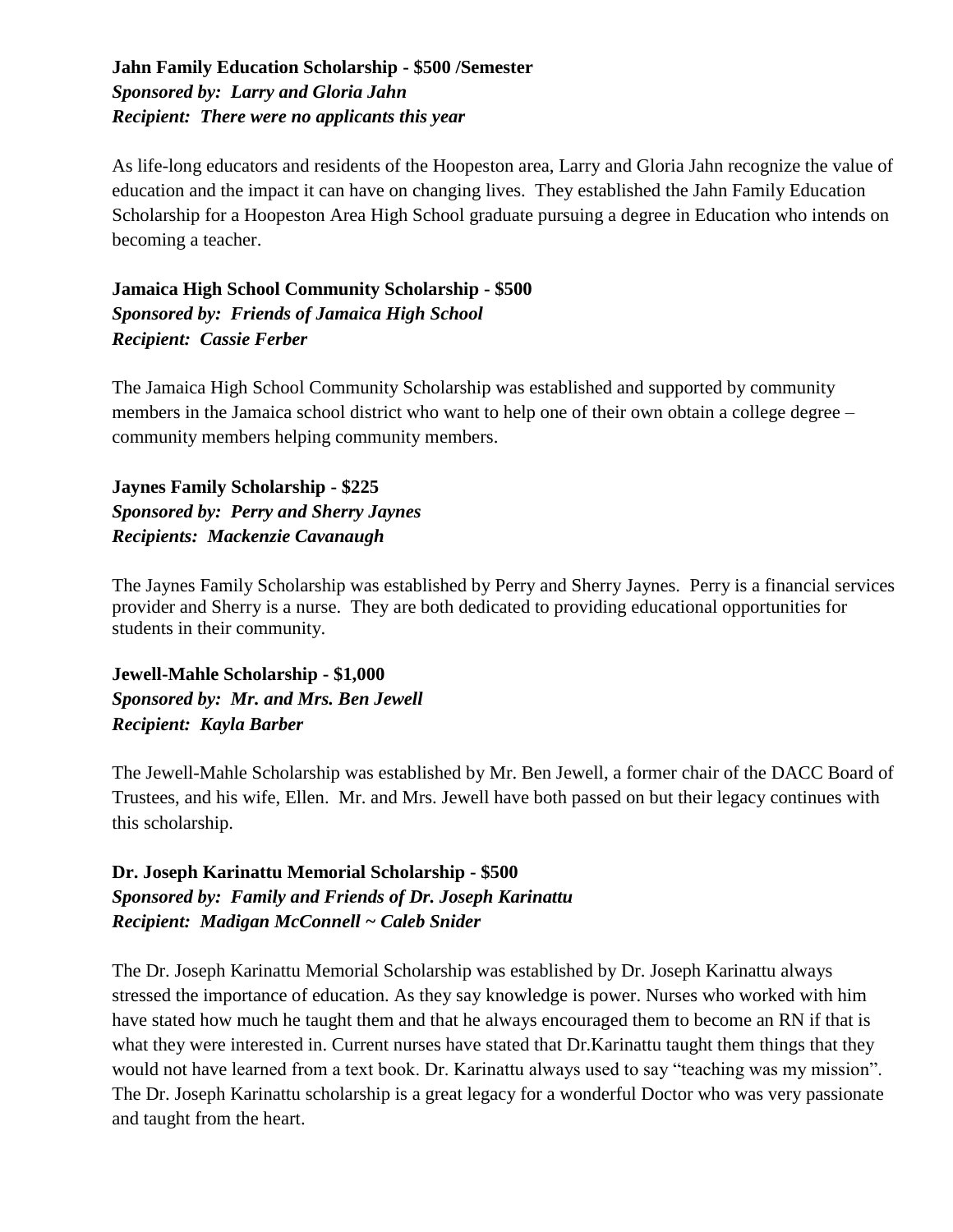#### **Les Kepner Scholarship - \$500** *Sponsored by: Family and Friends of Les Kepner and the Danville Area Board of Realtors Recipient: Morgan Miller*

Established by family and friends of Les Kepner and the Danville Area Board of Realtors (DABR), this award honors the memory of Les Kepner, former director of the Danville Area Board of Realtors, successful realtor, and a beloved community leader. It is awarded to a member of the DABR or their dependents.

**Robert Kesler Scholarship - \$500** *Sponsored by: Clifton Gunderson, L.L.P. Recipients: Cade Cummins ~ Riley Walker*

The Robert Kesler Scholarship was established by Clifton Gunderson, now known as CliftonLarsonAllen in honor of Robert Kesler, CPA. This scholarship is awarded to students studying in the field of Accounting, working towards a baccalaureate degree.

**Honesty Kiley Memorial Scholarship - \$1,000** *Sponsored by: Tayler and Tyler Foster Recipient: Abigail Belko*

The Honesty Kiley Memorial Scholarship was established by Tayler and Tyler Foster. This scholarship is in honor of Honesty Kiley, who held a passion and drive for wanting to help young moms like herself. This award will be given to a mom, age 25 or younger by 12/31/2021, who is looking to further their education in any study.

**Rosaleen M. Knapp Scholarship - \$1,000** *Sponsored by: Rosaleen M. Knapp Estate Recipients: Ginaveve Jessup ~ Ariana Pardon*

The Rosaleen M. Knapp Scholarship was established through funds be quested to the DACC Foundation. Rosaleen knew that education is the key to success; not only for the student but that it ultimately benefits the entire community. Her planned gift will provide educational opportunities for generations of students.

**Kruger's ATA Martial Arts Scholarship - \$150** *Sponsored by: Mr. and Mrs. John Kruger Recipient: Abigail Peace*

Jen and John Kruger, owners of Kruger's ATA Martial Arts, believe that every child is a winner and every child is special. They put their beliefs into action when they established the Kruger's ATA Martial Arts Scholarship.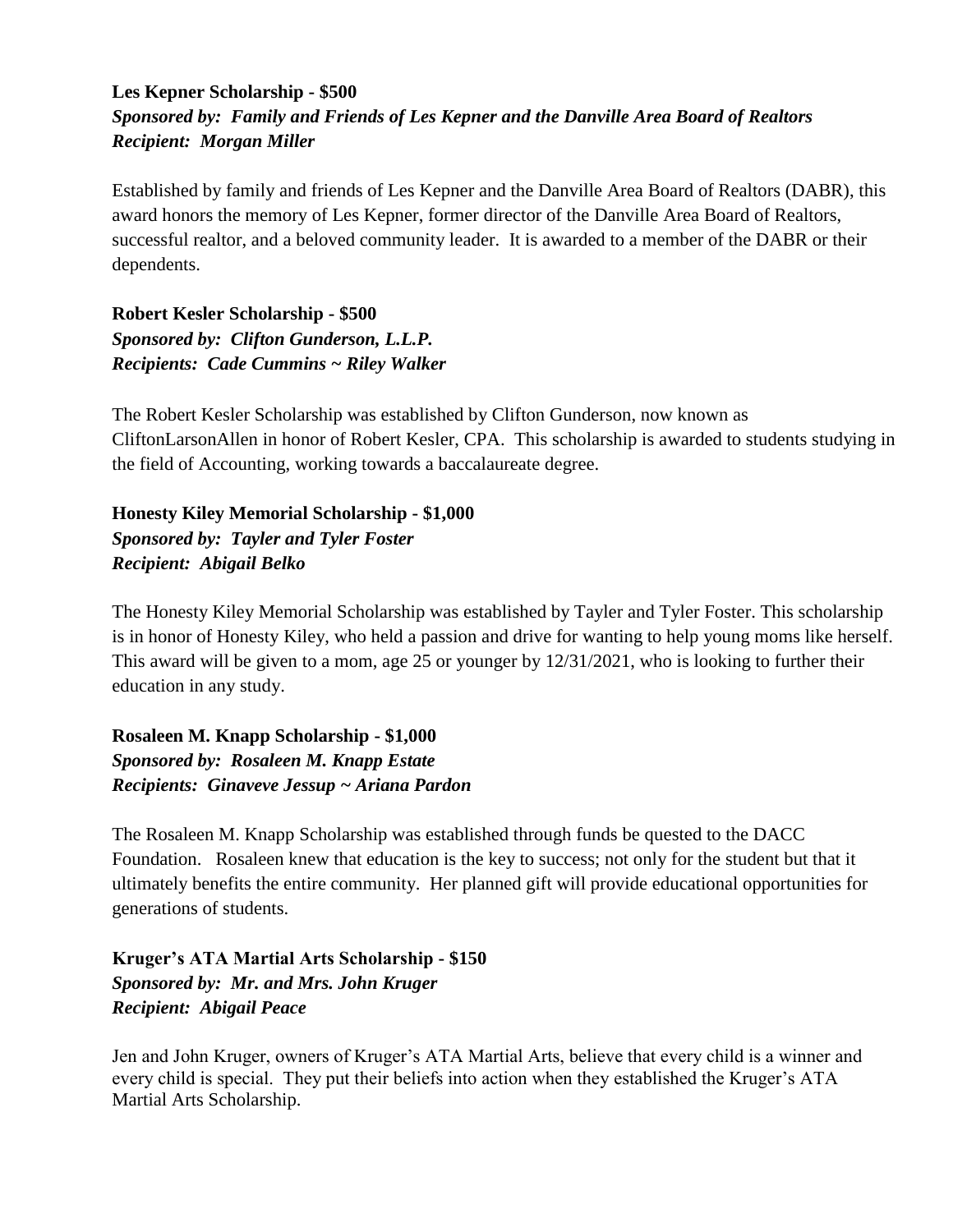#### **Kruger – Coan - Pape Scholarship - \$1,000** *Sponsored by: Jennifer Kruger and Michael Coan Recipient: Rhiannon Shaw*

Two of Bob Pape's passions in life were education and Rotary, whose motto is "Service Above Self." Bob went out of his way to help those less fortunate and to provide opportunities for individuals to attend school and achieve their educational goals. When Bob passed away in September 2013, his colleagues decided to honor Bob's dedication to education and service to others with this scholarship.

#### **Robert F. and Marion B. Kukla Memorial Scholarship - \$1,000** *Sponsored by: The family of Robert F. and Marion B. Kukla Recipient: Isiah Hoepner*

Robert Kukla worked for GE for 34 years. His specialty was increasing production efficiency. He played piano in dance bands and directed the choirs at St. James Methodist Church. Robert was a very good artist as well. Marion was a dedicated stay-at-home mom. She was a fantastic cook and conducted Kaffee-Klatches in the neighborhood. They instilled in their two sons, Robert and Tom, the need to work, the need for a college education, the joy of music, and the commitment to Christian values. Marion passed away in 1993 and Robert passed away in 2000. They believed in education so much that they wanted to endow a scholarship fund to help DACC students pursuing their degree in elementary education.

**Jacqueline M. Lacy Scholarship - \$250** *Sponsored by: Jacqueline M. Lacy Recipient: Olivia Edgington*

This scholarship was established by Jacqueline Lacy, the Vermilion County States Attorney. Jacqueline attended a community college near Chicago and knows how hard it is for students who are attending college and who also have to work in order to help with the cost of attendance. Every day, she sees the value education has in changing a person's life.

#### **William J. Langas Memorial Scholarship - \$250/Semester** *Sponsored by: Langas Memorial Fund Recipient: April Davis*

This scholarship was established in memory of William J. Langas who served as instructor and chairperson of the Social Sciences Department, Dean of Faculty and Instruction, and as the second President of the College. It is awarded to a second year, DACC student who plans to pursue a baccalaureate degree in social sciences with an emphasis on American History.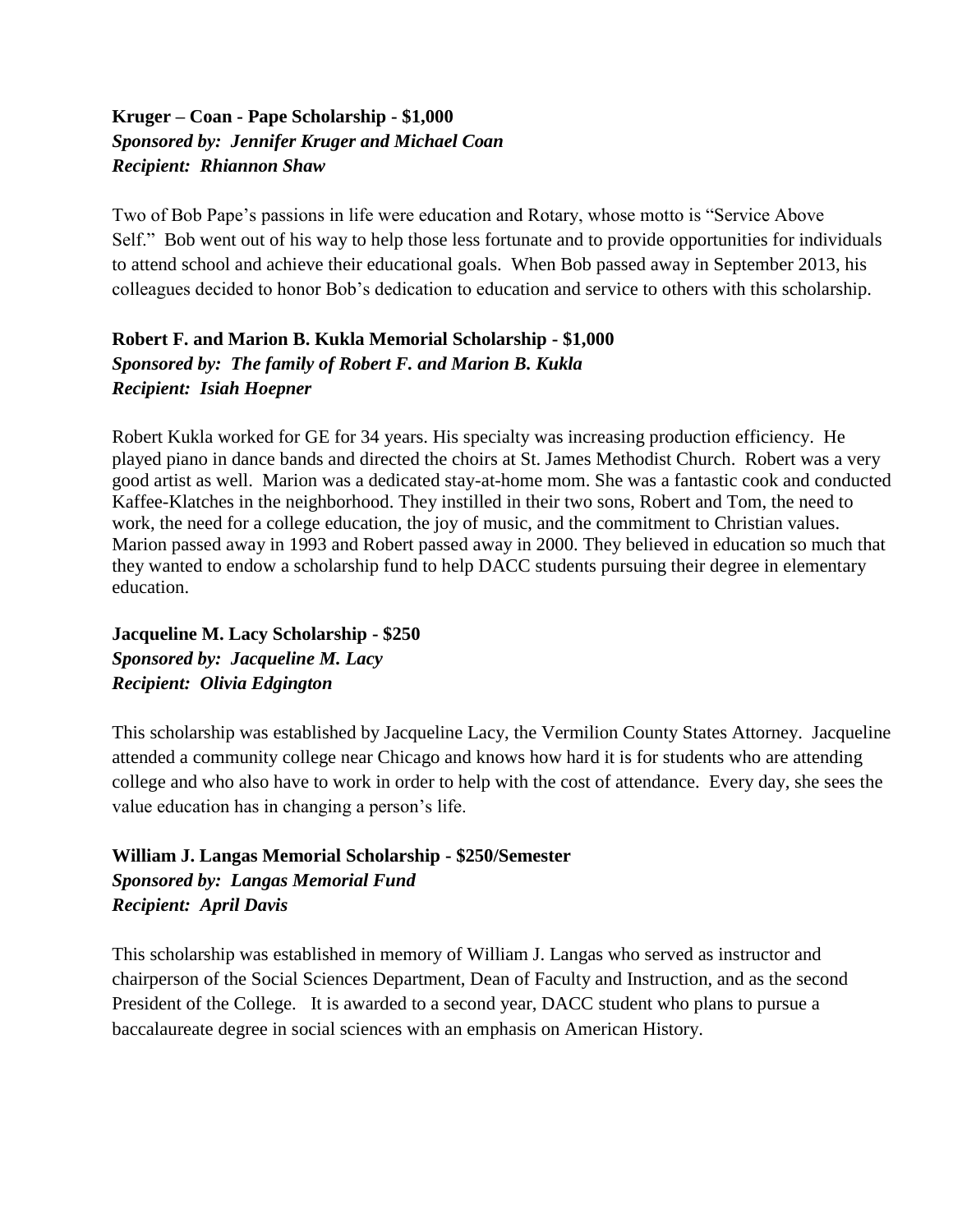#### **Nancy J. A. Latinovich Memorial Scholarship - \$500/Semester** *Sponsored by: George Latinovich Recipient: Ethan Hickman*

The Nancy J. A. Latinovich Memorial Scholarship was established in loving memory by her family. Nancy taught business classes at the high school level and at DACC. She was also a business owner. This scholarship, given to a student pursuing a degree in the business field, carries on her legacy.

#### **Bernice and Howard Lauhoff Memorial Scholarship - \$500** *Sponsored by: Lauhoff Endowment Fund Recipients: Bobby Anderson ~ Jaylen Merrill*

The Bernice and Howard Lauhoff Scholarship was established by Lauhoff Grain in tribute to its former president, Howard Lauhoff and his wife, Bernice.

#### **Edward and Eileen Layden Scholarship - \$500** *Sponsored by: Edward and Yvonne Layden Recipient: Hannah Hall*

Ed and Yvonne Layden, Jr. established the Edward and Eileen Layden Scholarship to honor their parents' commitment to the Hoopeston area and to Danville Area Community College. Ed Layden, Sr. served on the DACC Board of Trustees from 1976 to 1989. He also served on the DACC Foundation Board for nine years. In 2008, Ed Layden, Sr. was inducted into the DACC Athletic Hall of Fame for his long-time support of DACC athletic programs and at the 2011 Founders' Day Celebration he was recognized as one the important Founders of the College. Ed and Eileen have also supported many college initiatives through the years. Unfortunately Ed passed away in 2013. This scholarship honors the Laydens' dedication to the Hoopeston area, DACC and education.

#### **Legacy for Learning Scholarship - \$500** *Sponsored by: DACC Employee and Family Memorial Fund Recipient: Kayce Wagle*

This scholarship was established in remembrance of DACC employees and their family members who have passed away. Their legacy lives on through the students whose lives are enriched by this scholarship.

**Russell Leigh & Associates Scholarship - \$1,000** *Sponsored by: Russ and Linda Leigh Recipient: Hoang Nguyen ~ Suzanne Woodard*

The Russel Leigh & Associates Scholarship is established for a student studying Accounting. The recipient must maintain a minimum B average and may be enrolled either full-time or part-time. The amount of each scholarship will be \$1,000.00 and may be used for tuition, books and fees.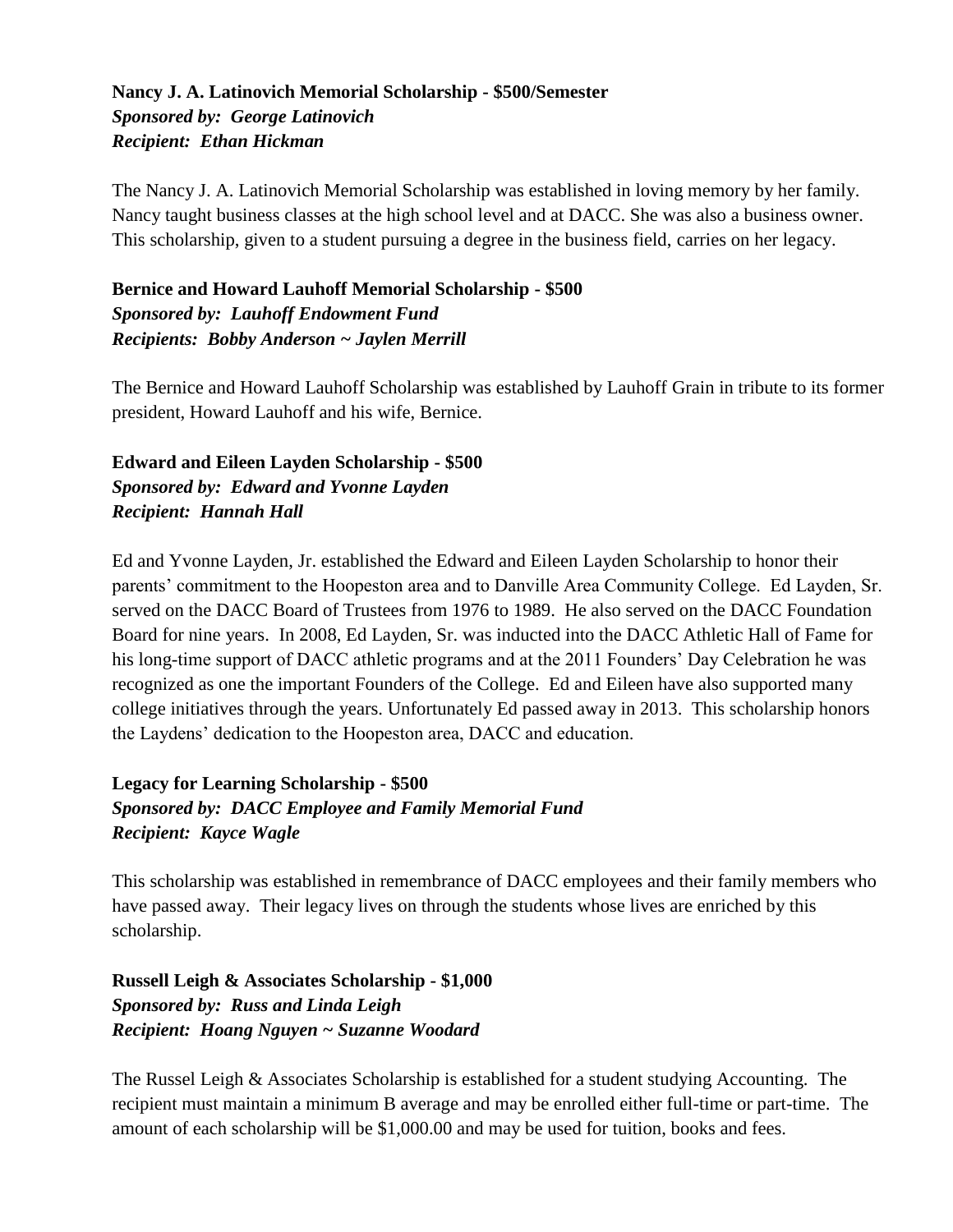#### **Ann Lichtmann Charitable Trust Scholarship – Tuition and fees** *Sponsored by: Ann Lichtmann Charitable Trust Recipients: Isiah Ruch ~ Brody Sexton ~ Jacob spear*

The Ann Lichtmann Charitable Trust Scholarships were established for academically-talented members of the DACC baseball team who are from Vermilion County.

**Don and Donna Longer Scholarship - \$1,000** *Sponsored by: Mrs. and Mrs. Don Longer Recipient: Suzanne Woodard*

The Don and Donna Longer Scholarship is given by the Longers to a student attending DACC, studying toward a degree in Business. Don Longer was a member of the first graduating class from DJC and served on the DACC Foundation Board for 21 years.

**Dr. Harry D. Loveless and Mescal Loveless Scholarship - \$250** *Sponsored by: Dr. Stefanie Davis Recipients: Tania Grant*

The Dr. Harry D. Loveless and Mescal Loveless Scholarship was established by Dr. Stefanie Davis in honor of Dr. Harry D. Loveless and Mescal Loveless. This scholarship is awarded to a student studying Education or Social Services.

**Lucas-Jordan Scholarship - \$500** *Sponsored by: Matt and Jill Jordan Recipients: Walter Jackson ~ MaKenzee Legg*

The Lucas-Jordan Scholarship is provided by Matt and Jill Jordan to honor their parents, Lloyd and Evelyn Lucas, and Jim and Josephine Jordan.

**Marron Family Farm Scholarship - \$400** *Sponsored by: Mike and Brandy Marron Recipient: Christopher Mann*

The Marron Family Farms Scholarship is established for a resident of District 507 studying Agriculture. The recipient must have and maintain a B average. Funds may be used for tuition, books and fees.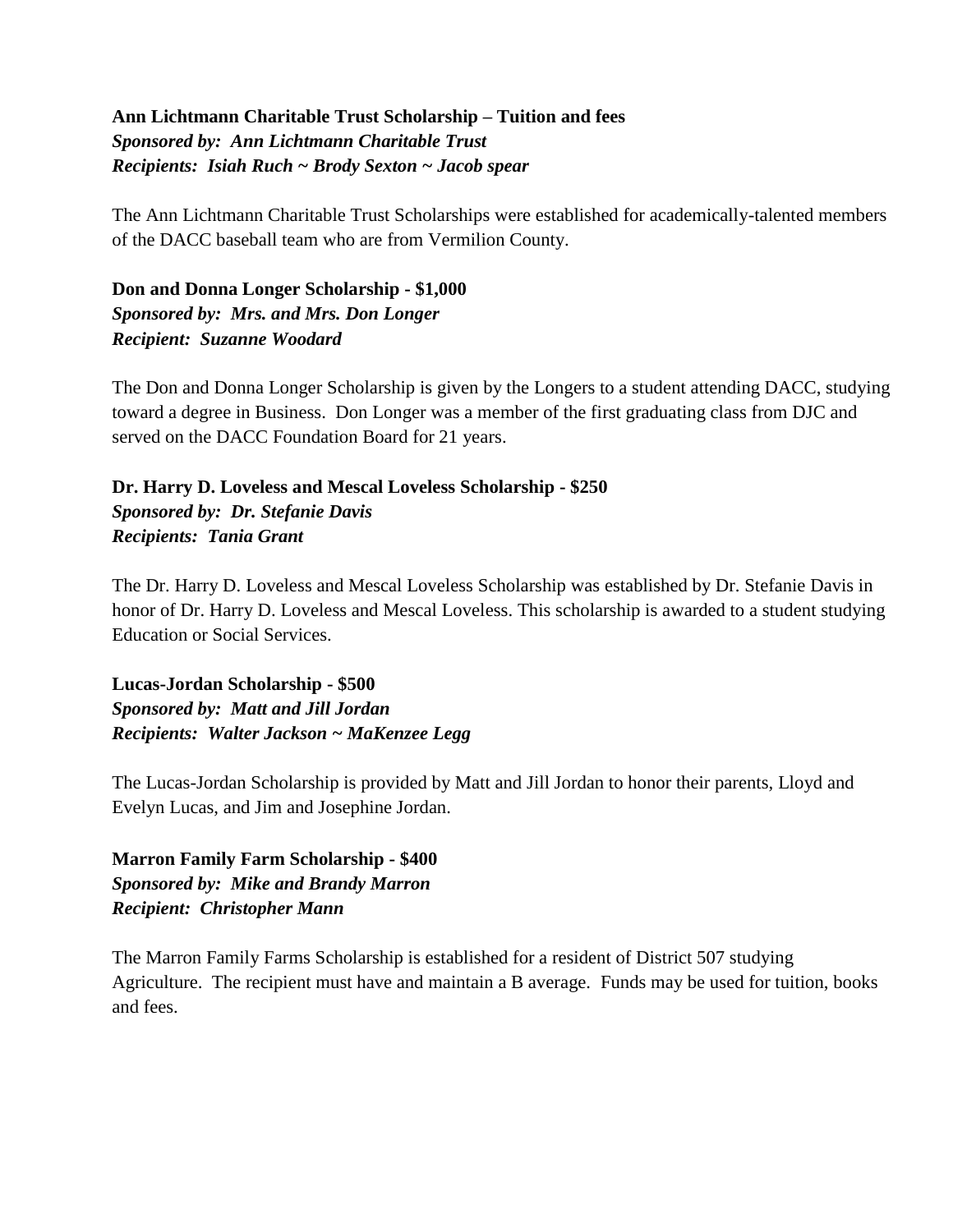#### **Mason-Cole Scholarship - \$1,200** *Sponsored by: Mason Family Recipients: Jessica Goulding ~ Sarah Story*

The Mason-Cole Scholarship is given by Dr. and Mrs. John C. Mason, Jr. as a tribute to his father, who was also a physician. Dr. Mason established this award to benefit students from the areas that were a part of his father's practice, including Danville. The award is given to students studying in the allied health fields.

#### **Dr. A. Reese Matteson Memorial Scholarship - \$1,000** *Sponsored by: Family and Friends of Dr. A. Reese Matteson Recipient: Maria Washburn*

Dr. A. Reese Matteson Memorial Scholarship was established by his children to honor their father's dedication to his patients and his many years of medical practice in the Danville area. This scholarship is awarded to students in a medically-related field.

**John and Rosalynn Maudlin Scholarship - \$500** *Sponsored by: John and Rosalynn Maudlin Recipient: Rachel Cyphers ~ Grace Ward*

John and Rosalynn Maudlin are area farmers who wanted to give back to their community and promote agricultural education. They established the John and Rosalynn Maudlin Scholarship to help Vermilion County students pursuing a degree in agriculture or horticulture.

**Doug Maxwell Memorial Scholarship - \$2,500** *Sponsored by: Family and Friends of Doug Maxwell Recipient: Aidin Stuhr*

The Doug Maxwell Memorial Scholarship was established by his family and friends to honor Doug Maxwell. This scholarship is awarded to students attending DACC.

#### **Jim McCarthy Memorial Scholarship - \$500** *Sponsored by: Mrs. Suzanne McCarthy and Family and Friends of Jim McCarthy Recipient: Karen Murphy*

The Jim McCarthy Memorial Scholarship was established to honor Jim's commitment to DACC and our athletic programs. Jim was a DACC alum and a local entrepreneur; he owned the Vermilion County Burger Kings until his death. He was very committed to this community. This scholarship keeps his commitment alive.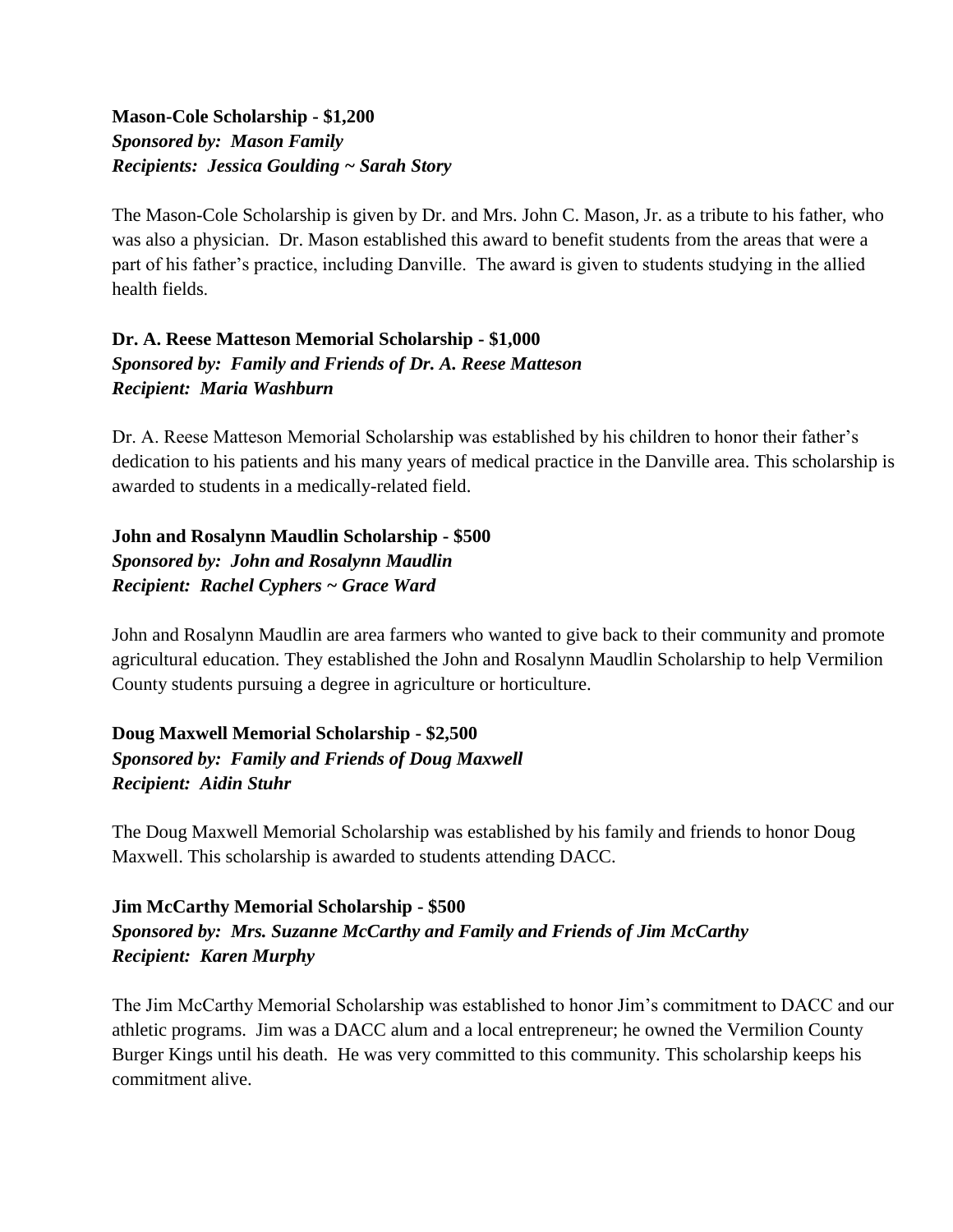#### **The Dick and Sally McFarland Endowment Fund of First Presbyterian Church Scholarship – \$1,000** *Sponsored by:* **Presbyterian Church of Hoopeston** *Recipients: Mason Layden ~ Mark Lukas ~ Sarah Lukas ~ Sarah Wisecup*

The Dick and Sally McFarland Endowment Fund Scholarship is administered by First Presbyterian Church of Hoopeston. Dick was raised on family farm in the Hoopeston area, graduated from the University of Illinois, and pursued his dreams in the food industry as president of McFarland Foods Corporation. Dick (died in 2017) and his wife Sally (died in 2003) have provided a generous endowment to support youth programs. Both had a deep faith in God and the Presbyterian Church, a love for their hometown, and a heartfelt desire to advocate for the well-being of children and youth. The scholarship encourages students to pursue their dreams through any area of study.

#### **Kris and Rob McMasters Scholarship - \$1,250** *Sponsored by: Kris and Ron McMasters Recipients: Ethan Edwards ~ Riley Walker*

The Kris and Rob McMasters Scholarship was established to recognize Kris' educational start at DACC. After attending DACC and graduating Summa Cum Laude in 1976 with a perfect 5.0 GPA, Kris went on to receive her Bachelor's degree in Accounting from the University of Illinois. In 2009, she was named CEO of Clifton Gunderson (now CliftonLarsonAllen). She is the first and only woman to serve as CEO among the nation's top 25 CPA firms. She was also named DACC's Distinguished Alumnus in 2009. Kris and Rob established this scholarship to encourage students to earn their accounting degree.

#### **Senator Tom Merritt Memorial Scholarship - \$500** *Sponsored by: Senator Tom Merritt Endowment Fund Recipient: Elijah O'Brien*

The Senator Tom Merritt Memorial Scholarship is given by the Merritt family in memory of Illinois State Senator Tom Merritt.

#### **Mervis Family Endowed Scholarship - \$1,000**

*Sponsored by: Mervis Industries, Mervis Family Foundation and Lou and Sybil Mervis Recipients: Ethan Branch ~ Megan Brown ~ Andrew Davis ~ Lindsey Franz ~ Landon Frazier ~ Ethan Hickman ~ Jericho Maniquis ~ Ashlynn McPeak ~ Parker Stonecipher ~ Katherine Thompson*

The Mervis Family Endowed Scholarship is given through the generosity of the Mervis Family Foundation, Mervis Industries, and Mr. and Mrs. Lou Mervis. Lou and Sybil Mervis have provided exceptional gifts of leadership and expertise to the Danville area community for many years. These awards are given to students attending Danville Area Community College who have followed the example set by the Mervis's in showing community leadership through volunteerism.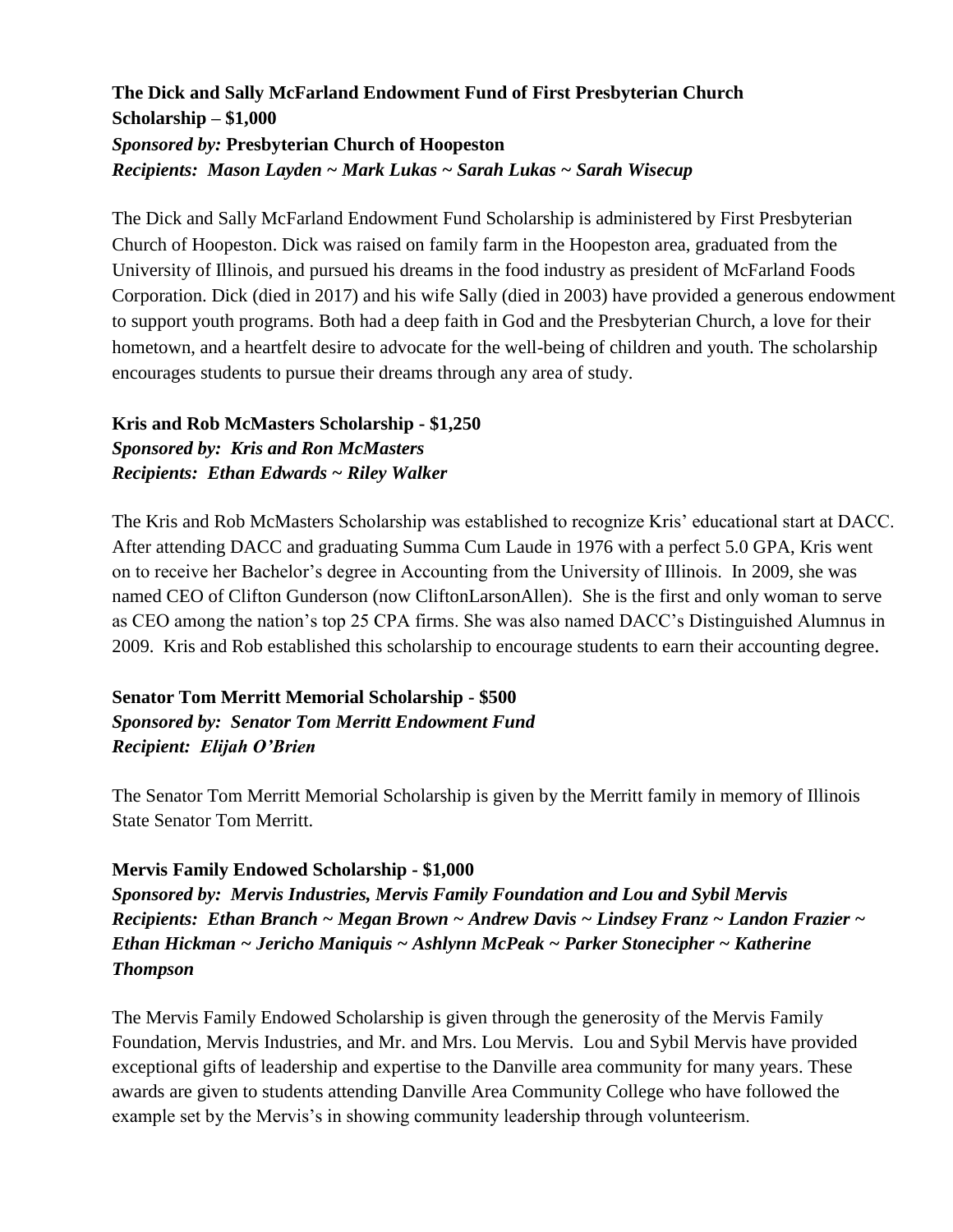#### **Mark C. Meyer Memorial Scholarship - \$750** *Sponsored by: Thomas (Tuck) and Marsha Meyer Recipients: Tabatha Avalos ~ Noah Gomez*

Mark Meyer was a counselor with the Danville Dept. of Rehabilitation for over 30 years. He loved life, loved his family and always had a positive outlook. Established by Thomas (Tuck) Meyer and his wife, Marsha, with supporting contributions from friends, the Mark C. Meyer Memorial Scholarship provides resources to students in the fields of Social Sciences, Conservation, or Agriculture.

#### **Charlie Middlemas Memorial Scholarship - \$500** *Sponsored by: Jim and Linda Anderson Recipient: Chloe Grites*

Established by James and Linda Anderson in memory of Linda's father, Charlie Middlemas, the Charlie Middlemas Memorial Scholarship is given to a student who is a graduate of the Georgetown-Ridge Farm school district, or a GED student who has previously attended Georgetown-Ridge Farm High School. Preference is given to a student enrolled in a vocational trade program at DACC.

#### **Robert Mihm Memorial Scholarship - \$1,000** *Sponsored by: Mrs. Marilyn Mihm Recipient: Cade Cummins*

The Robert Mihm Memorial Scholarship was established in his loving memory by his wife, Marilyn. Robert was a partner of Clifton Gunderson and was an accountant for 40 years in the Danville area. He was very proud of his profession and had very high standards. He would have been proud to help a student achieve their degree in accounting and set them on the pathway of a great profession.

#### **Mary Miller Memorial Scholarship - \$1,000** *Sponsored by: Mary Miller Memorial Fund Recipient: Trent Maxwell*

The Mary Miller Memorial Scholarship was established in honor of Miss Mary Miller, the first President of Danville Area Community College. Miss Mary Miller was a woman of unique talent and vision. She turned university over-crowding into educational opportunities for an entire community. She looked at post-Civil War-era buildings and saw a thriving college campus. She looked at young people with dreams who lacked dollars and older people with drive who lacked skills and saw college graduates achieving personal and professional success, contributing to the success of their community. Following Mary Miller's vision, the Mary Miller Memorial Scholarship is given to a graduating DACC student that is continuing his/her education to achieve a four-year degree. The recipient must have a 3.5 to 4.0 GPA, show potential for leadership, display good citizenship, be loyal to American ideals, be considerate, demonstrate a need to get along with others and have a desire to succeed.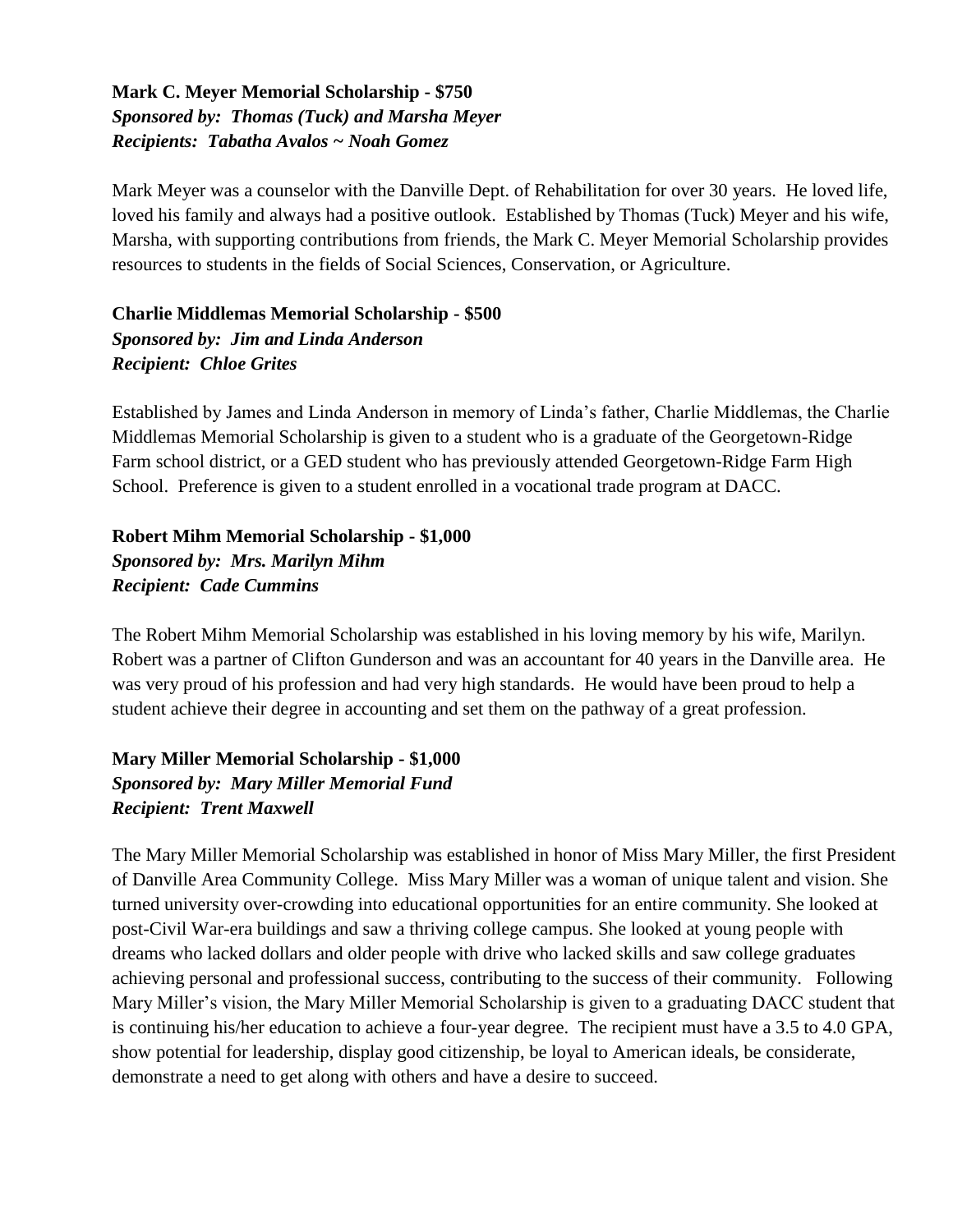#### **Vickie J. Miller Trustee Service Scholarship - \$500** *Sponsored by: DACC Board of Trustees Recipients: Karlie Adams*

The DACC Board of Trustees Scholarship has been named the Vickie J. Miller Trustee Service Scholarship to honor and recognize Vickie's 23 years of service to the DACC Board of Trustees. Vickie Miller was first elected to the Board of Trustees in 1991 and was selected to serve as Chair in 2001, a position she held until 2013. Vickie retired from the Board of Trustees in July due to health concerns. Vickie received many awards during her tenure including the Regional Trustee Leadership Award from the Association of Community College Trustees in October 2013. Vickie Miller is an advocate not only for DACC but for all community colleges.

**Minority Scholarship – Tuition** *Sponsored by: Danville Area Community College Foundation Recipients: Selena Gannon*

The Minority Scholarship Program provides tuition scholarships to minority students who show a continuing motivation in achieving an Associate's Degree.

**Mitry Family Scholarship – \$1,000/\$4,000** *Sponsored by: Mitry Family Recipient: Adrianna Beasley ~ Ashley Darnell*

The Mitry Family Scholarship is provided by Dr. Mitry and Patricia Madden for a DACC student pursuing a degree in Nursing.

**Jack and Gail Morrison Scholarship – \$500** *Sponsored by: Mr. and Mrs. Jack Morrison Recipient: Madison Nosler*

Jack and Gail Morrison started this scholarship at DACC because they want to help others reach their goal of attending college and obtaining a college degree or certificate. DACC is near and dear to their hearts and has definitely made a positive impact on their lives. Jack was a graduate of DJC and was the first in his family to obtain a college degree. Gail retired from DACC as the Chief Financial Officer after 25 years of service.

**John Cole Morton Memorial Scholarship - \$1,500** *Sponsored by: The Family of John Cole Morton Recipient: Ethan Hickman*

The John Cole Morton Memorial Scholarship is provided through the generosity of the family of John Cole Morton, a former member of the DACC Board of Trustees.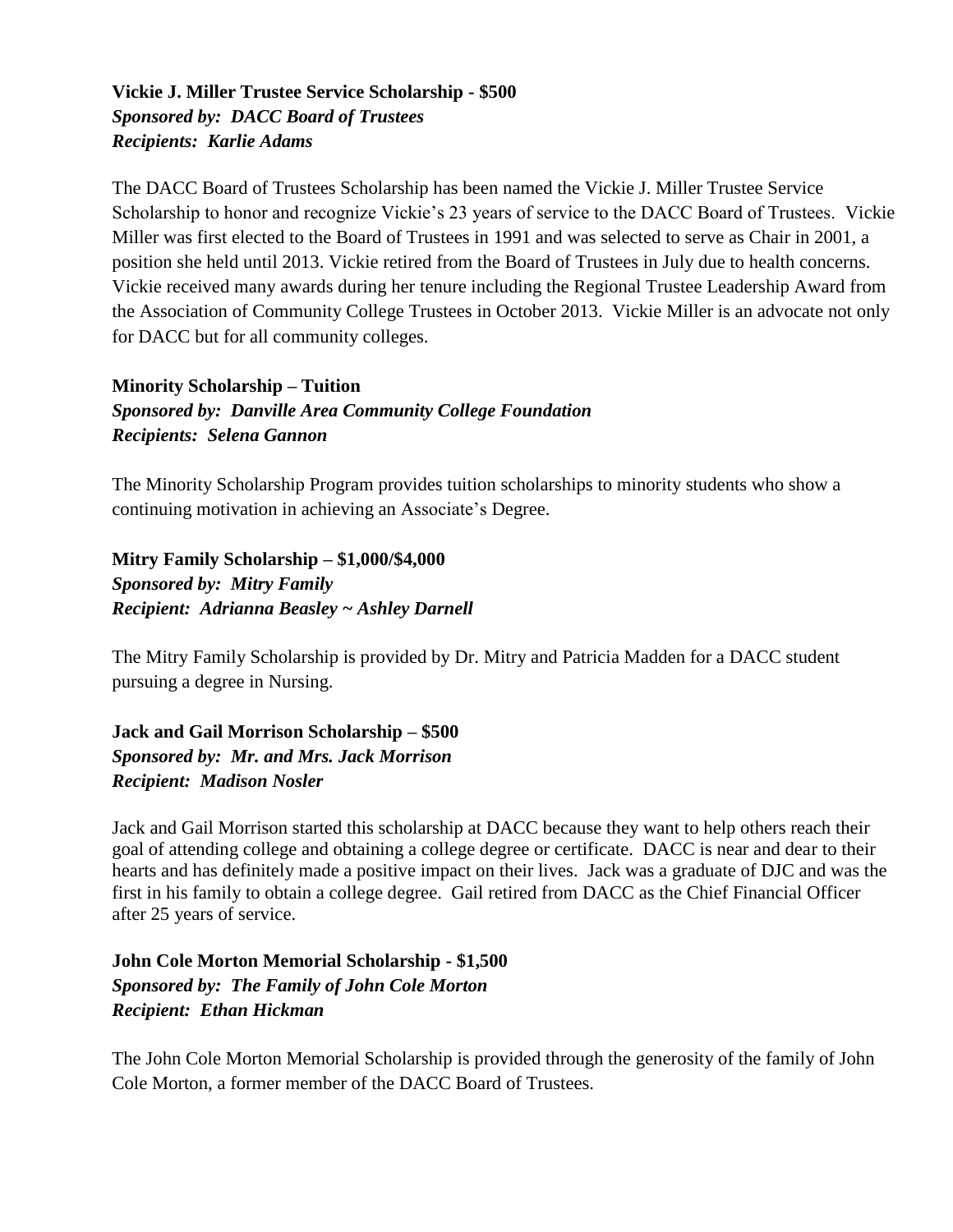#### **Muirhead Family Scholarship - \$500** *Sponsored by: Muirhead Family Recipients: Jessica Goulding ~ Adison Kinney ~ Brandon Moulton ~ Kiley Weidenburner*

Bob and Barbara Muirhead have supported DACC through apprenticeships and work-study positions at their family business, Holmes Brothers, since the 1960s. The connections formed through the workstudy program led them to establish the Muirhead Family Scholarship.

**Stephen and Cindy Nacco Scholarship - \$500** *Sponsored by: Stephen and Cindy Nacco Recipient: Selena Caballero*

Stephen and Cindy Nacco established the Stephen and Cindy Nacco Scholarship to give financial assistants to students in order to further their education at Danville Area Community College.

**Dr. Jaya Nelson-Ellington Scholarship - \$500** *Sponsored by: Dr. Jaya Nelson-Ellington Recipient: Lucy Pursley*

The Dr. Jaya Nelson-Ellington Scholarship was established for a female pre-dental student.

**Molly A. Nicholson Excellence in Nursing Scholarship - \$500** *Sponsored by: Molly's Family Recipient: Amber Atkinson ~ Isabelle Snapp*

The Molly A. Nicholson Excellence in Nursing scholarship was established in memory of Molly, who was, in all things, a nurse. Her career was marked by willingly stepping into the lives of others and serving with faith, skill, dignity, and sincere compassion. Molly touched many lives and worked tirelessly to maintain and elevate the professional standards of nursing. For 35 years, Molly was an integral part of hospital nursing in Danville and Urbana, from staff nurse to administrative leadership. Prior to her death in 2020, she served as the Chief Nursing Officer at both OSF Sacred Heart (Danville) and OSF Heart of Mary (Urbana) Medical Centers. A determined learner, Molly continued her education beyond a Bachelor of Nursing, receiving two master's degrees and a Doctorate of Nursing Practice. This scholarship is one of the many ways her family honors her love of nursing, her commitment to patients and staff, and her dedication to the community. Molly's family hopes this scholarship will aid and inspire students to further and reach for their own lifelong nursing and professional goals.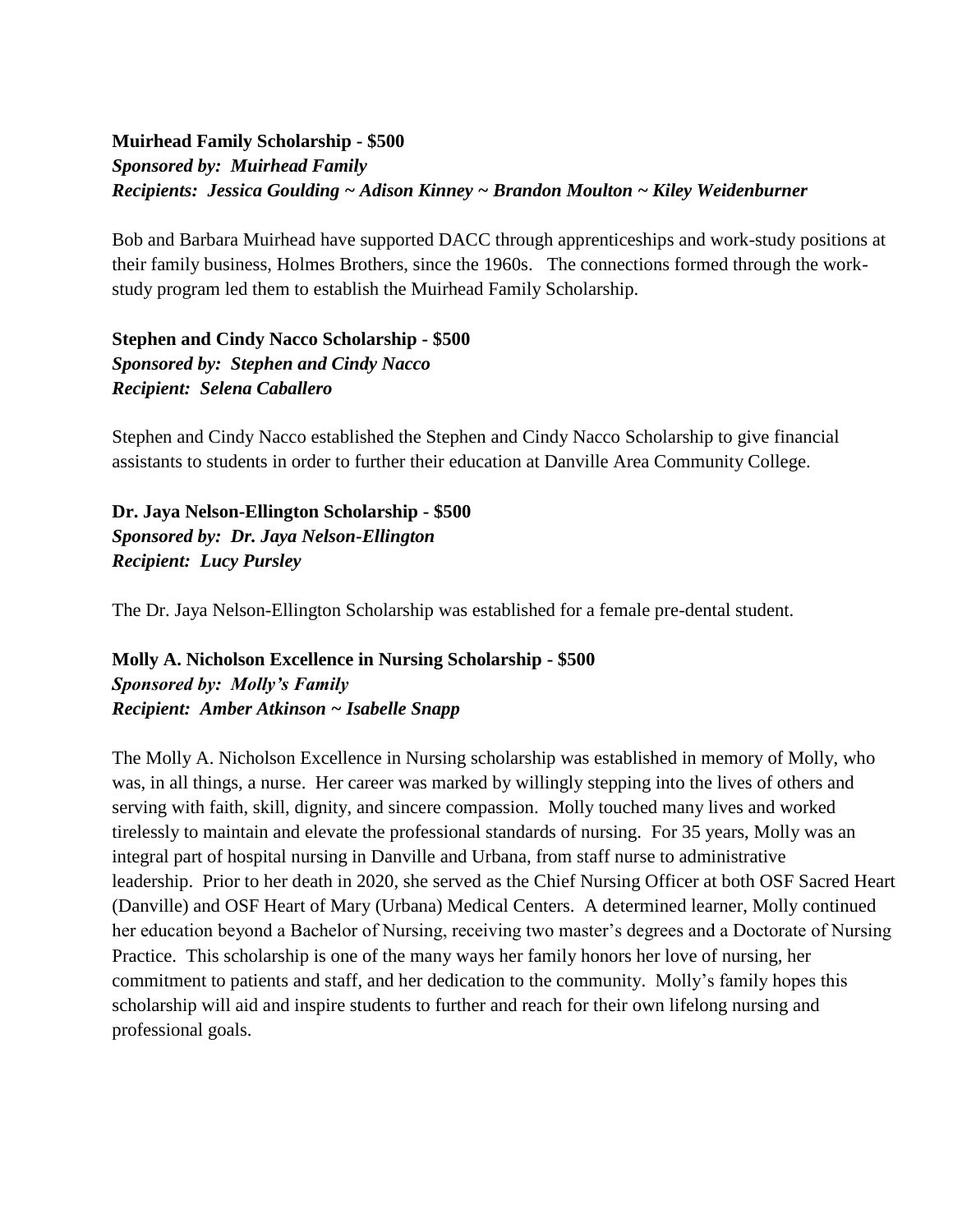#### **John A. (Jack) Nordheden Scholarship - \$1,000** *Sponsored by: Mrs. Holly Nordheden Recipient: Tina Divan*

Jack Nordheden began his college studies as a Mathematics major, only to be discouraged by the foreign language requirement. So he changed his major to accounting and never looked back, completing his Bachelor of Science in Accountancy in 1976 and Juris Doctor in 1979 from the University of Illinois. The John A. (Jack) Nordheden Scholarship was established by his family in memory of Jack, the husband, brother, and CPA, who made a difference in people's lives ... and not just when dealing with convoluted tax problems and the IRS.

**Ron and Mary Norenberg Scholarship - \$500** *Sponsored by: Ron and Mary Norenberg Recipient: Megan Bertram*

Ron and Mary Norenberg are passionate about Danville Area Community College and providing educational opportunities for our students. Mary served on the DACC Foundation Board for nine years and was President from 2014-2016. Mary and Ron recognized that financial support is essential to educational success. They established the Ron and Mary Norenberg Scholarship for a graduate of Hoopeston Area High School where Ron grew up.

**Oakwood High School Community Scholarship - \$500** *Sponsored by: Friends of Oakwood High School Recipient: Jacob Spear*

The Oakwood High School Community Scholarship was established and supported by community members in the Oakwood school district who want to help one of their own obtain a college degree – community members helping community members.

**Old National Bank Scholarship - \$500** *Sponsored by: Old National Bank Recipient: Penni Saul ~ Linda Zhong*

At Old National Bank, strengthening communities is the cornerstone of their identity and their mission as a community bank. To Old National Bank, community banking not only means working hard to be their clients' bank for life, it means investing in vital community causes and empowering their associates to do the same. The Old National Bank Scholarship demonstrates their commitment to this community.

#### **O'Rourke Family Scholarship - \$500** *Sponsored by: Judge John P. and the late Jan O'Rourke Recipient: Laura Duncan*

Established by Judge John O'Rourke and his wife, Jan, the O'Rourke Family Scholarship is given to an academically-talented graduate of Schlarman High School. Judge O'Rourke, a graduate of Schlarman High School, served 12 years on the DACC Board of Trustees.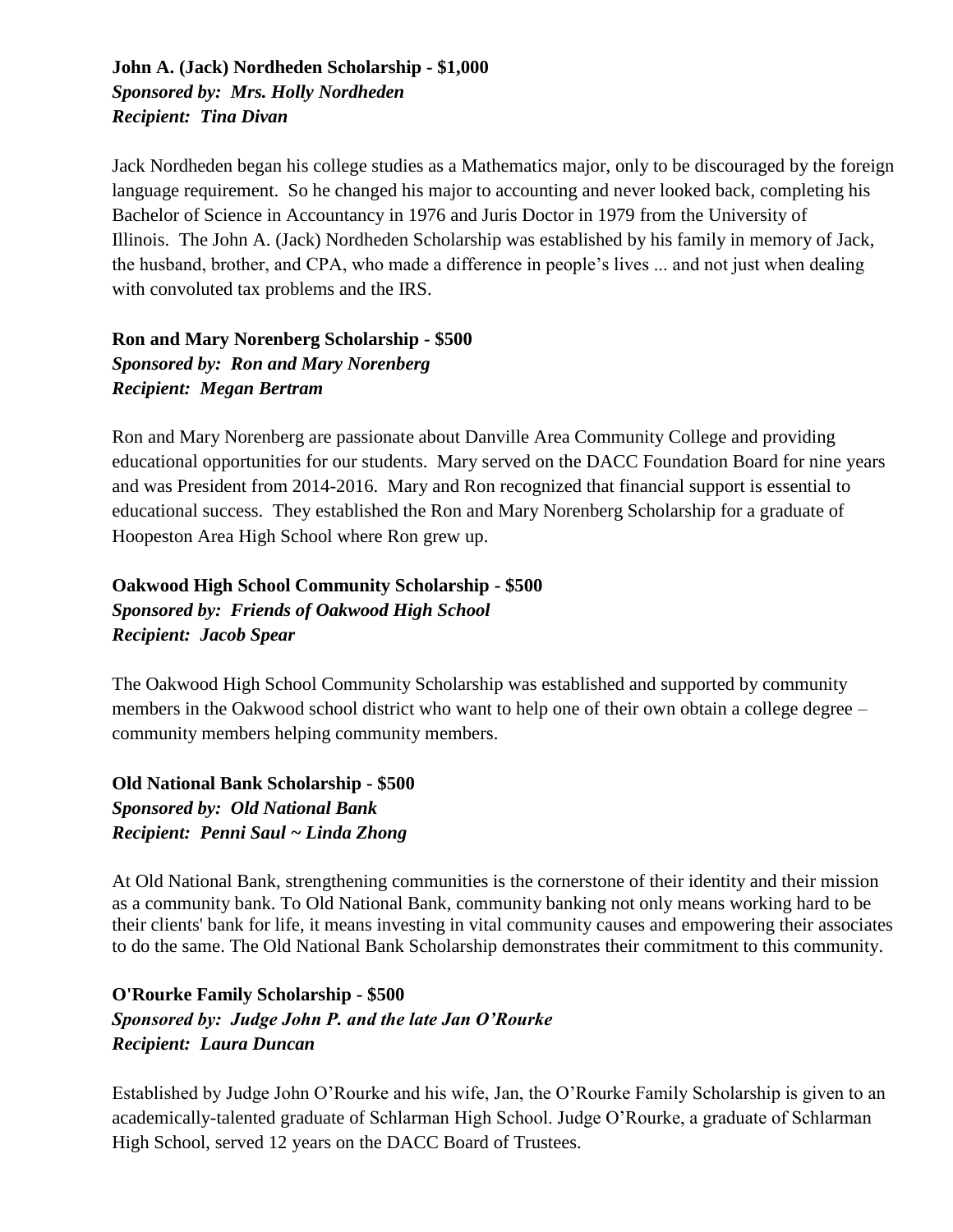#### **O'Shaughnessy / Prince Community Service Scholarship - \$500** *Sponsored by: Ryan and Cristin O'Shaughnessy Recipient: Hunter Howe*

Ryan O'Shaughnessy and Cristin Prince recognize the value of being actively involved in the community where they live and work. Through their scholarship, they hope to reward those students who volunteer at school and in the community and encourage others to get involved as well.

**Bill and Lucy Owens Scholarship - \$200** *Sponsored by: Family of Bill and Lucy Owens Recipient: Ashlynn Davis*

Bill Owens and Lucy Cook Owens grew up during the Great Depression. They each left school in the 8th grade in order to take jobs and help support their families. Despite their lack of formal education, they believed in the power of education to change lives. They are the grandparents of Lara Conklin, DACC Marketing Director. The Bill and Lucy Owens Scholarship honors their memory and the strength of their convictions.

**Vic and Pat Pate Scholarship - \$250** *Sponsored by: Professor Rich Pate Recipient: Kylie Sherer*

The Vic and Pat Pate Scholarship was established by Rich Pate, a Schlarman High School graduate and history professor at Danville Area Community College in honor of his parents.

#### **Fred Payne Memorial Scholarship - \$500** *Sponsored by: Dr. Anneliese Payne, Family and Friends of Fred Payne Recipient: Gabriel Woods*

This scholarship was established in memory of Fred Payne, an Electronics faculty member at DACC. This award is given annually to a student enrolled in a technology curriculum at DACC.

#### **Frances Pearson-Meeks/Delta Kappa Gamma Scholarship - \$750** *Sponsored by: Delta Kappa Gamma Recipient: Whisper Brown*

Frances Pearson-Meeks was born in 1870 and was one of the first women in Danville to attend college. A leading Danville educator, Frances was devoted to learning and social betterment her entire life. The Frances Pearson-Meeks/Delta Kappa Gamma Scholarship is a testament to her commitment to education. It is awarded to a female student enrolled in the field of Education.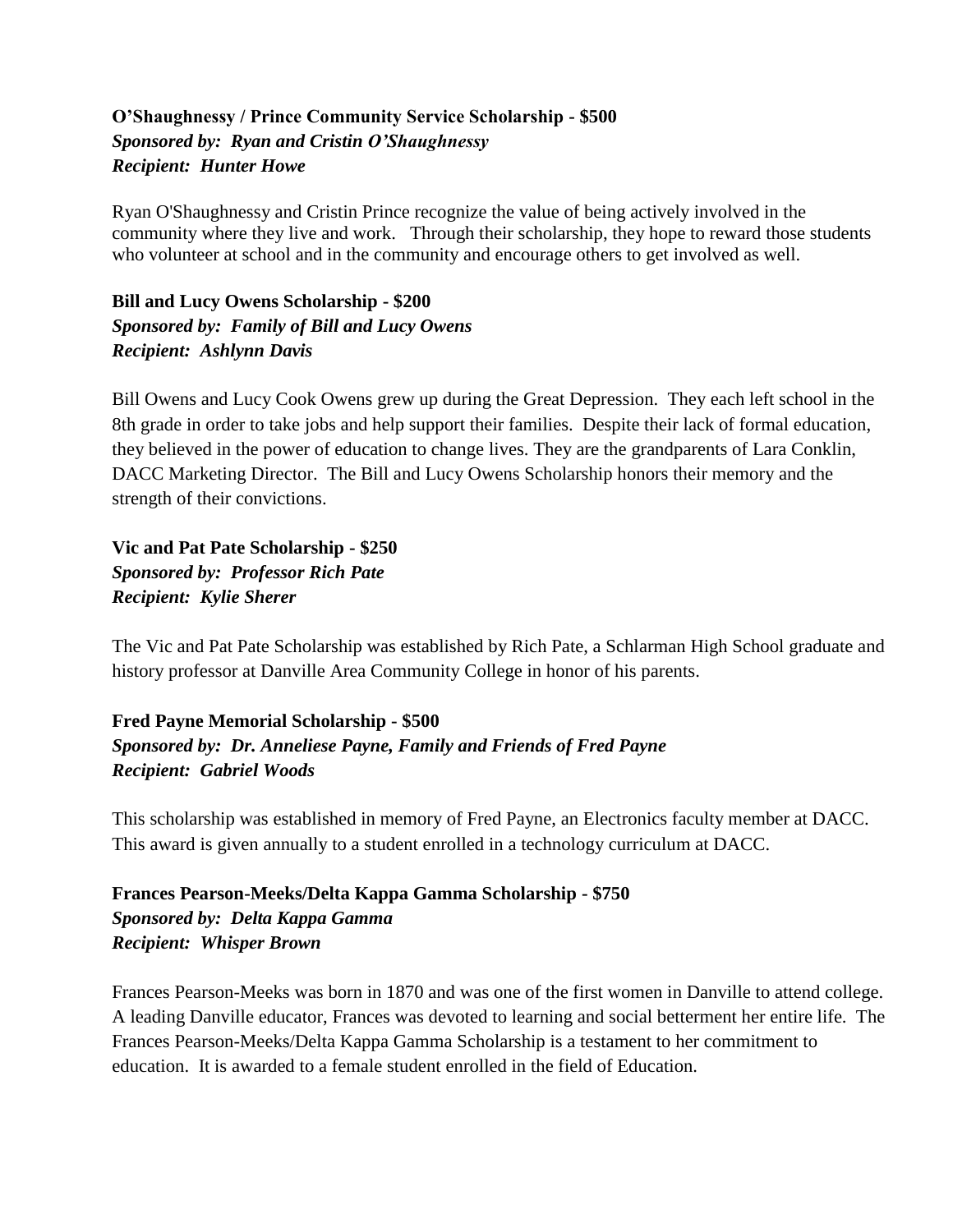**Nan Perry Scholarship - \$600** *Sponsored by: Nan Perry Recipient: Alexis Lewis*

Nan Perry has been a strong supporter of higher education and student advancement. Her many community service and volunteer endeavors include serving 9 years on the DACC Foundation Board. The Nan Perry Scholarship is one more example of her support of education and this community.

**Elaine Peterson Endowment Scholarship - \$500** *Sponsored by: Family of Harry and Elaine Peterson Ms. Dee Britton, Liane Peterson and Pam Peterson Jewell Recipient: Lindsey Franz*

The Elaine Peterson Endowment Scholarship, was established by Harry Peterson in memory of his wife. It is designated for a DACC student enrolled in an art curriculum.

**Casper Platt Memorial Scholarship - \$1,000** *Sponsored by: Casper Platt Memorial Fund Recipient: Abbigail Allen*

The Casper Platt Memorial Scholarship is given in memory of Federal Judge Casper Platt. The recipient must be enrolled in the Liberal Arts field, with plans to earn a baccalaureate degree.

**Pleasant View Masonic Lodge AF & AM #782 Scholarship - \$250** *Sponsored by: Pleasant View Masonic Lodge #782 Recipients: Nicholas Cannon ~ Blake Watt*

The Pleasant View Masonic Lodge #782 AF & AM is a Masonic Lodge that takes great pride in helping educate today's youth. Everyone is eligible for this scholarship, but a student with family ties to freemasonry will be given preference. This scholarship provides financial assistance for up to four years.

**Alma Pletcher Memorial Scholarship - \$300** *Sponsored by: Alma Pletcher Memorial Fund Recipients: Zoe Washkowiak ~ Hunter Way*

The Alma Pletcher Memorial Scholarship is given by the family of Alma Pletcher, former newspaper publisher, and friend of Miss Mary Miller, the first President of Danville Area Community College.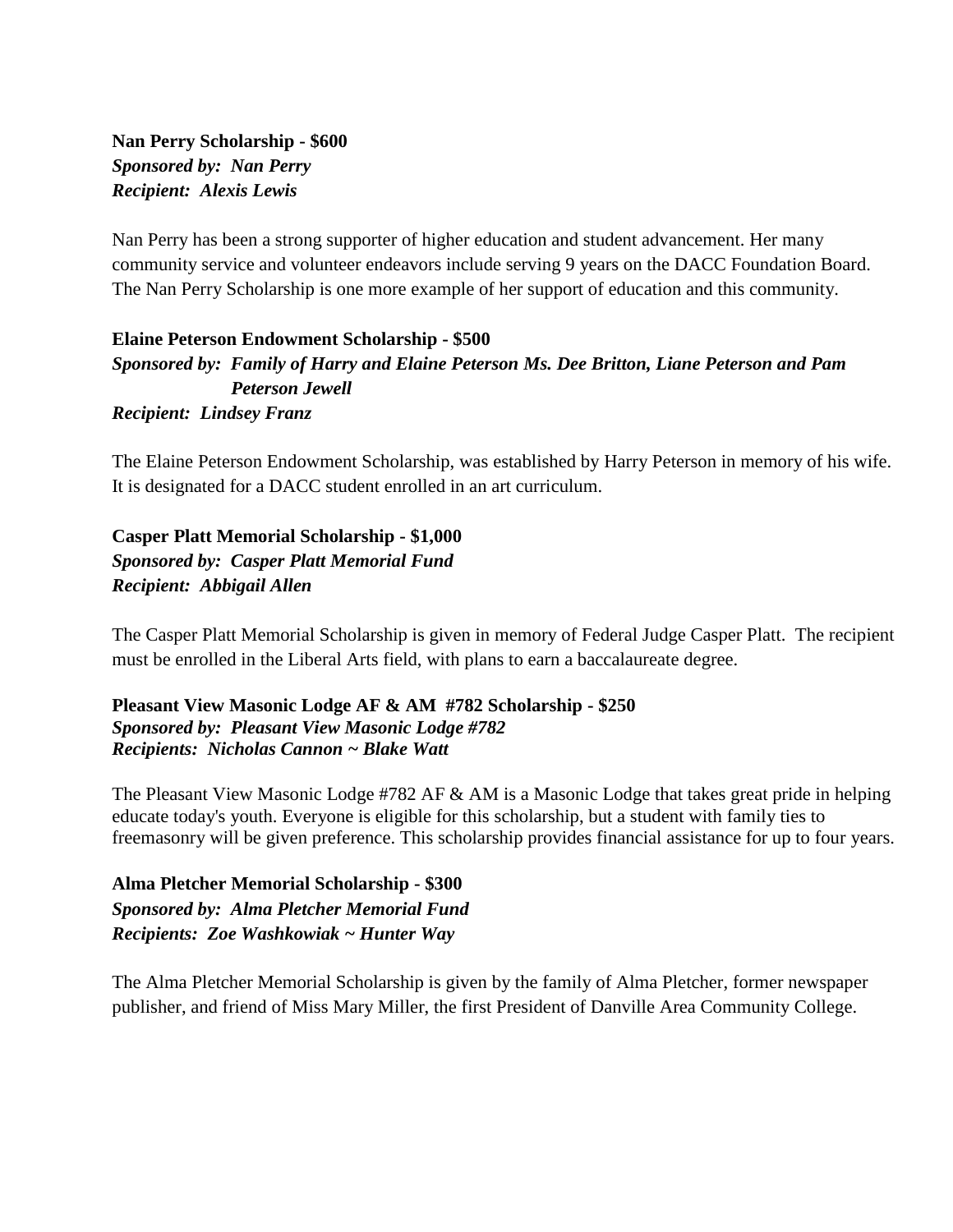#### **Mrs. Prathipati Rangamma and Mr. Prathipati Subbaiah Memorial Scholarship - \$1,250** *Sponsored by: The Prathipati Family Recipient: Casey Marion ~ Hayden Smith*

The Mrs. Prathipati Rangamma and Mr. Prathipati Subbaiah Memorial Scholarship was established by the Prathipati family. Dr. Sreemannarayana Prathipati, MD and his wife, Mrs. Umadevi Prathipati, came to Danville in 1980 where he worked as a Physician at the Veterans Administration Hospital as well as other hospitals in the community. Dr. Prathipati appreciated the kind people of Danville and the surrounding communities for helping him excel in life. Dr. Prathipati, Mrs. Umadevi Prathipati and the Prathipati Families established this scholarship in memory of his parents, Mrs. Prathipati Rangamma and Mr. Prathipati Subbaiah, to provide an annual scholarship in perpetuity for the deserving people of this community.

#### **Alan and Susan Puzey Scholarship - \$500** *Sponsored by: Alan and Susan Puzey Recipients: Mason McMasters ~ Brandon Moulton*

Alan and Susan Puzey have been life-long residents of Vermilion County. They recognize that education can change a person's life. The Alan and Susan Puzey Scholarship is their way of saying "We believe in you and your ability to achieve!"

#### **Lloyd and Mary Puzey Memorial Scholarship - \$500** *Sponsored by: Mary E. Puzey and the Lloyd W. Puzey Trust Recipients: Megan Bertram ~ Mac Hill*

The Lloyd and Mary Puzey Memorial Scholarship was established by their children. Lloyd was a lifelong farmer and businessman in the Fairmount area. Mary loved being a farmer's wife. Their family wanted to preserve their love of farming by encouraging a student in the agriculture or business field.

#### **RE/MAX Ultimate Scholarship - \$500** *Sponsored by: Auston and Mary Surprenant Recipient: Tina Divan*

The RE/MAX Ultimate Scholarship was created to assist a student who is pursuing a career in business and entrepreneurship. Autston and Mary Surprenant believe that success in business also stems from community involvement. This scholarship was designed to help inspire future business leaders to also become community leaders through involvement and a genuine desire to help.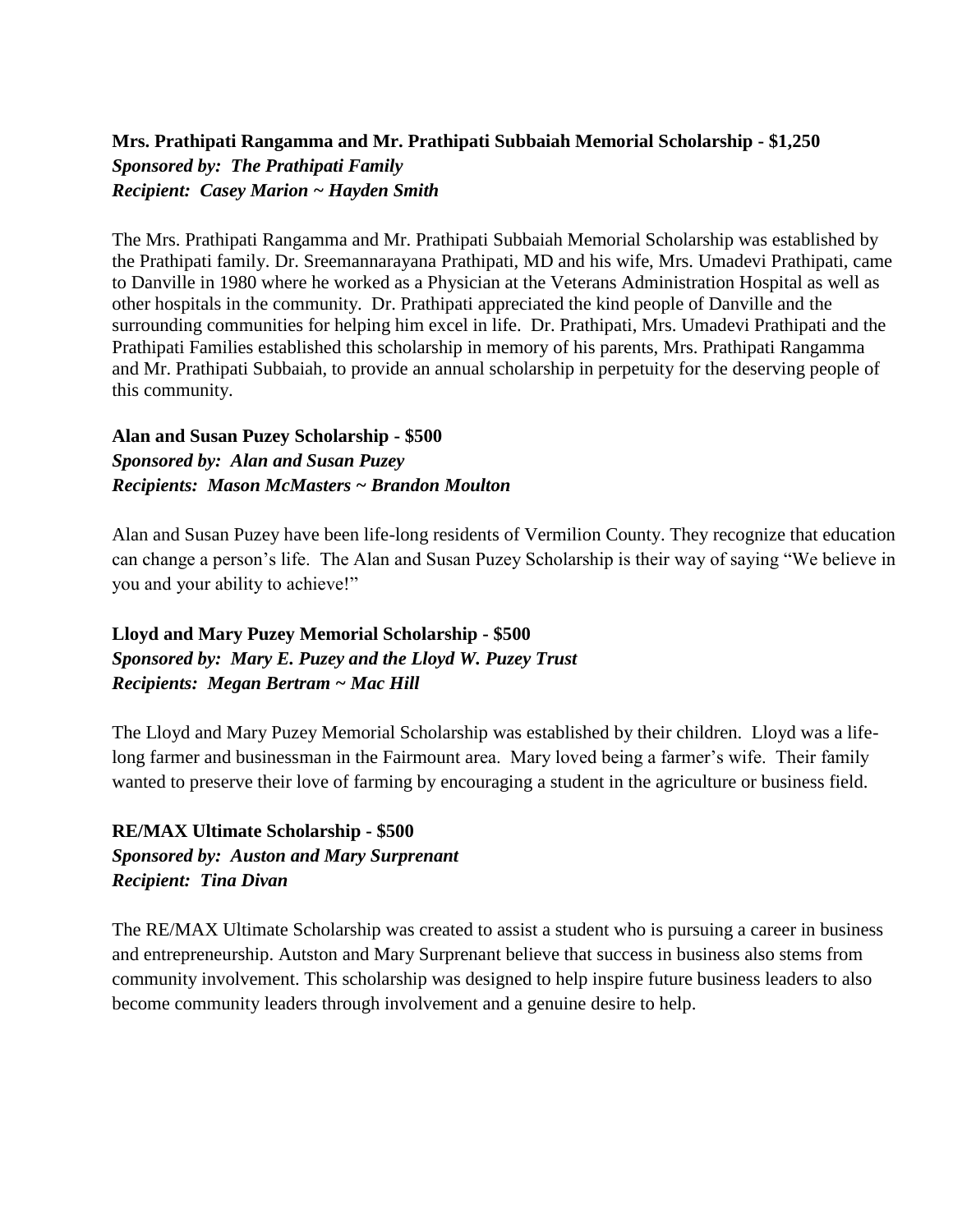#### **Lew Reitemeier Scholarship for the Sciences - \$500** *Sponsored by: Mimi Reitemeier Recipients: Tara Kaeb*

Lew Reitemeier was an innovator, an educator and a community volunteer. He earned a Bachelor's and Master's in Chemical Engineering and was awarded 3 patents for various chemical processes. He also taught chemistry and physical science at DACC and served on the DACC Foundation Board. Even in retirement, Lew felt the need to contribute to society. When Lew passed away in 2015, his wife Mimi and their sons established the Lew Reitemeier Scholarship for Sciences to honor his commitment to this community and to academic achievement.

**George and Joan Richards Scholarship - \$1,000** *Sponsored by: George and Joan Richards Recipients: Karsyn Coon ~ Jericho Maniquis*

George and Joan Richards have been strong advocates for Danville Area Community College and the opportunities it can provide. George served on the DACC Board of Trustees for 23 years and was Chairman for 17 years. He also served on the DACC Foundation Board. In 2016, George was named DACC Foundation Director Emeritus. Joan served on the Foundation Board for 9 years and was President from 2010-2012. They established the George and Joan Richards Scholarship because they recognize that financial support is a key element in helping students be successful. They lead by example as they generously give of both their personal and financial resources.

**Gary and Phyllis Rogers Scholarship - \$1,000** *Sponsored by: Phyllis Rogers Recipients: Samantha-Jo Kelsch ~ Suzet Sermersheim ~ Kylie Sherer ~ Parker Stonecipher*

Gary and Phyllis Rogers were educators in the Danville District for many years. Gary also taught business classes part-time at Danville Area Community College. They both received the "Those Who Excel Award" from the State Board of Education which recognizes educators who have made an enormous difference in the lives of students, parents, fellow teachers and administrators. The Gary and Phyllis Rogers Scholarship continues their legacy of making a difference in students' lives.

**Rokosch Family Scholarship - \$250** *Sponsored by: Rokosch Family Recipient: Jeremiah Cooper ~ Morgan Miller*

The Rokosch Family Scholarship is established for a resident of Vermilion County, IL maintaining a minimum B average. The Scholarship may be used for tuition, books and fees.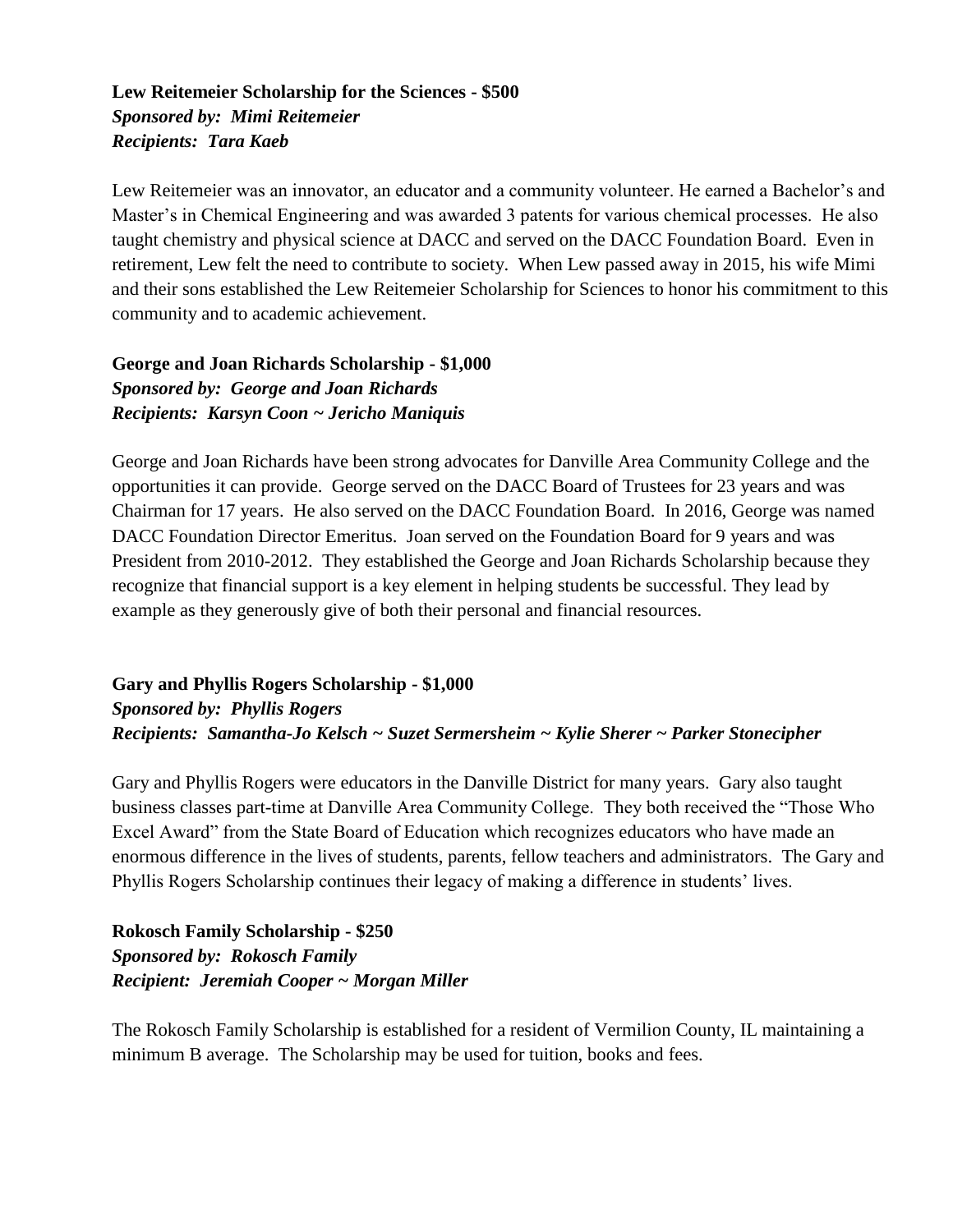#### **Rossville-Alvin School District Community Scholarship - \$350** *Sponsored by: Friends of Rossville-Alvin School District Recipient: Hunter Howe*

The Rossville-Alvin School District Community Scholarship was established and supported by community members in the Rossville-Alvin school district who want to help one of their own obtain a college degree – community members helping community members.

**Marilyn Satterwhite Endowed Scholarship - \$500** *Sponsored by: Marilyn Satterwhite Recipient: Christopher Mann*

Marilyn Weinard Satterwhite was born and raised on a farm near Rossville, attended Rossville schools for 12 years, and became a business teacher after graduating from EIU. Marilyn founded the DJC Business Division when DJC was still housed at Danville High School. She served as the first chairperson of the Business Division and started teaching full-time for DJC in 1965—the year the college moved to this campus. She retired from full-time in 2002 after 37 years of service and to this day remains an active advocate for the college. In 2013 Marilyn was honored as a DJC Founder. The Marilyn Satterwhite Endowed Scholarship is awarded to a student who has completed at least one semester at DACC studying in the field of Office Systems, Agri-business, or Agriculture.

#### **Schlecht Family Foundation GRIT Scholarship - \$500**

*Sponsored by: Schlecht Family Foundation Recipient: Amber Atkinson ~ Tabatha Avalos ~ Chelsea Chesser ~ Christina Hill ~ Stefany Roberts ~ Sydney Scholz*

The Schlecht Family Foundation GRIT scholarship was established to support students who have demonstrated perseverance and passion as they overcome obstacles to pursue an education at DACC.

**L. Eugene Schlecht Memorial Scholarship - \$2,250** *Sponsored by: Family of L. Eugene Schlecht Recipient: Megan Brown*

The L. Eugene Schlecht Memorial Scholarship was established by the Schlecht family in honor of their brother, Louis Eugene Schlecht, a graduate of Rossville High School. This award is given to a graduate from the Rossville-Alvin Unit School District who plans to attend Danville Area Community College. The recipient must exhibit the qualities of leadership, scholarship, and academic potential.

**Mark and Rebecca Schlecht Scholarship - \$500** *Sponsored by: Mark and Rebecca Schlecht Recipients: Conley Bateman ~ Kylie Sherer*

The Mark and Rebecca Schlecht Scholarship demonstrates the Schlecht family's continued commitment to Schlarman and to higher education. This scholarship is given on behalf of Mark and Becky Schlecht and their three children, Sarah, Stephen and David Schlecht, who are Schlarman graduates.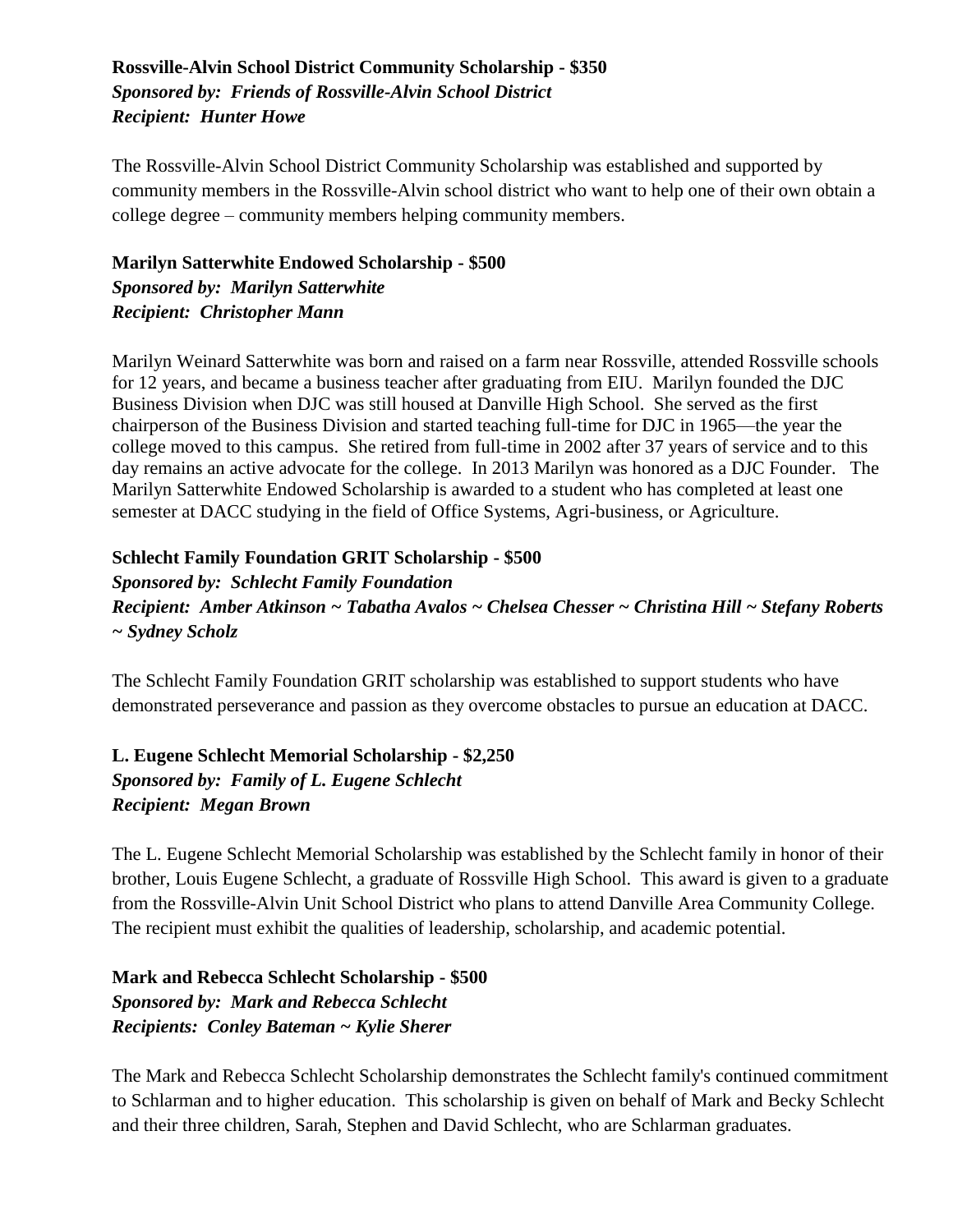#### **Richard and Mary Schlecht Scholarship - \$1,000** *Sponsored by: Richard and Mary Schlecht Recipient: Montana Reitsma ~ Skylar Smith ~ Parker Stonecipher*

Richard and Mary Schlecht believed the opportunity to learn never ends and that education opens the door to many possibilities. They established the Richard and Mary Schlecht Scholarship for a graduate from Rossville, Hoopeston or Bismarck-Henning High Schools with a focus on academic achievement, leadership and determination to succeed. The passion for learning that Richard and Mary shared lives on through their scholarship recipients.

#### **Maurine Sell Scholarship - \$500** *Sponsored by: Danville Area Community College Early Childhood Program Recipient: Debra Cummings*

The Maurine Sell Scholarship was established to honor Maurine's commitment to early childhood education. Maurine retired in 1994 after teaching for 26 years at DACC. This scholarship provides resources to a student enrolled in the Early Childhood Services Program.

**Sentry Roofing, Inc Scholarship - \$1,000** *Sponsored by: Mr. Gene Fowler Recipient: Chelsea Chesser ~ Marissa Rush ~ Sarah Story ~ Coleen Wakeland ~ Amanda Welker*

The Sentry Roofing, Inc. Scholarship will be awarded to students studying Vocational Trades (1st preference) or General Studies. Recipients must demonstrate financial need and a desire to succeed. Recipients must maintain a minimum B average and be enrolled full-time. Five scholarships will be awarded at \$1,000.00 per student per year and may be used for tuition, books and fees.

#### **Dr. Ronald and Susie Serfoss Scholarship - \$1,000** *Sponsored by: Dr. Ronald and Susie Serfoss Recipient: Griffin Winkler*

Dr. Ronald and Susie Serfoss have long been supporters of DACC and this community. Dr. Serfoss, a Doctor of Optometry for over 30 years, has served on the DACC Board of Trustees since 2007. Susie worked for a local realtor for many years and is a community volunteer. The Dr. Ronald and Susie Serfoss Scholarship exemplifies their commitment to DACC and this community. This scholarship is given to a non-traditional nursing student.

**Shane Family Scholarship - \$500** *Sponsored by: John and Susan Shane Recipient: Adrianna Beasley*

The Shane Family Scholarship was established by John and Sue Shane because of their belief in education. John served on the DACC Foundation Board for 18 years and was named as Director Emeritus in 2015. Sue was a elementary education teacher for many years. Preference is given to a past student of Garfield Elementary School where Sue taught.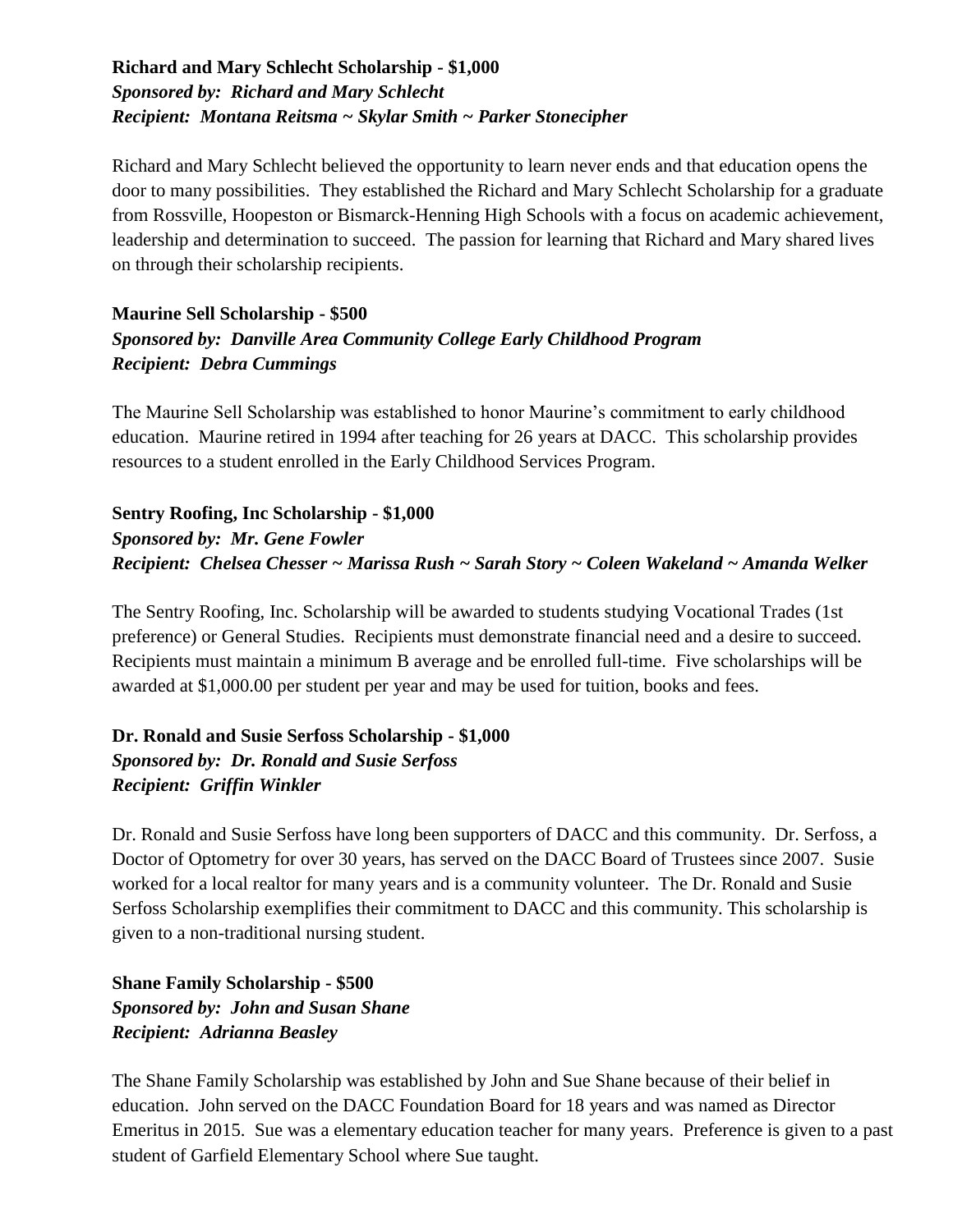#### **Karol Sue Shoemate Scholarship - \$200 / \$800** *Sponsored by: Marla Jarmer Recipients: Madison Nosler ~ Ryleigh Wardall*

The Karol Sue Shoemate Scholarship is established for a resident of Illinois majoring in Writing, English, Visual Arts or Humanities. The recipient must maintain a minimum B average. The scholarship may be used for tuition, books and fees.

**Eric and Lesley Shore Scholarship - \$500** *Sponsored by: Eric and Lesley Shore Recipients: Rachel Cyphers*

Eric and Lesley Shore, founders of Shore Wealth Management, have a motto that drives their business operation, "Your Goals Are Our Focus." They have expanded that focus to help DACC students achieve their educational goals through the Eric and Lesley Shore Scholarship. Each year, they are awarding three scholarships; one to a Hoopeston Area High School graduate where Eric attended, one to an Oakwood High School graduate where Lesley attended and one to a Danville High School graduate where their children, Dean and Tess, attended.

**Bobby Short Scholarship - \$1,200**

*Sponsored by: Bobby Short Estate Recipients: Abigail Brandenburg ~ Tania Grant ~ Kerri Hayward*

The Bobby Short Scholarship is given to students pursuing a four year degree in Liberal Arts and beginning their education at Danville Area Community College. Preference is given to students who attended Garfield Elementary School. Secondary preference is given to students who attended any other Danville elementary school. Bobby Short was an exemplary entertainer, a strong supporter of education, and a kind and creative person. The legacy of his benevolence will live on through scholarship recipients – past, present, and future. He is missed by all whose lives he touched.

**Bobo Smalls Jr. Scholarship - \$400** *Sponsored by: Mike Marron Recipient: Rachel Miller*

The Bobo Smalls Jr. Scholarship is established for a minority student in any area of study. The recipient must have and maintain a minimum C average. Funds may be used for tuition, fees and books.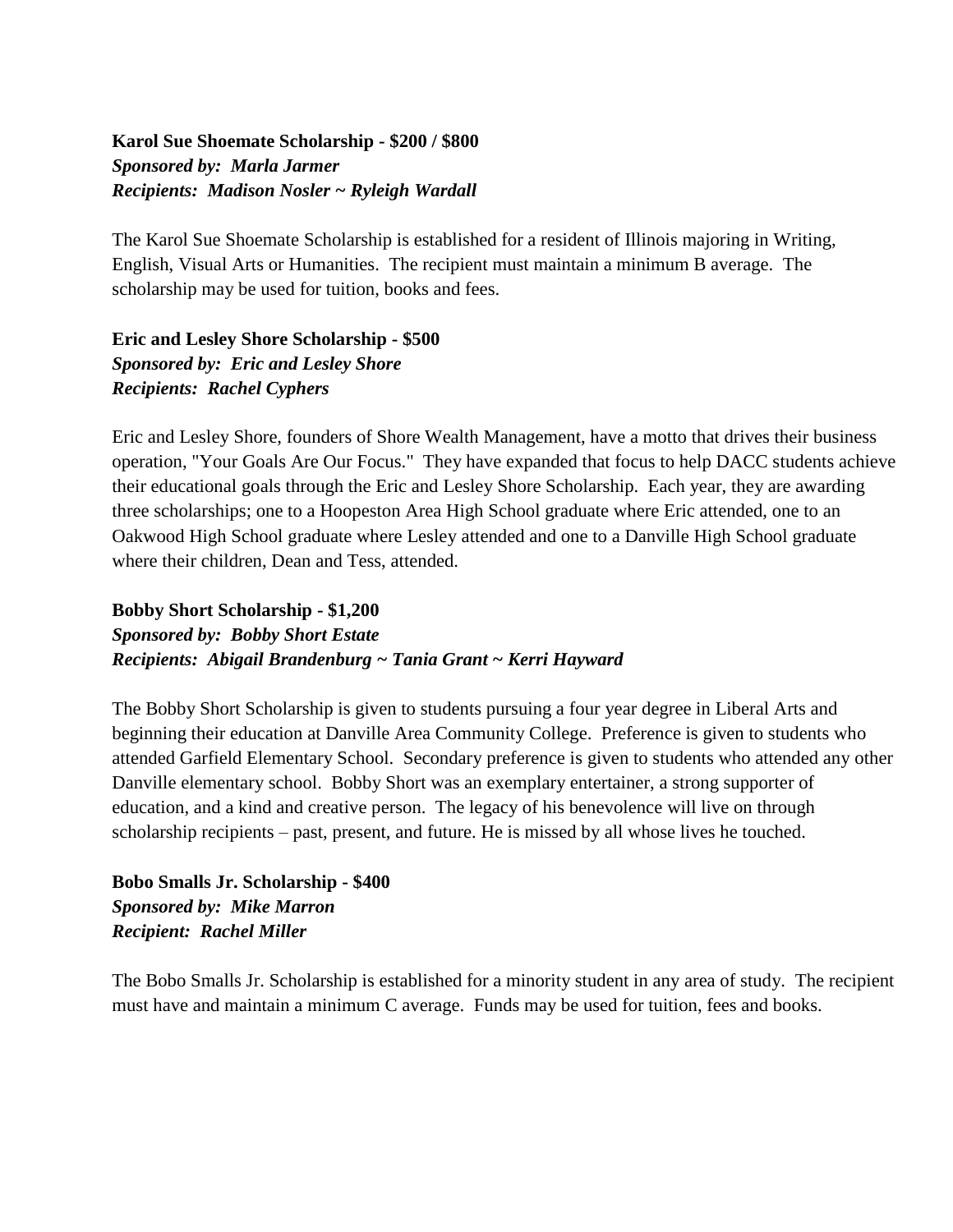#### **Dorothea Fredrickson Smith Scholarship - \$500** *Sponsored by: Dorothea Fredrickson Smith Recipients: Dirk Bruyn*

Several years ago, Dorothea Fredrickson Smith started the Harry Clarence and Flora Foster Fredrickson Memorial Scholarship at DACC in honor of her parents. She enjoyed selecting her scholarship recipients so much that she decided to start a scholarship under her own name. Dorothea is an advocate for higher education. She attended college at a time when most people, especially women, did not seek out a college degree. She is also very supportive of community colleges and the education to work skills it provides.

#### **Elmer and Wilma Smith Memorial Scholarship - \$500** *Sponsored by: Family and Friends of Elmer and Wilma Smith Recipient: Cecilia Perez*

The Elmer and Wilma Smith Memorial Scholarship was originally established by Wilma Smith, DACC graduate in honor of her husband, founding member of the DACC Board of Trustees. The award is now given in memory of Elmer and Wilma Smith by their family.

#### **Harlan Smith Memorial Scholarship - \$500** *Sponsored by: Family and Friend of Harlan Smith Recipient: Joshua Morgan*

The Harlan Smith Memorial Scholarship was established by the family of Harlan Smith. Mr. Harlan E. Smith prided himself on being a lifelong learner taking classes at Danville Area Community College after his retirement in his mid-80s. Mr. Smith shared his wishes that the DACC Foundation be remembered in his estate. The Harlan Smith Memorial Scholarship was established in his memory so that many others will be able to continue their education as well.

#### **Judith L. Smith Scholarship for Education Scholarship - \$200** *Sponsored by: Family and Friend of Judith L. Smith Recipient: Samantha-Jo Kelsch ~ Parker Stonecipher*

The Judith L. Smith Scholarship for Education was established in Judith's memory by her family. Judith taught in the Danville school district and believed that education opens the doors to many opportunities. This scholarship is awarded to a student pursuing a degree in Education with preference given to those focusing on math or science.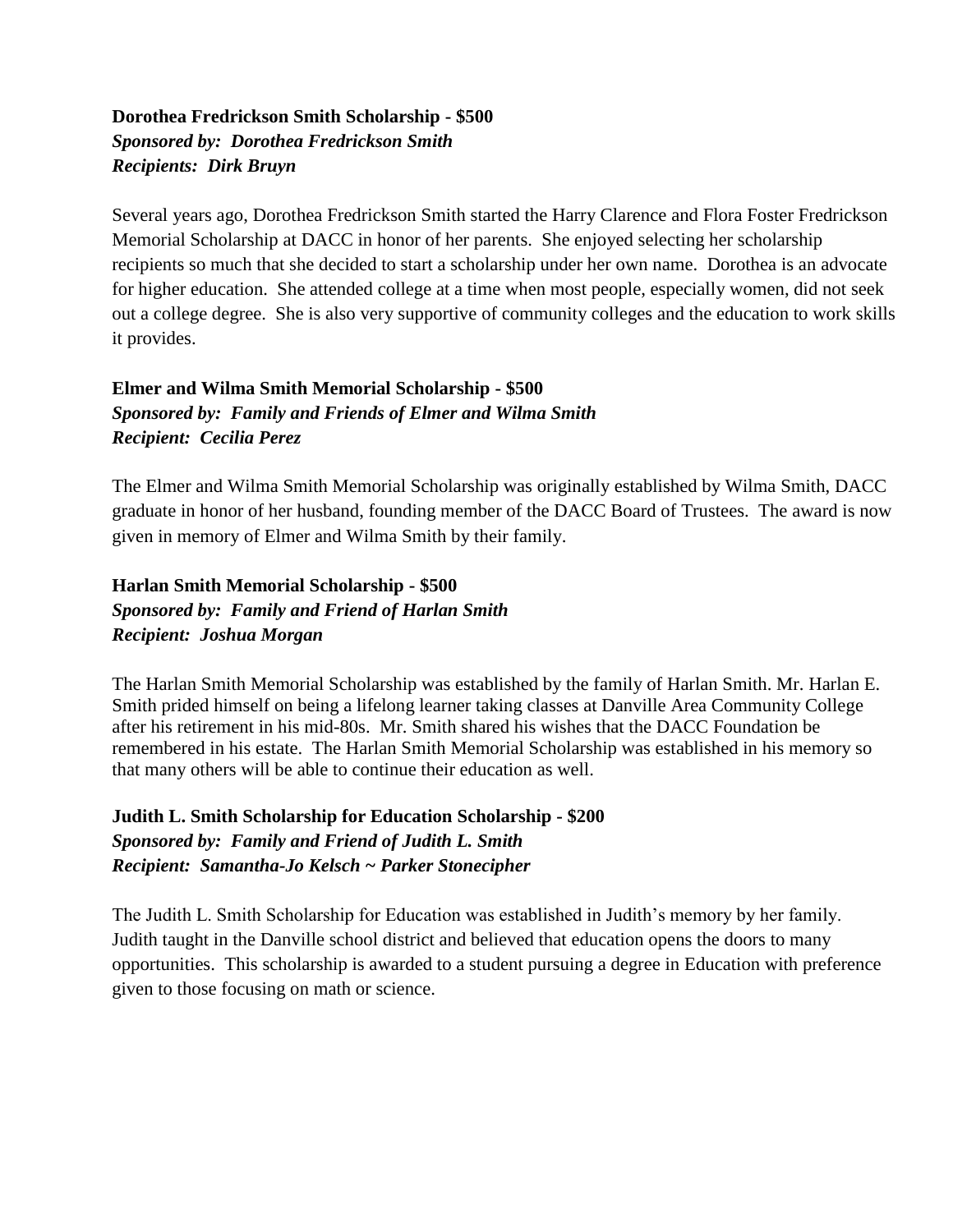#### **Sparky Songer Memorial – Danville Rotary Club Scholarship - \$1,000** *Sponsored by: Danville Rotary Club #188 Recipients: Elijah O'Brien ~ Tracy White*

The Sparky Songer Memorial – Danville Rotary Scholarship was established by the Danville Rotary from proceeds from the annual Rotary Memorial Way flag sales. Sparky was a WWII Veteran, a Korean War veteran and a Vietnam War veteran. For his service, he was awarded a Purple Heart and a Bronze Star. Sparky served as coordinator of Veterans Affairs at DACC from 1979 to 1994. He spearheaded the effort to establish the Vermilion County War Museum and volunteered countless hours there. This scholarship recognizes his service to the United States and to area veterans.

#### **STAR for Education Foundation, Inc. Scholarship - \$300** *Sponsored by: STAR Uniforms Recipient: Alexia Fellers*

The STAR for Education Foundation, Inc. Scholarship was established by Mr. Joe Talkington as a way to give back to the communities where his business, STAR Uniforms operates. This scholarship is awarded to a DACC student in a medically-related field.

**State Line Farm Ag Scholarship – \$1,000** *Sponsored by: State Line Farms Recipient: Klaytin Hunsinger*

State Line Farms, is a family-owned, fourth generation farming operation. They are committed to giving back to the local communities where they live and work. They established the State Line Farms Ag Scholarship to assist a deserving agriculture student at Danville Area Community College.

**Steel Grip, Inc. Scholarship - \$1,000** *Sponsored by: Steel Grip, Inc. Recipients: April Davis ~ Mariah Davis ~ Paige Hensley ~ Klaytin Hunsinger ~ Breanna Martin ~ Ella Wolfe*

Steel Grip is committed to manufacturing high quality, personal protective equipment. They are also dedicated to the communities where they operate. The Steel Grip, Inc. Scholarship is awarded to a DACC student with preference given to a Steel Grip employee or their dependents.

**Stover Family Scholarship - \$500** *Sponsored by: Stover Family Recipient: Samantha-Jo Kelsch*

The Stover Family Scholarship is given by members of Barbara Stover's family. Barb was a communications instructor at DACC for 19 years. It is awarded to a student in a baccalaureate program majoring in education.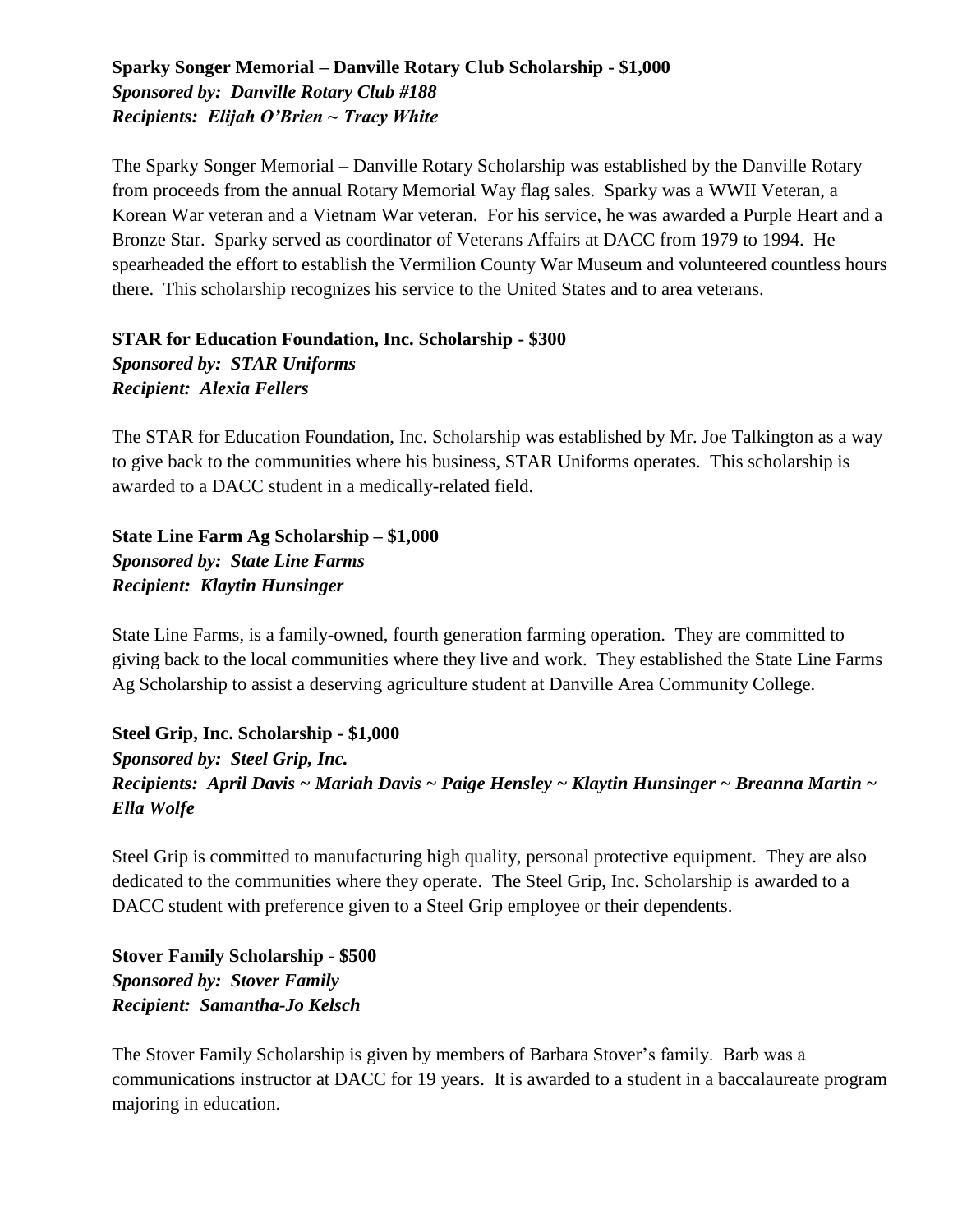#### **Frank and Sylvia Switzer Scholarship - \$2,500/semester**

*Sponsored by: Frank and Sylvia Switzer Recipients: Cullen Boyd ~ Dyani Boyer ~ Brittany Bradford ~ Kayla Burks ~ Ariana Card ~ Caleb Garfield ~ Travis Goodner ~ Phillip Howie ~ Jody Lambert ~ Halie Martinez ~ Jacob Maskel ~ Amanda Strawser ~ Mikayla Williams*

Frank and Sylvia Switzer recognize the importance of financial assistance in a student's ability to achieve his/her educational goals. They generously established the Frank and Sylvia Switzer scholarship so that students could worry less about how to pay for college and focus more attention on their academics. Unfortunately, Frank passed away in 2012, but he was so pleased to leave this legacy for a DACC student.

#### **Drs. L. W. and M. J. Tanner Scholarship - \$1,000** *Sponsored by: Drs. L. W. and M. J. Tanner Recipients: Katelyn Hanson ~ Jacob Pickett ~ Kylie Sherer ~ Trenton Spicer*

The Vermilion County area was blessed to have been served by two extremely dedicated, much beloved physicians--Dr. Lewis William Tanner, Family Physician with an emphasis on Obstetrics and General Surgery, and Dr. Megan James Tanner, Pediatrician. These two doctors served the community not only in a professional capacity but as civic leaders as well. In 1998, the Tanners established the Drs. L.W. and M. J. Tanner Scholarship fund to attract academically-talented students to DACC who are planning to earn a baccalaureate degree.

#### **Marla Thoma Memorial Scholarship - \$500** *Sponsored by: Jac and Debbie Tilney and Brad and Lisa Tucker Recipient: Jackson Powell*

The Marla Thoma Memorial Scholarship was established in her memory by her children, Lisa Tucker and John Tilney whom she inspired to the first-ever college graduates in the family. Marla Thoma was a licensed practical nurse working in private practice and later in manufacturing. Using her experience with on-the-job injuries and her insight into employee relations, Marla became one of the first women in the field of human resource development and management. She ultimately established the HR Consulting Company serving clients nationwide. Marla was a strong supporter of education, especially for women. The scholarship is for student in Healthcare, Engineering or Agriculture.

#### **Charles L. Thompson Memorial Scholarship - \$500** *Sponsored by: Charles L. Thompson Memorial Fund Recipient: Velijko Culibrk*

This scholarship was established by family and friends of Charles Thompson. Charles served as Director of Counseling at DACC for 15 years. The Charles L. Thompson Memorial Scholarship is given to a full-time student attending Danville Area Community College enrolled in the Office Systems, Business, or Information Systems programs.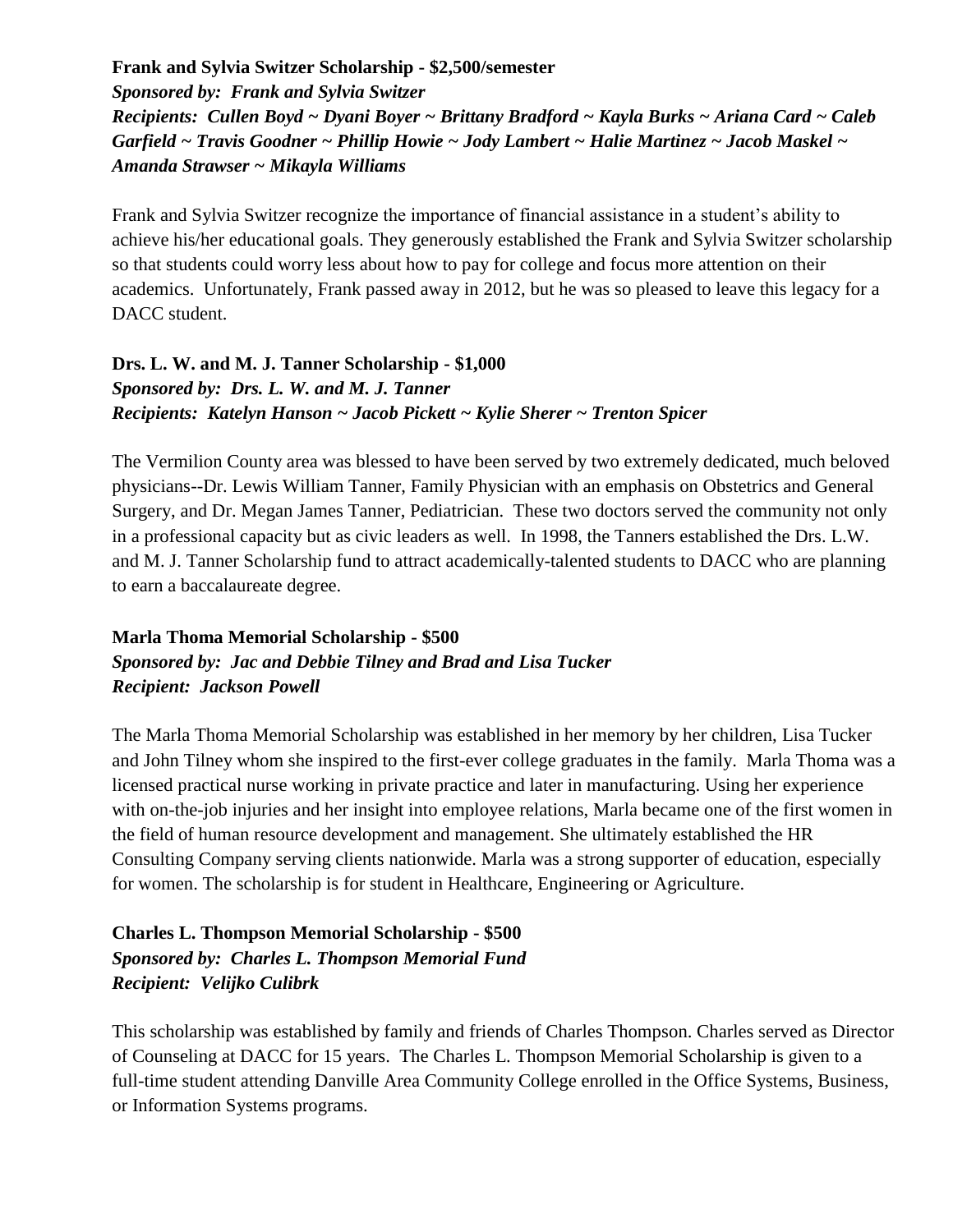#### **Norma Thompson Memorial Scholarship - \$500** *Sponsored by: Friends and family of Norma Thompson Recipients: Mariah Davis ~ Marissa Rush*

Norma Thompson spent 36 years as a nurse. During her 20 years as nursing supervisor at St. Elizabeth Hospital working in OB Labor and Delivery, she was essential in advocating and instructing Expectant Parenting and Lamaze Classes and setting up the area's first Birthing Room. This scholarship, for a student accepted into DACC's nursing program, commemorates Norma's dedication and commitment to nursing and her patients.

**Barbara A. Todd Scholarship - \$600** *Sponsored by: Friends of Barb Todd Recipient: Hayden Smith*

The Barbara A. Todd Scholarship was established by colleagues and friends of Barb in recognition of her commitment and dedication to DACC. Barbara Todd began teaching full-time as a Danville Junior College instructor in 1967 and promptly founded the Women's Recreation Association, the College's first athletic program for women. Barb's role in the development of the College and women's athletics was recognized at the 2011 Founders' Day event. She was also inducted into the DACC Athletic Hall of Fame. Barb officially retired in 1994, but continued to work in the DACC Fitness Center as a part-time staff member for seven years and then as the Fitness Center Co-Director for 14 years, retiring in 2015 after 48 years with DACC.

#### **Dr. James and Marilyn Tucker Scholarship - \$800** *Sponsored by: Dr. James and Mrs. Marilyn Tucker Recipient: Karsyn Coon ~ Elena Harris*

The Dr. James and Marilyn Tucker Scholarship is given through the generosity of Dr. James Tucker and his wife, Marilyn. Dr. Tucker served as a DACC Trustee for over 4 years until he passed away in 2009. Marilyn has served on the DACC Foundation Board since 2014. The Tuckers' passion for Danville Area Community College continues through the students whose lives are touched by this scholarship.

#### **M. Jeannine Tucker Memorial Scholarship - \$500** *Sponsored by: Dr. James Tucker and Family and Friends of Jeannine Tucker Recipient: Grace Ward*

Jeannine Tucker wanted to have a positive influence on the shape and direction of higher education in her community. The M. Jeannine Tucker Memorial Scholarship was established by friends and family of M. Jeannine Tucker to honor her service to Danville Area Community College on the Board of Trustees. This scholarship helps her vision become a reality. Preference is given to students enrolled in either the Agriculture or Horticulture program at DACC.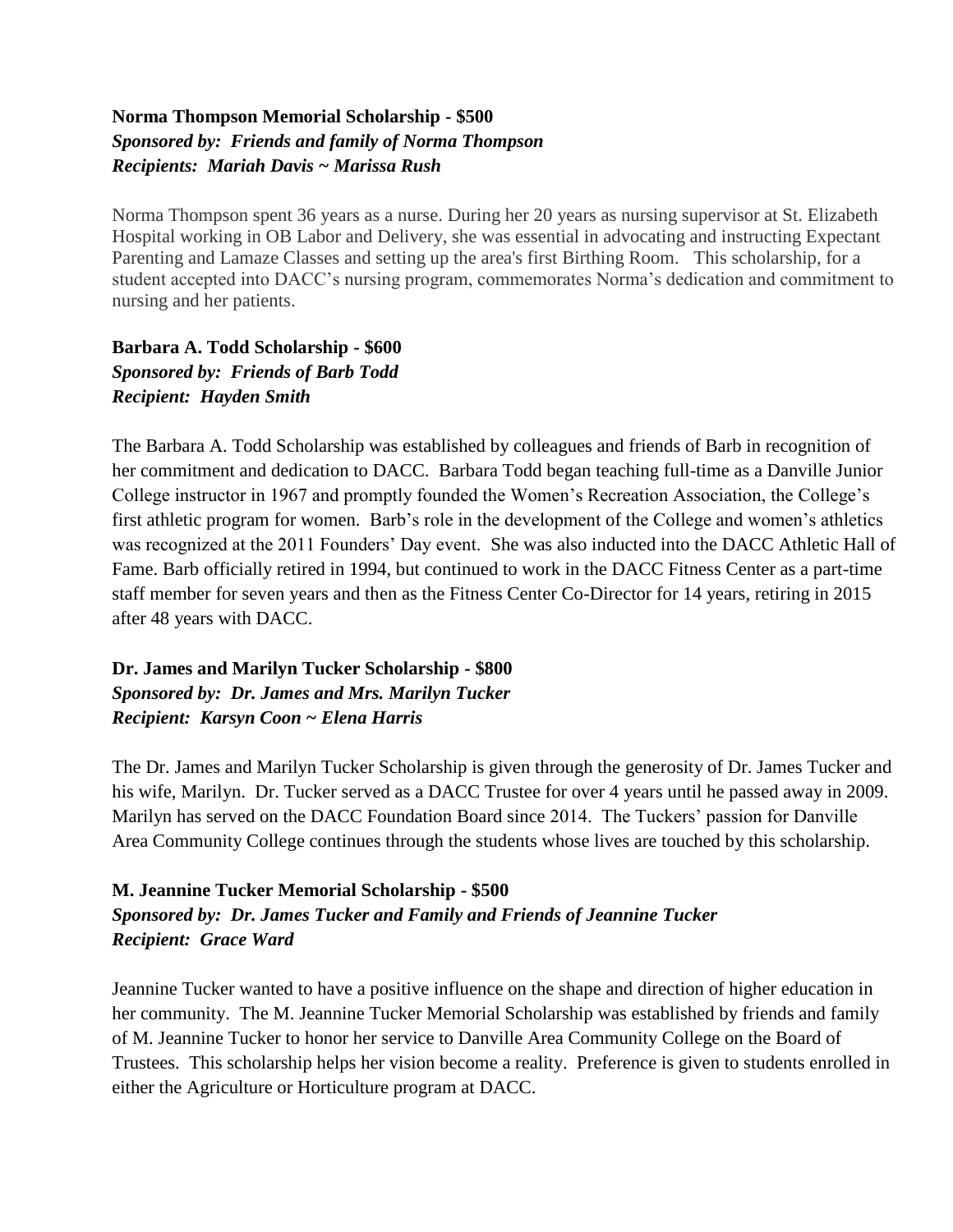#### **Marilyn Tucker Helping Hand Scholarship - \$1,000** *Sponsored by: Mrs. Marilyn Tucker Recipient: Sarah Wisecup*

The Helping Hand Scholarship was established by Marilyn Tucker. Marilyn understands the challenges that single mothers face when trying to balance raising a family, work and daily life. She wanted to help another single mother who is trying to fulfill their educational dreams.

#### **Turfgrass Alumni and Friends Scholarship - \$500** *Sponsored by: DACC Turfgrass Alumni and Friends Recipient: Lukas Ball*

The Turfgrass Alumni and Friends Scholarship was established for students enrolled in Landscape Horticulture with preference given to a student focusing on Golf Course Management. Student must be a full-time returning DACC student with a minimum of a B average. Scholarship may be used for tuition, books and fees.

#### **Larry F. Turner Scholarship - \$250** *Sponsored by: Judy and Zachary Turner Recipient: Tracy White*

The Larry F. Turner Scholarships was established to honor Larry F. Turner, a 23-year veteran of the United States Navy. He was blessed to have veteran help to complete his undergraduate education, and it would be his wish that other veterans could use this scholarship to advance their academic careers. He understood clearly that education guides the future, and the veteran should become the future through their education.

#### **Judy K. Turner Scholarship - \$250** *Sponsored by: Family and Friends of Judy Turner Recipient: Makynzie Miller*

The Judy K. Turner Scholarships was established to honor Judy K. Turner, an area high school teacher teaching at Schlarman High School for many years and later taught at the Oakwood High School as well as teaching part-time at DACC, reaching her 50 year teaching goal. This scholarship was established to a student pursuing a teaching degree in English or any curriculum.

#### **Vermilion County Handicap Association Scholarship - \$1,000** *Sponsored by: Vermilion County Handicap Association Recipient: Laura Duncan*

The Vermilion County Handicap Association is a non-profit organization that serves the handicapped in a variety of ways but primarily through building ramps in the Vermilion county area. Through their fundraising efforts, they established this scholarship with preference being given to a student pursuing a degree in Special Education. Secondary preference is given to a student in a medical field.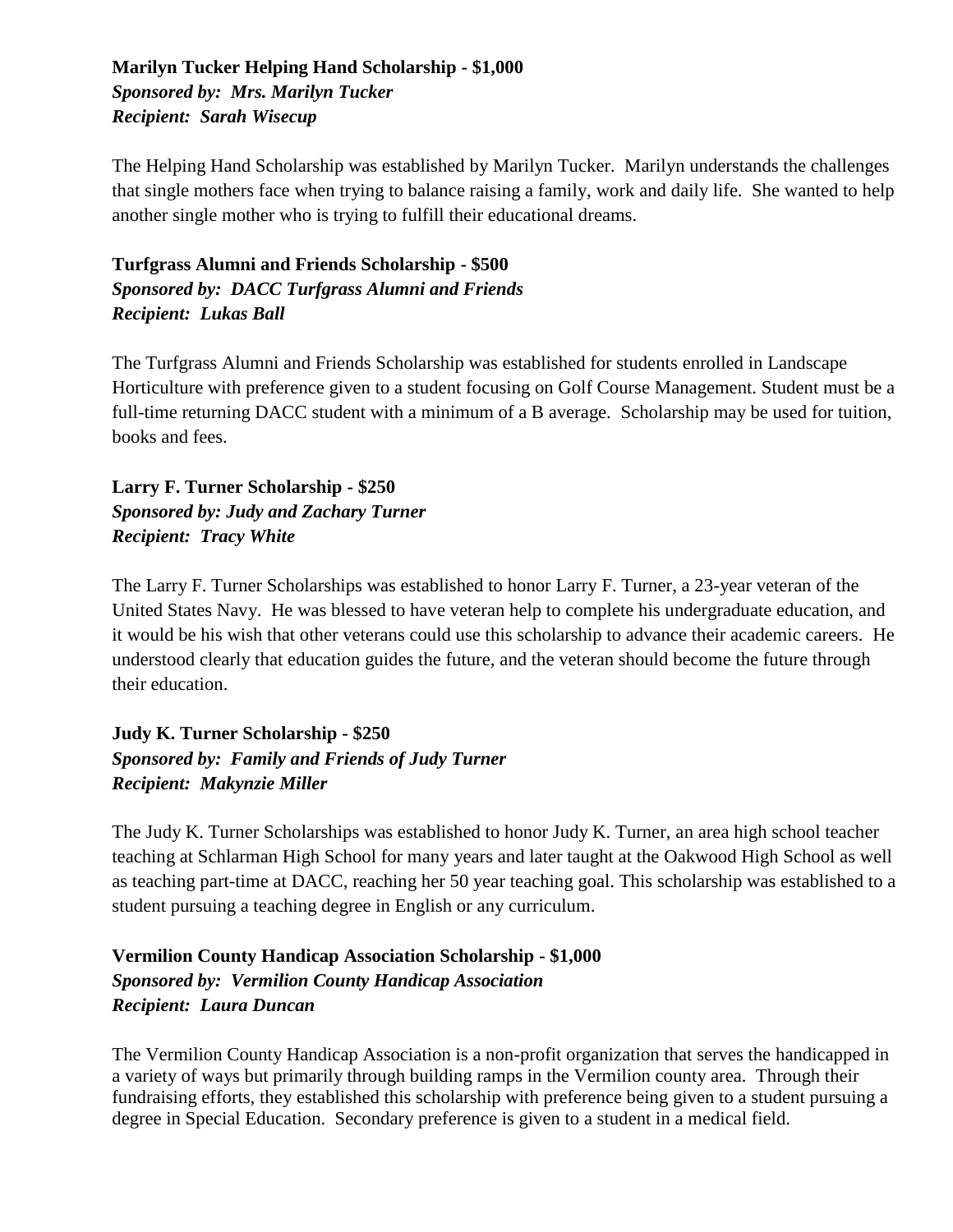#### **Vermilion County Health Improvement Association Scholarship - \$1,000** *Sponsored by: Vermilion County Health Improvement Association Recipient: Taylor Myers*

The Vermilion County Health Improvement Association Scholarship is given to a student in a Health or Allied Health curriculum.

#### **Vermilion County Labor Club Scholarship - \$500 / \$1,500** *Sponsored by: Vermilion County Labor Club and Danville Building and Construction Trades Recipients: Hayley Mascari ~ Trenton Spicer*

The Vermilion County Labor Club Scholarship is given by the Vermilion County Labor Club and the Danville Building and Construction Trades to a local union member, their spouse or child who is pursuing an associate degree at Danville Area Community College.

#### **Vermilion County Republican Women's Club Scholarship - \$500** *Sponsored by: Vermilion County Republican Women's Club Recipient: Madisyn Lile*

The Vermilion County Republican Women's Club objective is to develop and exercise political education and support women in the Republican Party. The Vermilion County Republican Women's Club Scholarship furthers these objectives by providing financial support to a female student studying Pre-law, Government, Political Science or Secondary Education with plans to teach high school government courses. The recipient must be a Vermilion County resident and a registered voter.

#### **Vermilion Manor Foundation Scholarship - \$1,255** *Sponsored by: Vermilion Manor Foundation Recipient: Tammy Moore*

The Vermilion Manor Foundation was originally established to support the Vermilion Manor Nursing Home. After the sale of the nursing home, members of the Vermilion Manor Foundation decided to create a scholarship to help with CNA education.

**Village of Tilton Scholarship - \$500** *Sponsored by: Village of Tilton Recipient: Chloe Grites ~ Jennifer Wright*

The Village of Tilton Scholarship is established for a resident of Tilton. If no applicants 2nd preference is a resident of Danville Township and 3rd preference is Vermilion County IL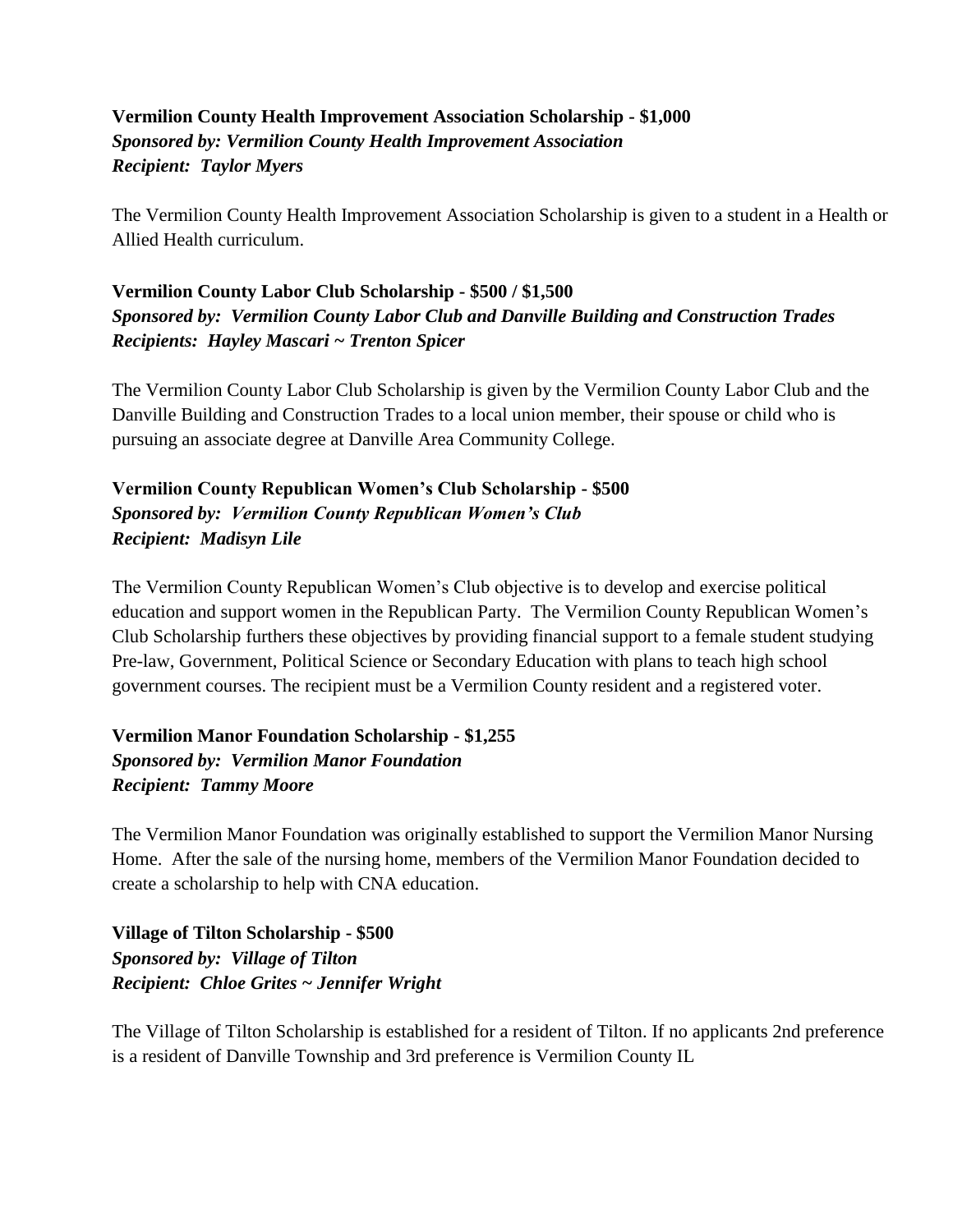#### **Vocational Scholarship - \$250** *Sponsored by: Friends of Education Recipients: Chelsea Connor ~ Kimberly Youhas*

The Vocational Scholarship has been established by Friends of Education. Any student studying a Vocational Trades (Automotive Tech, Electronics, HIT, HVAC, Industrial Maintenance., Manufacturing Engineering, Nursing, Rad Tech, Sonography, Echo, Tractor/Trailer, Welding, Wind Tech)

**Wabash Valley Steam and Gas Club Scholarship - \$500** *Sponsored by: Wabash Valley Steam and Gas Club Recipient: Rachel Cyphers*

The purpose of the Wabash Valley Steam and Gas Club is to preserve and exhibit antique steam, gas engines, tractors and farm machinery and promote the interest of these antiques and early farm life to others. The Wabash Valley Steam and Gas Club Scholarship is presented to a student pursuing a degree in Agriculture or Agri-Business.

**Robert E. Wagner Estate Scholarship - \$1,000** *Sponsored by: Robert E. Wagner Estate Recipients: Ashlee LaGrand ~ Beth Price*

Lifelong Danville resident Robert E. Wagner might have led a simple life, but the impact of his estate gift to Danville Area Community College will be felt by many for years to come. He served in the U.S. Army as a waist gunner on a B24 bomber with the 14th and 7th Air Forces in the Pacific Theatre during World War II. During his service, he was involved in the China Air Offensive, Japan Campaign. He was awarded two Bronze Stars, the Air Medal and Good Conduct Medal. After serving his country, Mr. Wagner returned to Danville and worked in manufacturing. This scholarship, for either a veteran or a student in a manufacturing curriculum, reflects Mr. Wagner's commitment and dedication to hard work and service.

**Scott and Tracy Wahlfeldt Scholarship - \$1,000** *Sponsored by: Scott and Tracy Wahlfeldt Recipients: Antonio Carrion*

Scott and Tracy established their scholarship because they have been blessed by the support they received from their families while attending school. Because of this support, they were able to achieve their educational and career aspirations. This scholarship is their way of paying back the generosity they received. Scott and Tracy hope that someday their scholarship recipient will help another student with their educational goals.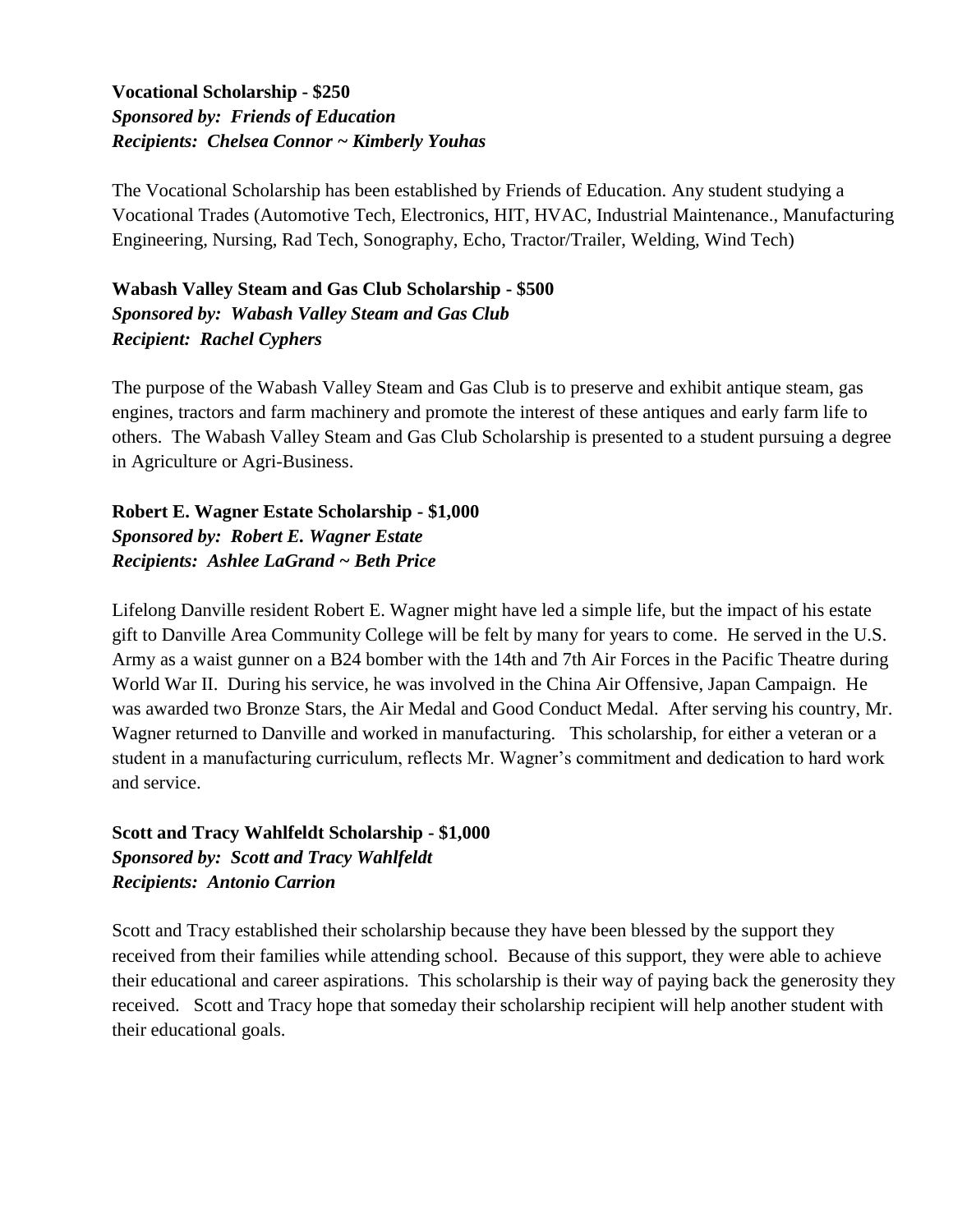#### **Walker Ag Scholarship - \$750** *Sponsored by: Walker Ag Group Recipient: Christopher Mann*

The Walker Ag Scholarship is generously provided by the Walker family. The Walker's support education and recognize the impact it has on a person's life. They also know that financial support is critical as students work to achieve their dream of higher education. The recipient of this scholarship must be pursuing a degree in an Ag-related field.

#### **Linda Davis Ward and Sheila Ward Collins Scholarship - \$1,000** *Sponsored by: Gary Ward, Megan and Russel Ward Recipient: Abigail Belko*

Linda Davis Ward' and Sheila Ward Collins' lives were cut too short by cancer. The quality of their life was greatly enhanced because of the wonderful care they received from their nurses while they valiantly battled this disease. Their families were also comforted by the knowledge that their loved ones were being thoughtfully cared for. This scholarship was established by their family members for a student who has been accepted into the DACC Nursing program.

**Watchfire Scholarship - \$1,000** *Sponsored by: Mr. and Mrs. David Wood Recipient: Ryan Bostwick ~ Gabriel Woods*

David and Sandi Wood recognized the growing need for engineers in the workplace. They established the Watchfire Scholarship to encourage students in the field of Engineering with the hopes that they will come back to the area and utilize their educational skills in Vermilion County.

#### **John and Judy Weaver Scholarship - \$1,500** *Sponsored by: John and Judy Weaver Recipients: Brecken Craig ~ Bailey Hannon ~ Christopher Mann ~ Kiley Weidenburner*

John and Judy Weaver have lived in the Indianola area most of their lives. John worked for the Danville Public Building Commission for 42 years and served as its Director. Judy worked for the Department of Natural Resources at Kickapoo State Park for 31 years. They are awarding two scholarships: One for a student in agriculture because of their family ties to the farming community; and one for a student in a healthcare-related field because of their granddaughter who attended DACC's Rad Tech program and received an excellent education and work skills.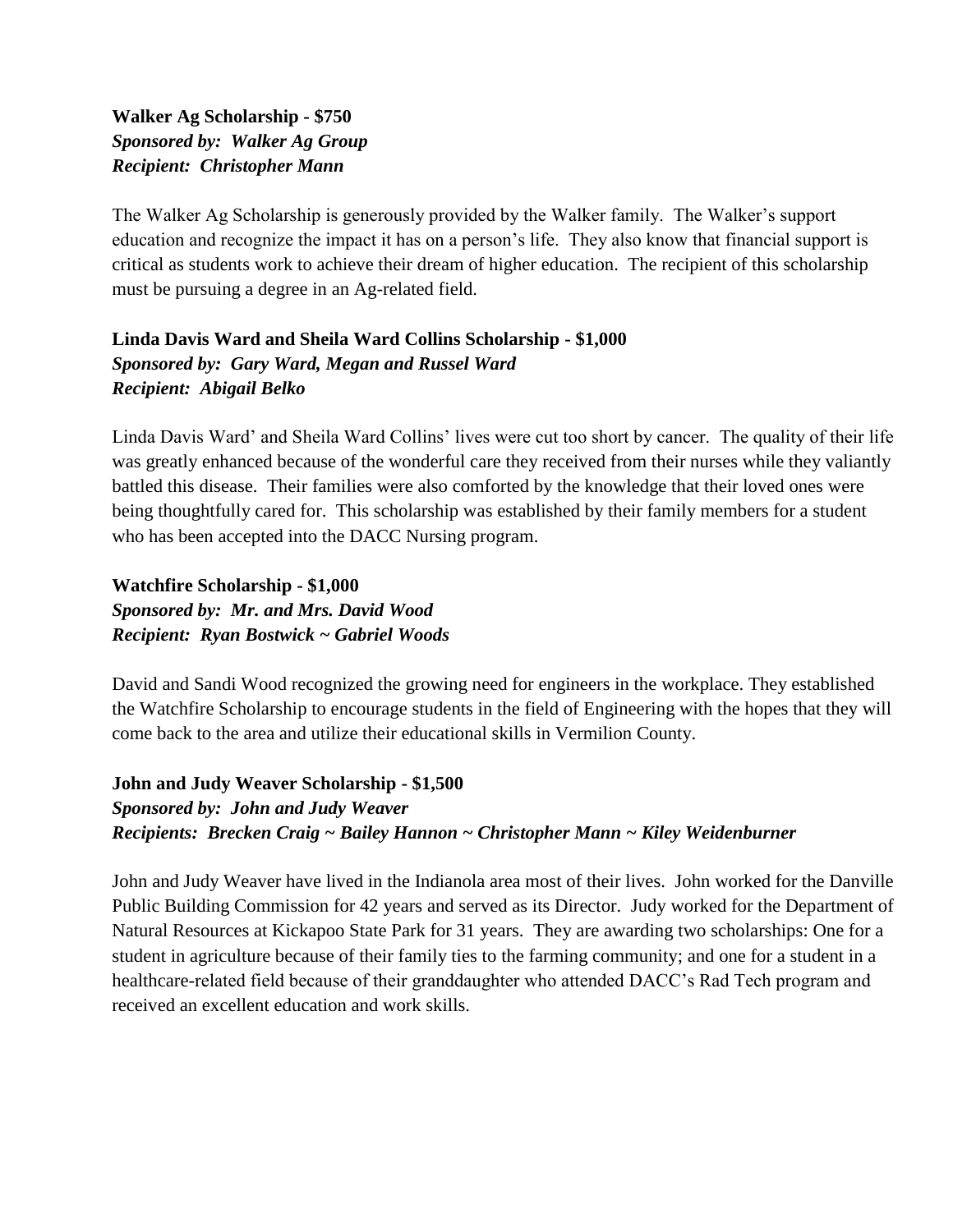#### **A. L. Webster Scholarship - \$1,000** *Sponsored by: A. L. Webster Foundation Recipients: Agnes Broughton*

The A.L. Webster Foundation has had a long tradition of providing and promoting programs which meet the healthcare needs of people in the Danville area. The A. L. Webster Foundation Scholarship is awarded to a full-time student enrolled in a health-related area of study.

#### **Chief Scott Weidig Memorial Scholarship - \$500** *Sponsored by: Lynch Area Fire Protection District & Family of Scott Weidig Recipient: Mark Lukas*

The Chief Scott Weidig Memorial Scholarship was established for students in the following areas of study in order of preference: Fire Science / EMT, Health Sciences and Criminal Justice. The scholarship can be used for tuition, books and fees.

#### **Cody Alan Wilson Scholarship - Varies** *Sponsored by: Alan and Stephanie Wilson Recipients: Jose Don Juan ~ Caleb Garfield ~ Caleb Lavender ~ Hannah Lunger*

Cody Alan Wilson joined the Army National Guard when he was 17 because he felt called to serve. He attained the rank of sergeant in Alpha Company  $1<sup>st</sup>$  Battalion  $151<sup>st</sup>$  Infantry. He served his country proudly in Afghanistan from 2004-2005. He then returned to combat in Iraq in 2008. In 2015, Cody was looking forward to spending more time with his daughter, Marli Jo and his fiancée, Rachel and going to college. All that changed in a freak accident that took Cody's life. Cody's father, Alan and his wife Stephanie, along with their good friends David and Jennifer Wesner decided to host a unique golf scramble to honor Cody's sense of humor and service to others. The proceeds of the Cody Alan Wilson Golf Outing provide funds to an American Legion Post #210 baseball player and/or Cross Country runner attending Danville Area Community College

#### **Ms. Lois Wise Scholarship - \$500** *Sponsored by: Lois Wise Recipients: Naomi Dolan ~ Izabel Juarez ~ Jenna Kinney ~ Leah McCarter ~ Aleysia Miles ~ Carlie Thompson*

Ms. Lois Wise established the Ms. Lois Wise Scholarship because she is a strong supporter of higher education and longtime supporter of DACC. Lois currently serves on the DACC Foundation Board and many other Community Boards. The Ms. Lois Wise Scholarship is established for a resident of DACC District 507. The recipient must maintain a minimum GPA of 3.0. The scholarship may be used for tuition, books and fees.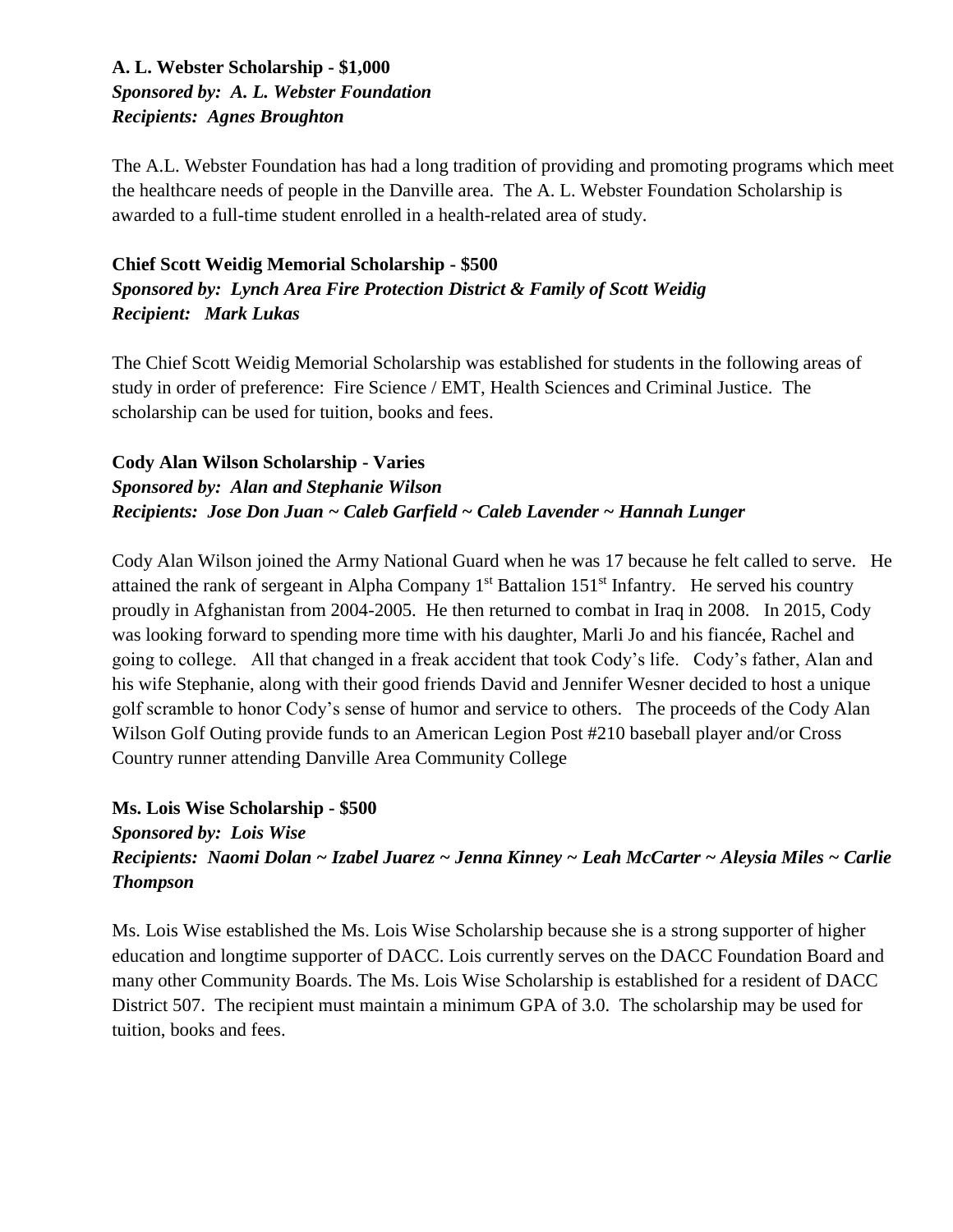#### **Witzel Family Scholarship - \$250** *Sponsored by: Don and Deanna Witzel Recipients: Jeremiah Cooper ~ Gage Hopkins ~ Cadence Keleminic ~ Madeline Woods*

The Witzel Family Scholarship was established by Don and Deanna Witzel. Don and Deanna own all five Vermilion County McDonald's and Deanna serves on the DACC Foundation Board. Don and Deanna's commitment to education, this community and their employees is evidenced through their many generous gifts to area initiatives. While McDonald's supports their employee's educational endeavors through the Archways to Opportunities program where employees can receive up to \$3,000 in tuition assistance, Don and Deanna decided to establish their own scholarship for an employee of one of the Vermilion County, IL McDonald's attending DACC.

**Women's Care Clinic Scholarship - \$750** *Sponsored by: Women's Care Clinic Recipients: Dezeray Schultz ~ Michelle Waites*

The Women's Care Clinic Scholarship is established to assist Bridges Program participants. First preference is to help participants needing assistance paying GED testing fees. If testing fees are being paid by other sources, the scholarship will be awarded to students who have completed their GED certificate and are continuing their education at DACC. Preference will be given to students that graduated from the Bridges Program or whose parent graduated from the Bridges Program. The scholarship will pay for GED testing fees. If testing fees are otherwise funded, the scholarship will pay for tuition, books and fees.

**Andy and Lou Ann Young Scholarship - \$1,000** *Sponsored by: Lou Ann Young Recipients: Alec Schaumburg ~ Jack Silver ~ Maclynne Steele*

Andy and Lou Ann Young were passionate about the Danville area and education. They supported the community with their time and treasures. Lou Ann was elected to the DJC Board of Trustees in 1966 and was first woman to serve on this Board. Even though they have both passed on. Andy and Lou Ann's commitment to education continues through their scholarship.

> Number of scholarships awarded: 560 Amount of scholarships awarded: \$703,990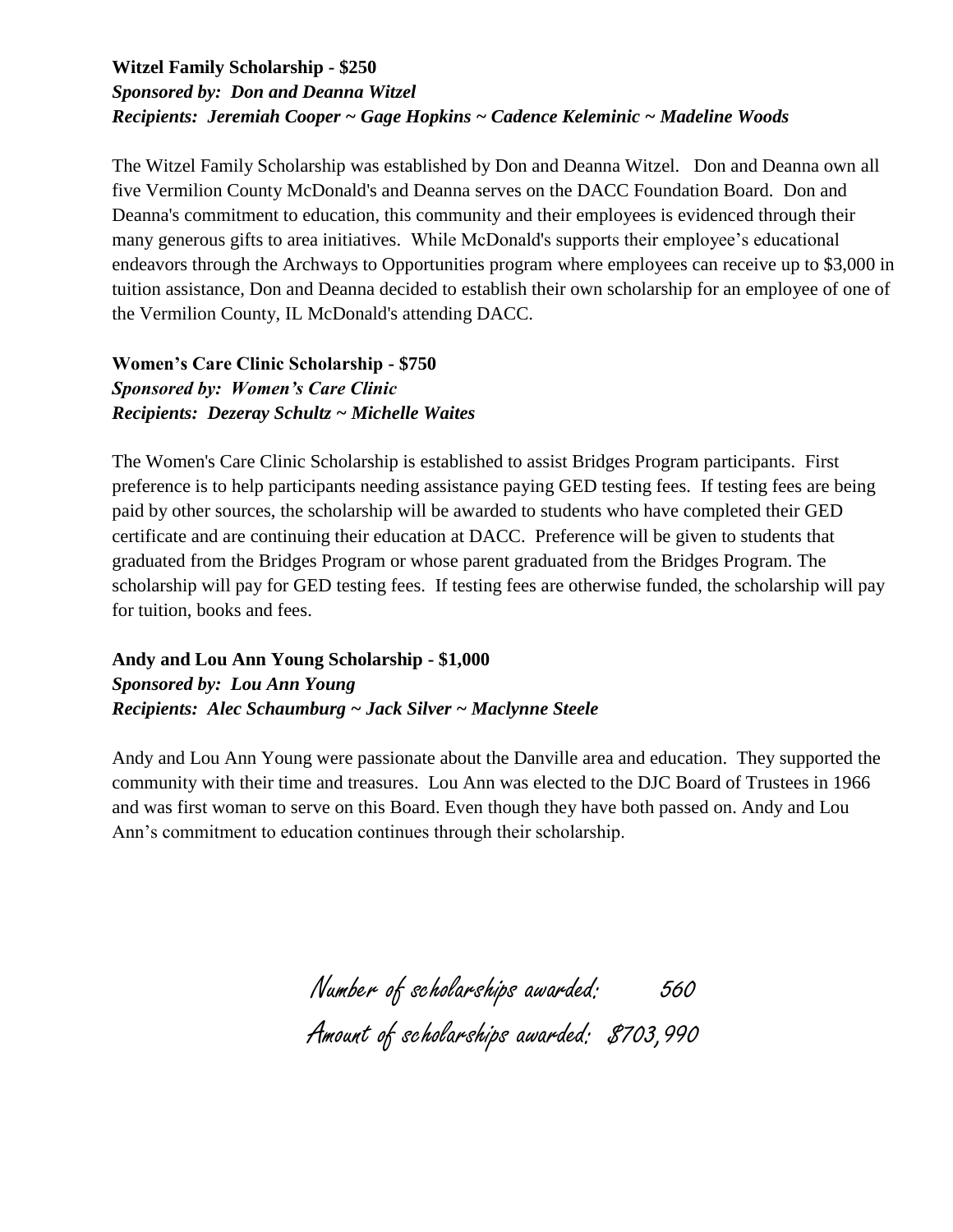### Danville Area Community College Foundation Board of Directors

Larry Jahn Ryan O'Shaughnessy

Cory Acton **Dave Kietzmann** Maruti Seth Jim Anderson Chris Kittell Lesley Shore Tom Chamberlain Edward Layden, Jr. Jane Towne Richard Cheney Theta Lee Marilyn Tucker Nancy Dalenberg Sybil Mervis Jaclyn Vinson Diane Hampel Vickie Miller Lois Wise Dr. Alice Marie Jacobs Dr. Jaya Nelson-Ellington DeMarko Wright

Nancy Bates, Director Emeritus \* Julius W. Hegeler II, Director Emeritus\* Dr. John C. Mason, Jr., Director Emeritus\* Thomas (Tuck) Meyer, Director Emeritus Dr. George Richards, Director Emeritus W. John Shane, Director Emeritus

\*deceased

Danville Area Community College Foundation Office

Tonya Hill, Executive Director Sandy Dreher, Controller/Office Manager Gina Davis, Scholarship Coordinator

Danville Area Community College Board of Trustees

Tracy Cherry T. Hill Sondra Finch John Spezia David W. Harby Greg A. Wolfe

Dylan Haun Laura Duncan, Student Trustee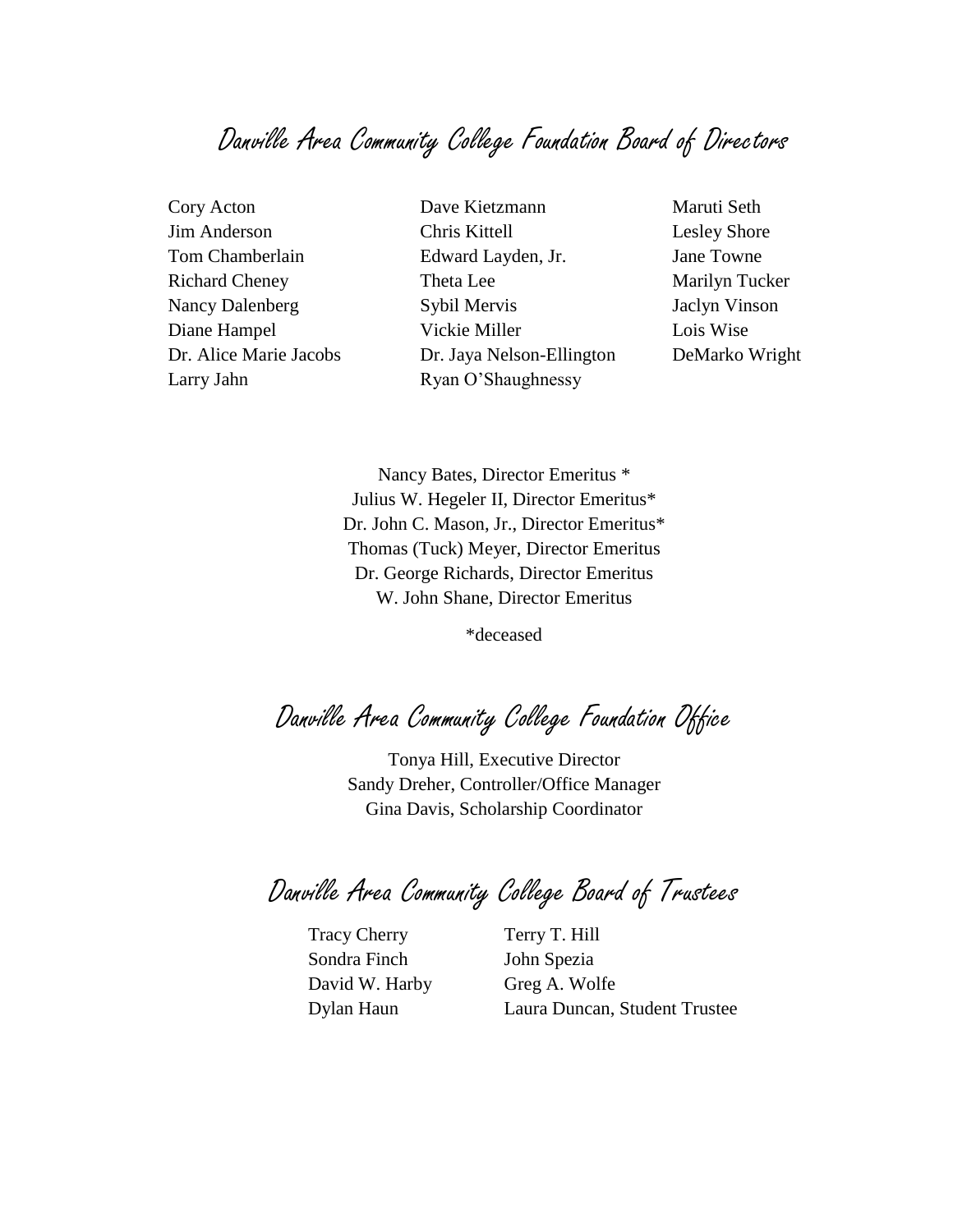In Appreciation

This program was printed in part through the generosity of Faulstich Printing Company

Cookies generously provided by Jockos

Water generously provide by Meijer